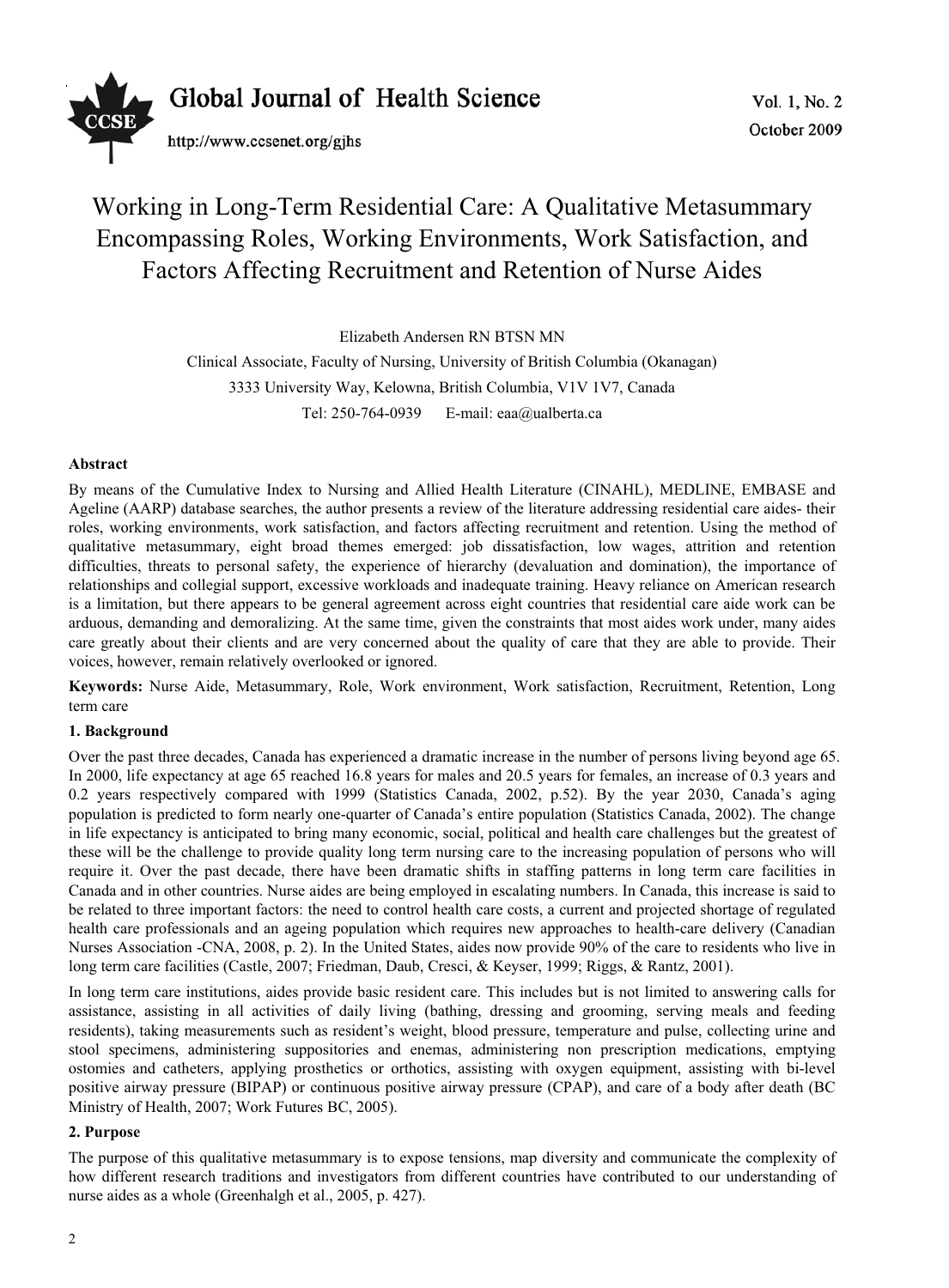# **3. Qualitative Metasummary**

Qualitative metasummary (also known as mixed research synthesis) is a technique developed by Sandelowski, Barroso and Voils (2007). Initially, the method was used exclusively to review and summarize qualitative findings presented in the form of surveys. In contrast to solely descriptive literature reviews, these qualitative metasummaries were analytical as well as descriptive. They reflected "a quantitative logic" (p.101) because the authors would assess the relative magnitude of each abstracted finding and then arrange and present all abstracted findings in a mathematical manner.

Throughout the process of completing several qualitative metasummaries, Sandelowski et al. observed that lists contained in qualitative reports were very similar "in form (and)…the degree of interpretation" (p.102) to lists offered in quantitative studies. In addition, the authors observed fewer "methodological differences (between qualitative and quantitative) than might be expected" (p.103). Although qualitative and quantitative studies are widely viewed as dissimilar with regards to sampling, the same authors became aware that the samples in qualitative and quantitative reports often converged in the homogeneity of composition (p.103). Therefore, they expanded their technique to include synthesis of both qualitative and quantitative reports.

The method of qualitative metasummary appears to be particularly appropriate for a review of the literature concerning nurse aides: First, the literature is mixed but predominantly quantitative. Second, the qualitative studies rely heavily on surveys or questionnaires. Third, both qualitative and quantitative studies converge in the homogeneity of the sample composition:

- more than 90% of all nurse aides world wide are women
- x the majority of the studies about nurse aides report that the aides belong to minority groups
- the majority of all nurse aides world wide belong to low or lower middle income categories.

# **4. Method**

#### *4.1 Extraction*

Each metasummary begins with a comprehensive search using multiple strategies. For this metasummary, the electronic databases CINAHL (1982 to present), MEDLINE (1966 to present), EMBASE (1988 to present) and AARP (1978 to present) were searched using a combination of the different titles used to represent nurse aides namely: residential care attendant, certified nursing assistant, personal care aide/worker, geriatric aide, residential care aide, nurse aide, and personal support aide/worker. Searches were restricted to English language articles. Unpublished dissertations were excluded. Forty-six journal articles were identified at first. A separate search of key journals followed, and a 'snowball' search of references contained within all previously obtained empirical papers completed the process. A total of 138 articles and eight trade or organizational reports published between 1983 and 2007 were sampled in this way.

Of these, 16 were published in the 1980s, 60 were published in the 1990s and 68 were published from 2000 onwards. One hundred and four articles were written by American authors, 15 articles were British, thirteen were Canadian, two were Australian, five were Swedish, one was Dutch, four articles were from Taiwan and two were from the Netherlands. Twenty-six were qualitative studies, 72 were quantitative studies, six were mixed methods, ten were literature reviews and 23 were descriptive or opinion papers (including articles theorizing about the practice or modeling the practice of nurse aides). For the full contribution (origin, authors, date, methods and findings) of the different sources to the final metasummary, please refer to Table One.

In a qualitative metasummary, the bias is towards inclusion and not exclusion of reports (Sandelowski et al. 2007) therefore no report was excluded because my own "paradigmatic lens" directed me to an 'obvious' body of literature with a preferred methodology (Greenhalgh et al., 2005, p.427).

# *4.2 Abstraction and Grouping*

After an initial reading each primary source was annotated (reduced to a single page or less of single spaced type). This approach facilitated systematic comparison of specific issues, variables or sample characteristics (Whittemore  $\&$  Knafl, 2005). The next step was "data display" (Whittemore & Knafl, 2005, p. 551). The annotations were grouped by gathering comparable studies together which allowed for "visualization of patterns and relationships within and across primary data sources (and) a starting point for interpretation" (p.551). The data display (abstraction and grouping) follows (See Table 2.).

Sandelowski et al. (2007) caution that every metasummary is subjective and negotiable because at every stage of a review, judgements have to be made regarding "what constitutes a finding, which findings are unique enough to be listed separately, which findings are similar enough to be grouped together, and what categories (they) represent" (p.109).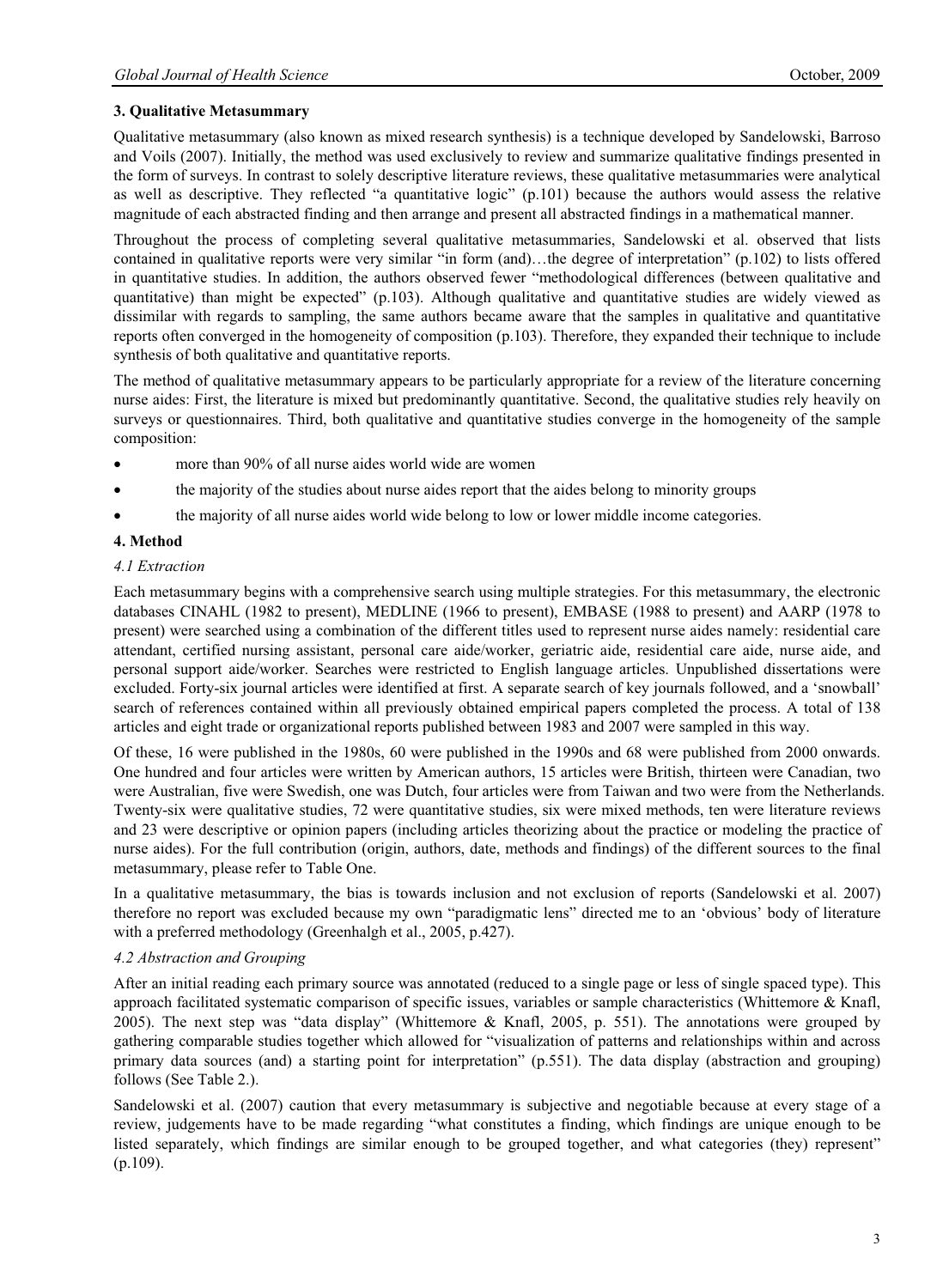#### *4.3 Calculating Frequency Effect Sizes*

To assess the relative magnitude of the abstracted findings, the frequency effect size was calculated by "taking the number of reports containing a finding (minus any reports derived from a common parent study and representing a duplication of the same finding) and dividing this number by the total number of reports (minus any reports derived from a common parent study and representing a duplication of the same finding)" (Sandelowski et al, p.107). Frequency effect size "moves the interpretive effort from the description of patterns and relationships to higher levels of abstraction" (Whittemore & Knafl, 2005, p.551). (See Table 3.).

#### **5. Interpretation of Synthesis Results**

Eight broad themes emerged from the metasummary: job dissatisfaction, low wages, attrition and retention difficulties, threats to personal safety, the experience of hierarchy (devaluation and domination), the importance of relationships and collegial support, excessive workloads and inadequate training.

#### *5.1 Job Dissatisfaction*

Researchers in 25 studies investigated various aspects of job satisfaction. Of these studies 18 were American. In general, investigators observed that organizational factors, the working environment, facility characteristics, the supervisory style, and the aide's feelings or beliefs all influence the degree to which care aides are satisfied with their jobs.

Multiple factors seem to promote job dissatisfaction, such as sharp divisions of labour (Grau & Wellin, 1992), inadequate staffing levels (Beck, Ortigara, Mercer, & Shue, 1999), traditional bureaucratic organizational structure (Riggs & Rantz), dismissive, demeaning supervisors (Bowers, Esmond, & Jacobson, 2003) and lack of rewards for performance (Anderson, Bailey, Corazzini & Piven, 2005). In addition, investigators point to the fact that aides often feel undervalued and unappreciated by their supervisors and perceive that their efforts are unrecognized (Ahmed & Kitson, 1993; Dewar & McCleod-Clark, 1992; Jervis, 2002a).

Aides collectively feel dissatisfied with rigid care routines and time constraints that inhibit them from providing personalized care (Brannon, Streit, & Smyer, 1992; Krovach & Krejci, 1998). They complain that they are not listened to (Moyle, Skinner, Rowe, & Gork, 2003); they complain that they are not involved in the care planning process (Beck et al. 1999); they complain that they are unable to make changes or improvements that they feel would benefit the residents because they lack any decision-making authority (Parson, Simmons, Penn, & Furlough, 2003; Monahan & McCarthy, 1992).

Burdened by minimal supervision coupled with inadequate information (Eaton, 2000) and a heavy workload (Chappell & Novak, 1992), some aides break rules out of desperation (Bowers & Becker, 1992). Others bundle tasks to accomplish several tasks at once but feel guilty about it (Bowers, Esmond, & Jacobson, 2000).

#### *5.2 Low Wages*

Lack of financial compensation also shapes general job dissatisfaction in the United States, where wages are less than a living wage and not competitive with the fast food industry (Harrington et al. 2003). Many American aides work extra shifts or have a second job just to cover basic expenses (Mercer, Heacock, & Beck, 1993). Some nurse aides set firm boundaries on their work: "I will do no more and no less. I'm not going up and above my way because y'all ain't gonna pay me for it" (quote from aide, Jervis, 2002a, p.19). Low wages are associated with high turnover rates (Banaszak-Holl & Hines, 1996; Bowers et al. 2000; Caudill & Patrick, 1989; Harrington & Swan, 2003) and reduced quality of care (Jervis, 2002a). In some studies, approximately 17-20% of nurse aides report an intention to quit (Broughton & Golden, 1995; Caudill & Patrick, 1989). Harrington et al. (2003) reported that the average annual turnover rate for aides in the US in 2001 was 78%. Concern about low wages is not limited to American aides. In Taiwan, the monthly wage is also less than service industries (Hsieh & Su, 2007). In Mexico, the average salary per day is just adequate for necessities (Douglas, Meleis, Eribes, & Kim, 1996). In Canada wages vary between provinces. In British Columbia, aides currently earn \$19.73 per hour (as per the Hospital Employees Union Facilities Subsector Wage Schedule, 2008).

#### *5.3 Attrition and Retention Difficulties*

Care aides who leave blame inadequate staffing levels, excessive work loads, lack of training and lack of problem-solving skills necessary to cope with demands (Ahmed & Kitson, 1993; Beck et al. 1999; Lin, Yin, & Li, 2002; Riggs & Rantz, 2001). Aides often feel alone, unsupported and inadequately informed about the residents' conditions (Ahmed & Kitson, 1993; Anderson et al. 2005; Barney, 1983; Jervis, 2002b). Foner (1994) described the everyday work of nurse aides as physically straining and emotionally wearing. Other authors have characterized the work as routine, repetitive and of low complexity (Brannon, Cohn, & Smyer, 1990; Brannon et al. 1992). The sheer physical effort of lifting and bathing multiple fragile and often immobile patients is combined with constant noise (Kristiansen, Hellzen, & Asplund, 2006), multiple, simultaneous demands (Eaton, 2000) and frequent, wide ranging complaints from residents and/or their families (Grau & Wellin, 1992; Secrest, Iorio, & Martz, 2005).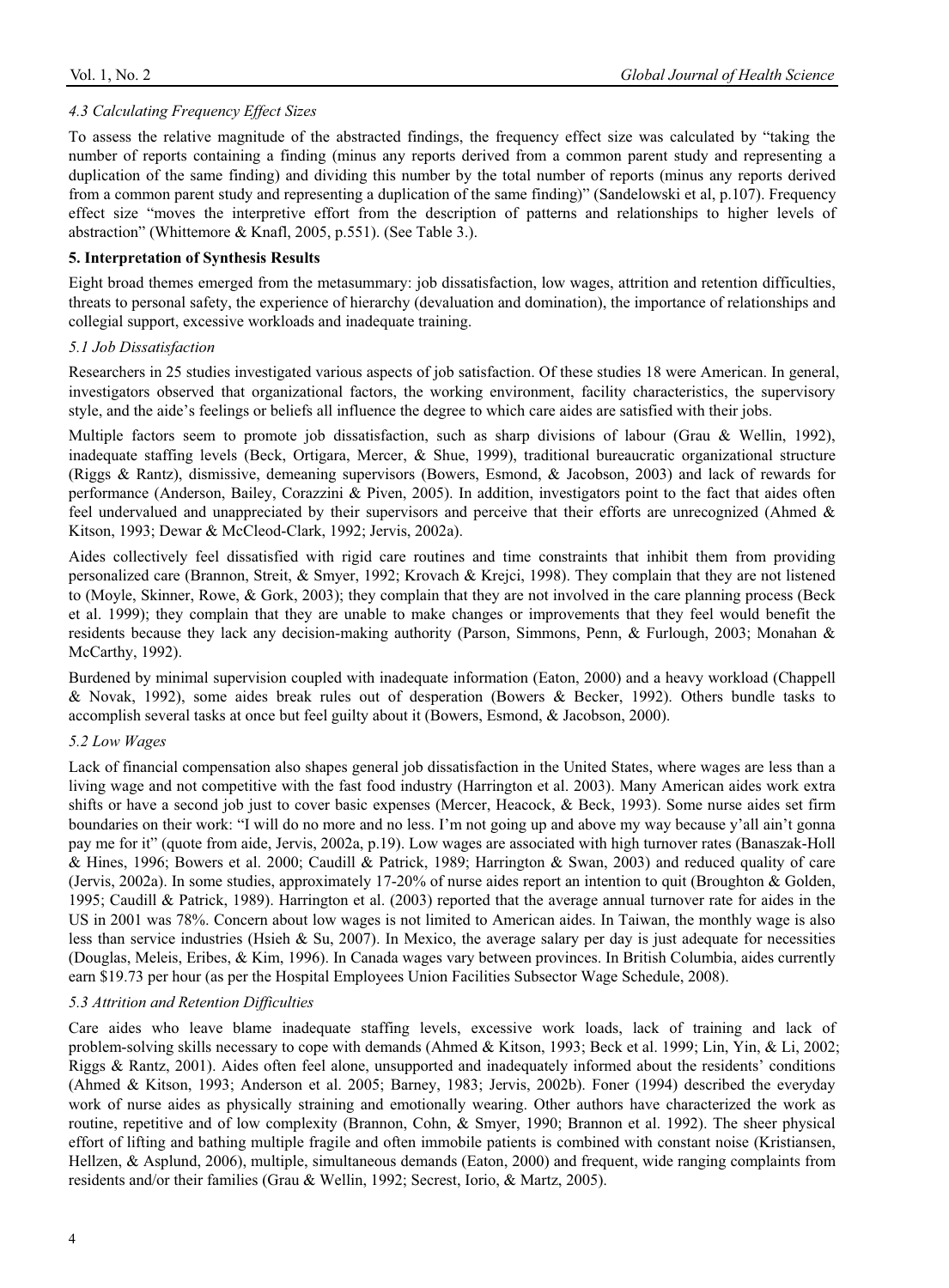Care aides who stay employed cite being around elderly people – helping and caring for them, being part of a team, feeling valued and needed by the residents and feeling virtuous as motivational factors (Berdes & Eckert, 2001; Douglas et al. 1996; Hsieh & Su, 2007; Kristiansen et al. 2006). Research also indicates that caring relationships between aides and residents or aides and families, and collegial connections are very important motivational factors that reduce turnover rates and increase quality of care (Bowers et al. 2000; Brannon et al. 1990; Grau, Chandler, Burton, & Kolditz, 1991; Parsons et al. 2003). Several investigators found that a uniform culture (religious, ethnic, social and/or economic) between residents/families and staff contributes to harmony and/or decreased staff turnover (Berdes & Eckert, 2001; Foner, 1994; Grau & Wellin, 1992; Jervis, 2002a). Satisfied aides feel respected and supported (Grau et al. 1991; Friedman et al. 1999). They believe that they are competent and that they are able to affect residents (Parsons et al. 2003).

In summary, care aides who stay are more likely to be older (Cotton & Tuttle, 1986) and of the same social, cultural, religious or ethnic background as the residents and their families (Grau & Wellin, 1992). They become involved in care planning and decision-making (Banaszak-Holl & Hines, 1996; Broughton & Golden, 1995; Friedman et al. 1999) and they are more likely to feel that their contributions are valued and acknowledged by the residents, families and supervisors (Broughton & Golden, 1995). As a consequence, they feel that they are able to provide care in a way that is like family (Bowers et al. 2000). Feelings more strongly determine whether aides are dissatisfied than the more objective features of the job (Grieshaber, Parker, & Deering, 1995).

Although low turnover rates may appear desirable, the metasummary also revealed that very low turnover rates are undesirable. Some aides stay precisely because middle management is lacking or the supervisors are untrained (Brannon, Zinn, Mor, & Davis, 2002). Other aides stay because they have become demoralized and have developed a cynical and callous detachment to the job (Tellis-Nayak & Tellis-Nayak, 1989).

#### *5.4 Threats to Personal Safety*

There are major concerns in the literature about violence and aggression in the workplace posing a threat to the personal safety of the care aide. Nineteen articles focused specifically on nurse aides' experiences of assault by residents in long term care. Many other articles mentioned assault as a source of stress. The subject of assault is delicate one. Multiple authors describe residents who are bitter and hostile towards the aides (Brodaty, Draper, & Low, 2003; Foner, 1994; Gates, Fitzwater, & Succop, 2003; Kristiansen et al. 2006; Ramirez, Teresi, & Holmes, 2006). Psychological aggression such as shouting, name calling, threats and inappropriate sexual remarks have been found to be significantly related to nurse aides' feelings of reduced personal accomplishment and feelings of emotional exhaustion (Evers, Tomic, & Brouwers, 2002; Ramirez et al. 2006). These authors suggest that caregivers who experience aggressive behaviour feel isolated and demoralized. Several authors describe how residents or family members make demeaning racist remarks to aides (Berdes & Eckert, 2001; Foner, 1994; Mercer et al. 1993) or treat aides as servants (Grau & Wellin, 1992).

On top of this, aides endure physical violence (Burgio, Jones, Butler, & Engel, 1988; Foner, 1994; Freyne & Wrigley, 1996; Gates et al. 2003; Kristiansen et al. 2006). More than half of all aides report receiving an injury from a resident at some point during their employment (Fitzwater & Gates, 2002). The experiences of physical assault include being squeezed against a wall, pinched, scratched, spat at, hunted, hit or having objects thrown towards a person (Burgio et al. 1988; Kristiansen et al. 2006). "It is not little…not small smacks we get. They are in fact quite heavy punches and pinches and bruises….There are times when you want to scream for help" (quotes from support workers, Kristiansen et al. 2006, p. 248-249). These authors found that physical assault "was regarded as a very trying and unpleasant part of the job" (p.248) and resulted in feelings of humiliation.

Whether physical or verbal assault is intentional or not, many nurse aides regard it as violence (Gates et al. 2003) and sometimes view the residents' aberrant behaviour as deliberate (Brodaty et al. 2003). These same authors concluded that nursing home staff generally perceive residents in more negative ways than positive ways.

#### *5.5 The Experience of Hierarchy: Devaluation and Domination*

Most care aides are employed in highly structured, complex, hierarchical systems that resist change. A number of studies report very distressing findings of nurse aides' perceptions of hierarchies, leading to devaluation and domination (Helmer, Olsen, & Heim, 1993; Jervis, 2002a; Kristiansen et al. 2006). Nurse aides have been found to have feelings of humiliation, vulnerability, insignificance, invisibility, uncertainty and insecurity (Dewar & McCleod-Clark, 1992; Kristiansen et al. 2006). Kristiansen et al. (2006) refer to the "employer's meta message" (p.252) which is interpreted by nurse aides as "not feeling valued" or "confirmed" by their employer (p.252). The same authors refer to a gap "between the current economic and moral reality and the ideal moral desire, resulting in nurse aides' awareness of their own feelings of inadequacy and failure" (p.252).

Jervis (2002a) explored the relationships among nurses and nurse aides in an urban nursing home in the United States and found a militaristic paradigm for staff organization in which nurse aides served as subordinates. Nurse aides were assigned rank-specific duties and were held accountable to individuals higher in the staff hierarchy. In describing this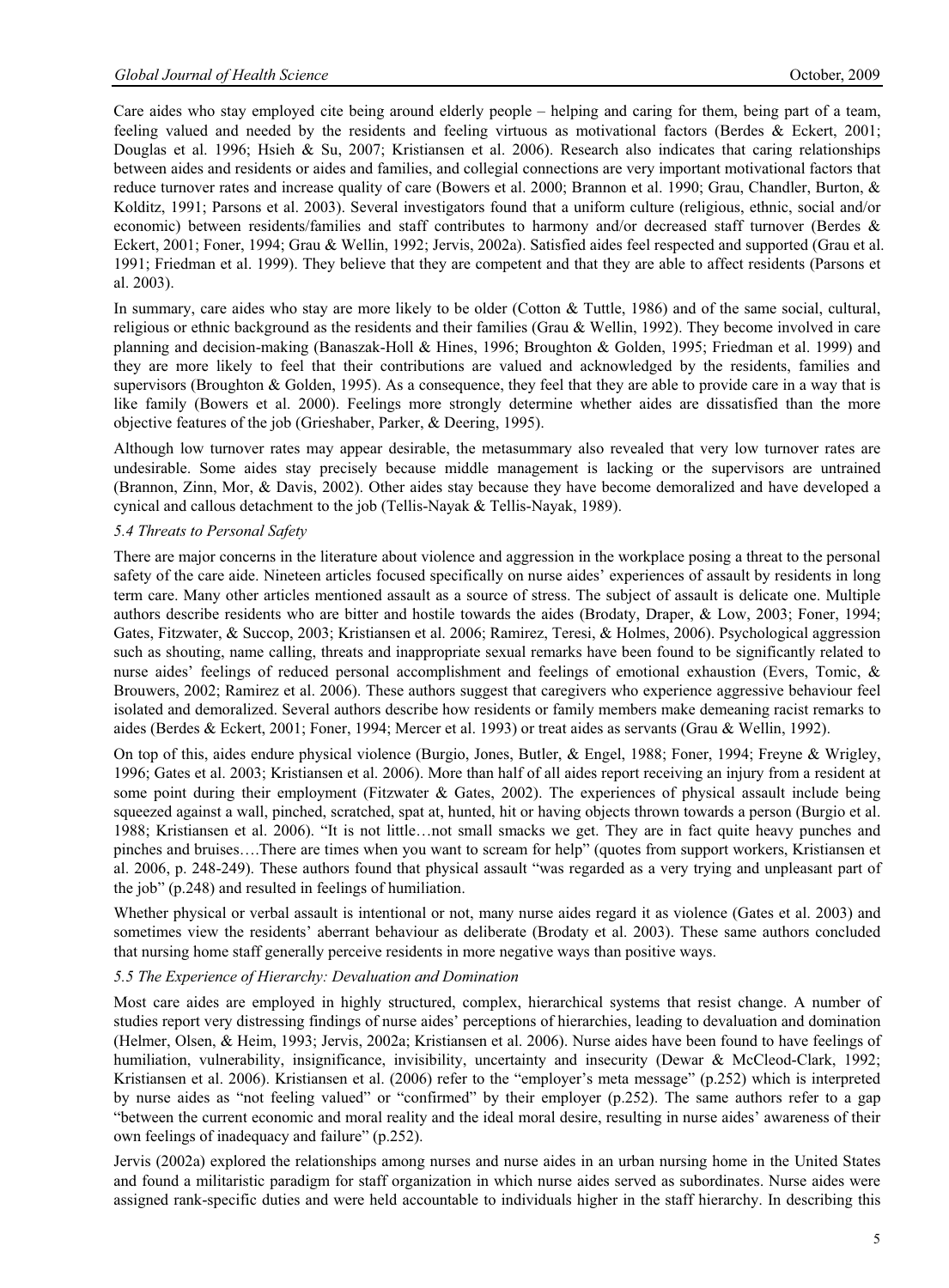hierarchy, one staff member utilized a feudal system metaphor: "Nursing homes are like little principalities. You've got your royalty, your minor nobility, and your peasants. Everybody is trying to get in with the royalty and the peasants are getting screwed" (quote from staff member, Jervis, 2002a, p.14). The administration's embrace of hierarchy was reflected in their choice of words such as "delegate down" and "down at the unit level" (p.14).

#### *5.6 The Importance of Collegial Support*

Generally, nurse aides express strong feelings of mutuality with their co-workers. "My work-mates are the most positive thing about working here…you are never alone" (quote from support worker, Kristiansen et al. 2006, p.251). Job tasks and job process are less important to institutional loyalty than the warmth, friendliness, support and caring of co-workers and superiors (Brannon et al. 1990; Grau et al. 1991). "If it wasn't for these nurses aides socializing with one another, somebody would crack" (Quote from nurse aide, Jervis, 2002a, p. 18).

#### *5.7 Excessive Workload*

There is not enough time in the day for nurse aides to get everything done (Bowers et al. 2000; Krovach & Krejci, 1998). Workload is affected by a high ratio of residents to aides or a high acuity level of the residents (Garland, Oyabu, & Gipson, 1988; Mercer et al. 1993). Time saving measures include not allowing the resident to choose clothing, hurrying their dressing, cutting back on grooming, eliminating oral care and abbreviating the bath (tops and tails only) (Bowers et al. 2000). "They'll get washed up, they're kept dry and turned over, but they don't get lotion, they don't get the one on ones, they don't get walks" (quote from aide, Bowers et al. 2000, p.60). Inadequate equipment or lack of supplies also prevents aides from doing their job effectively (Garland, Oyabu, & Gipson, 1989; Mercer, Heacock, & Beck, 1994). Experienced aides find ways to get the job done by integrating demands, maximizing efficiency through organization and knowing when to safely cut corners (Bowers & Becker, 1992).

#### *5.8 Inadequate Training*

Three quarters of all aides feel inadequately trained for the job (Mercer et al. 1993). Due to heavy workloads and time constraints, aides receive varied and limited orientations and limited in-service education (Banaszak-Holl & Hines, 1996; Eaton, 2000; Lin et al. 2002).

It has been well documented that most aides lack basic mental health training and the skills to understand and manage challenging behaviours (Evers, Tomic, & Brouwers, 2002: Feldt & Ryden, 1992; Grant, Kane, Potthoff, & Ryden, 1996; Teresi, Holmes, Ramires, & Kong, 1998). Aides may experience exhaustion, tension and burn-out due to turmoil and disruption (Chappell & Novak, 1994; Dougherty, Bolger, Preston, Jones, & Payne, 1992).

In the United States, a 75 hour training course and certification testing is federally mandated (Castle, Engberg, Anderson, & Men, 2007), although some states (for example, California) require up to 160 hours of training (Harrington, O'Meara, Collier, & Schnelle, 2003). Aides in Taiwan are supposed to receive 100 hours of training and a certification exam, but not all aides receive minimum training and certificates (Sung, Chang, & Tsai, 2005). In Mexico, aides receive "some on the job training" (Douglas, Meleis, Eribes, & Kim, 1996). In Canada, the length of the care aide program varies from seven weeks in Ontario (personal support worker) to 32 weeks in the Northwest Territories (long term care attendant) (Health Employers Association of British Columbia, 2000). Canadian care aides are not regulated by provincial legislation and regulations seen for other members of the nursing team (LPNs, RPNs and RNs).

#### **6. Discussion**

Of the total articles (138), the frequency effect size was greatest for caring relationships and/or connectedness between aides and residents or aides and families, and collegial connections which appear to be very important motivational factors that may reduce turnover rates and increase quality of care (44.8%). A number of nurse aides remain committed and motivated to remain on the job even though the working conditions appear to be deplorable. These aides are not motivated by solely by wages or the working environment but by a combination of intrinsic factors such as a belief that their job is important (Parsons et al. 2003) or a belief that they are needed (Monahan & McCarthy, 1992).

This finding was followed closely by the concern regarding lack of financial compensation and rewards which shape general job dissatisfaction (frequency effect size 38.0%), supervisory styles that are generally hierarchical, demeaning and dismissive (frequency effect size 37.3%) and violence and aggression in the workplace which pose serious threats to the personal safety of the aide (frequency effect size 36.6%). As a group, nurse aides have complained that they very little voice. They are rarely directly consulted about their opinions and experiences. They are marginalized by frequent episodes of assault and by feelings of degradation and humiliation resulting from bureaucracy. Poor working conditions lead to feelings of guilt because most genuinely care about the residents.

There is a cost to society for overlooking the work of nurse aides, portraying nurse aide work as unskilled or ignoring aides as valuable sources of information. As the population ages, the care aide role will become a pivotal issue. Aides serve a very vulnerable segment of our society therefore "some interest must be taken in (aides)…if the care provided to the elderly is truly a concern" (Atchison, 1998, p.137).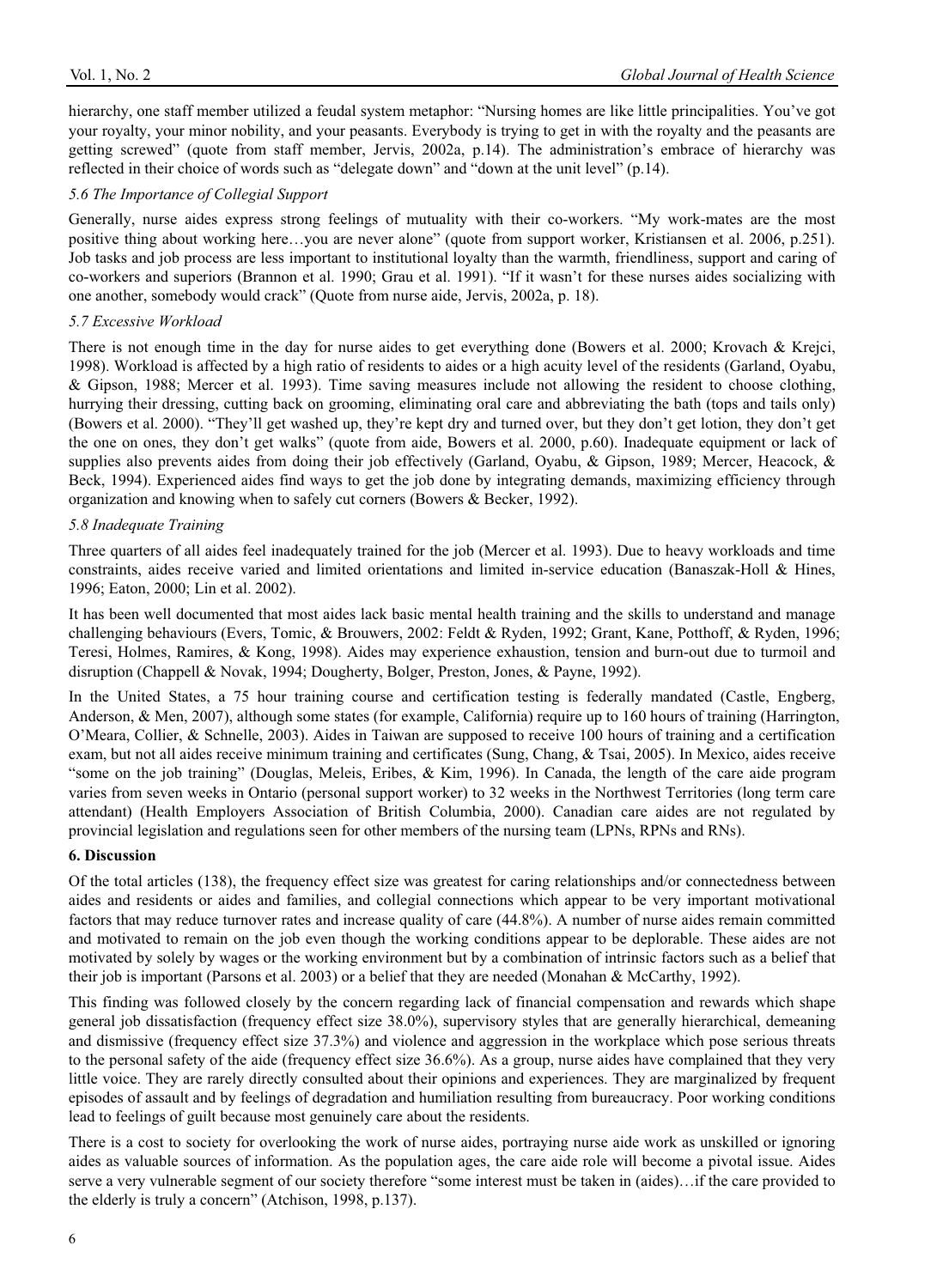Although care aides are most commonly utilized in residential continuing care they are also now being introduced to acute care settings. Job/role descriptions are continuously being updated and rewritten as part of the process of introducing the care aide to medical and surgical nursing units (nursing service aide). These are the same aides who report not feeling valued or nourished by their organizations. "I know I am dispensable" (quote from aide, Jervis, 2002a, p. 18). "It's like you're low class as a nursing assistant, you're on the bottom – which I don't like" (quote from aide, Jervis, 2002a, p.17).

Research about nurse aides is important because there are so many qualities of care issues and so many unsolved problems in their working environments. If organizations are concerned about positive outcomes for patients in acute and long term care and if they are concerned about improving the performance of individual workers and the organizations themselves, then they should address the needs voiced by the aides (Liu, 2006, p.56). Finally, heavy reliance on American research regarding the work as arduous, demanding and often demoralizing is a limitation. Further work is required to determine if American findings are truly generalizable to other countries.

#### **References**

Ahmed, L.B., & Kitson, A. (1993). Complementary roles of nurse and health-care assistant. *Journal of Clinical Nursing, 2,* 287-297.

Anderson, R.A., Ammarell, N., Bailey, D., Clon-Emeric, C., Corazzini, K.N., Lillie, M., Piven, M.L., Utley-Smith, Q., & McDaniel, R.R. (2005). Nurse assistant mental models, sensemaking, care actions, and consequences for nursing home residents. *Qualitative Health Research, 15*(8), 1006-1021.

Anderson, R.A., Bailey, D.E., Corazzini, K., & Piven, M.L. (2005). The power of relationship for high-quality long term care. *Journal of Nursing Care Quality, 20*(2), 103-106

Anderson, R.A., Corazzini, K.N., & McDaniel, R.R. (2004). Complexity science and the dynamics of climate and communication: Reducing nursing home turnover. *The Gerontologist, 44*(3), 378-388.

Atchison, J.H. (1998). Perceived job satisfaction factors of nursing assistants employed in Midwest nursing homes. *Geriatric Nursing, 19(3),* 135-138.

Banaszak-Holl, J., & Hines, M.A. (1996). Factors associated with nursing home staff turnover. *The Gerontologist, 36*(4), 512-517. Available: [Online] Available:

http://login.ezproxy.library.ualberta.ca/login?url=http://proquest.umi.com.login.ezproxy.library.ualberta.ca/pqdweb?did =10053652&sid=2&Fmt=6&clientId=12301&RQT=309&VName=PQD

Banazak, D.A., Mickus, M., Averill, M., & Colenda, C.C. (2000). Herding cats: Barriers to implementing a nurse aide educational program. *Annals of Long Term Care, 8(10),* 68-71.

Barney, J.L. (1983). A new perspective on nurse's aide training. *Geriatric Nursing, 4*(1), 44-48.

Barry, T., Brannon, D., & Mor, V. (2005). Nurse aide empowerment strategies and staff stability: Effects on nursing home resident outcomes. *The Gerontologist*, 45(3), 309-317. [Online] Available: http://gerontologist.gerontologyjournals.org/cgi/reprint/45/3/309 (Retrieved June 13, 2008).

BC Ministry of Health (2007). *Care aide competency project: Framework of practice for community health workers and resident care attendants.* [Online] Available: http://www.llbc.leg.bc.ca/public/PubDocs/bcdocs/450048/CareAideCompetencyProjectFramework.pdf (Retrieved July 14, 2009).

Beck, C., Ortigara, A., Mercer, S., & Shue, V. (1999). Enabling and empowering certified nursing assistants for dementia care. *International Journal of Geriatric Psychiatry, 14*(3), 197-212.

Berdes, C., & Eckert, J.M. (2001). Race relations and caregiving relationships: A Qualitative examination of perspectives from residents and nurse's aides in three nursing homes. *Research on Aging, 23*(1), 109-126.

Bowers, B.J., & Becker, M. (1992). Nurse's aides in nursing homes: The relationship between organization and quality. *The Gerontologist, 32*(3), 360-366.

Bowers, B.J., Esmond, S., & Jacobson, N. (2000). The relationship between staffing and quality in long term care facilities: Exploring the views of nurse aides. *Journal of Nursing Care Quarterly, 14(4),* 55-64.

Bowers, B.J., Esmond, S., & Jacobson, N. (2003). Turnover reinterpreted. CNAs talk about why they leave. *Journal of Gerontological Nursing, 29*(3), 36-43.

Brannon, D., Cohn, M.D., & Smyer, M.A. (1990). Care giving as work: How nurse's aides rate it. *Journal of Long Term Care Administration, 18,* 10-14.

Brannon, D., Streit, A., & Smyer, M.A. (1992). The psychosocial quality of nursing home work. *Journal of Aging and Health, 4*(3), 369-389. DOI: 10.1177/089826439200400303.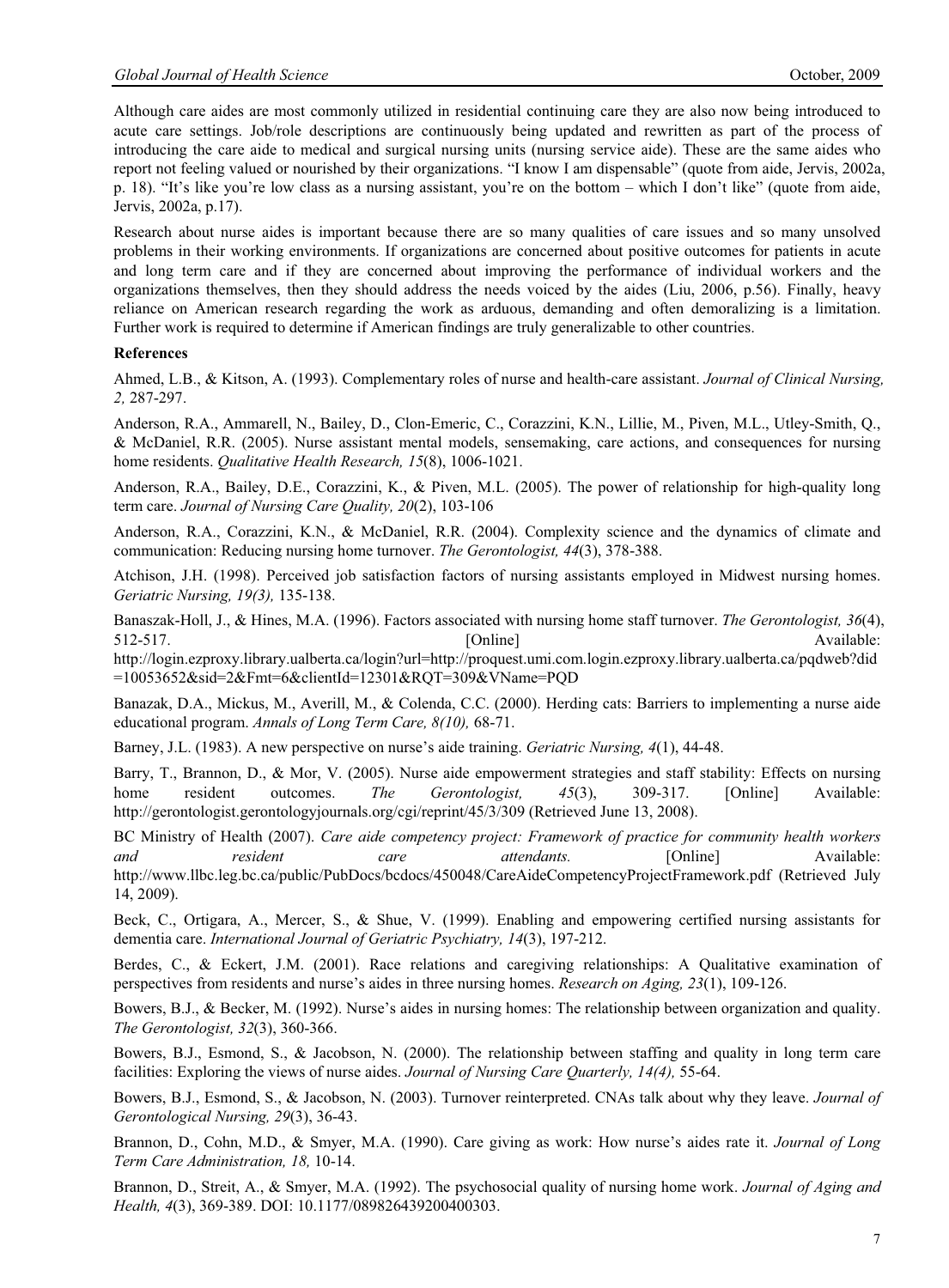Brannon, D., Zinn, J.S., Mor, V., & Davis, J. (2002). An exploration of job, organizational, and environmental factors associated with high and low nursing assistant turnover. *The Gerontologist, 42*(2)*,* 159-168. [Online] Available: http://proquest.umi.com.login.ezproxy.library.ualberta.ca/pqdlink?index=5&did=113196608&SrchMode=3&sid=6&F mt=6&VInst=PROD&VType=PQD&RQT=309&VName=PQD&TS=1214689527&clientId=12301&aid=1 (Retrieved June 28, 2008).

Brodaty, H., Draper, B., & Low, L.F. (2003). Nursing home staff attitudes towards residents with dementia: Strain and satisfaction with work. *Journal of Advanced Nursing, 44(6),* 583-590.

Broughton, W., & Golden, M.A. (1995). A profile of Pennsylvania nurse's aides. *Geriatric Nursing, 16*(3)*,* 117-120.

Burgio, L.D., Engel, G.T., Hawkins, A., McCormick, K, & Scheve, A. (1990). A descriptive analysis of nursing behaviors in a teaching nursing home: Differences among NAs, LPNs, and RNs. *The Gerontologist, 30,* 107-112.

Burgio, L.D., Jones, L.T., Butler, F., & Engel, B.T. (1988). Behavior problems in an urban nursing home. *Journal of Gerontological Nursing, 14*(1), 31-34.

Canadian Nurses Association (CNA): Pan-Canadian Planning Committee on Unregulated Workers. (2008). Working with unregulated health workers: A discussion paper. [Online] Available: http://www.cna-nurses.ca/CNA/documents/pdf/publications/UHW\_Valuing\_2008\_e.pdf (Retrieved April 25, 2009)

Castle, N.G. (2007). Assessing job satisfaction of nurse aides in nursing homes: The nursing home nurse aide job satisfaction questionnaire. *Journal of Gerontological Nursing, 33*(5), 41-47. [Online] Available: http://login.ezproxy.library.ualberta.ca/login?url=http://search.ebscohost.com/login.aspx?direct=true&db=rzh&AN=200 9579905&loginpage=Login.asp&site=ehost-live&scope=site.

Castle, N.G., Engberg, J., Anderson, R., & Men, A. (2007). Job satisfaction of nurse aides in nursing homes: Intent to leave and turnover. *The Gerontologist, 47*(2), 193-2004.

Caudill, M., & Patrick, M. (1989). Nursing assistant turnover in nursing homes and need satisfaction. *Journal of Gerontological Nursing, 15*(6), 24-30.

Chappell, N.L., & Novak, M. (1992). The role of support in alleviating stress among nursing assistants. *The Gerontologist*, 32(3), 351-359. [Online] Available: http://login.ezproxy.library.ualberta.ca/login?url=http://proquest.umi.com.login.ezproxy.library.ualberta.ca/pqdweb?did =1649200&sid=8&Fmt=6&clientId=12301&RQT=309&VName=PQD (Retrieved June 28, 2008).

Chappell, N.L., & Novak, M. (1994). Caring for institutionalized elders: Stress among nursing assistants. *The Journal of Applied Gerontology, 13*(3), 299-315.

Cotton, J.L., & Tuttle, J.M. (1986). Employee turnover: A meta-analysis and review with implications for research. *Academy of Management Review, 11*(1), 55-70. [Online] Available: http://login.ezproxy.library.ualberta.ca/login?url=http://search.ebscohost.com/login.aspx?direct=true&db=bth&AN=428 2625&loginpage=Login.asp&site=ehost-live&scope=site

Dewar, B.J., & McCleod-Clark, J. (1992). The role of the paid non professional nursing helper: A review of the literature. *Journal of Advanced Nursing, 17*(1)*,* 113-120.

Dougherty, L., Bolger, J., Preston, D., Jones, S., & Payne, S. (1992). Effects of exposure to aggressive behaviour on job satisfaction of health care staff. *The Journal of Applied Gerontology, 11(2),* 160-172.

Douglas, M.K., Meleis, A.I., Eribes, C., & Kim, S. (1996). The work of auxiliary nurses in Mexico: stressors, satisfiers and coping strategies. *International Journal of Nursing Studies, 33(5),* 495-505.

Eaton, S.C. (2000). Beyond 'unloving care': Linking human resource management and patient care quality in nursing homes. *International Journal of Human Resource Management, 11*(3), 591-616. [Online] Available: http://login.ezproxy.library.ualberta.ca/login?url=http://search.ebscohost.com/login.aspx?direct=true&db=bth&AN=421 9996&loginpage=Login.asp&site=ehost-live&scope=site

Evers, W., Tomic, W., & Brouwers, A. (2002). Aggressive behaviour and burnout among staff of homes for the elderly. *International Journal of Mental Health Nursing, 11,* 2-9.

Feldt, K.S., & Ryden, M.B. (1992). Aggressive behaviour. Educating nursing assistants. *Journal of Gerontological Nursing, 18*(5), 3-12.

Fitzwater, E., & Gates, D. (2002). Testing an intervention to reduce assaults on nursing assistants in nursing homes: A pilot study. *Geriatric Nursing, 23*(1), 18-23.

Foner, N. (1994). Nursing home aides: Saints or monsters? *The Gerontologist, 34(2),* 245-250.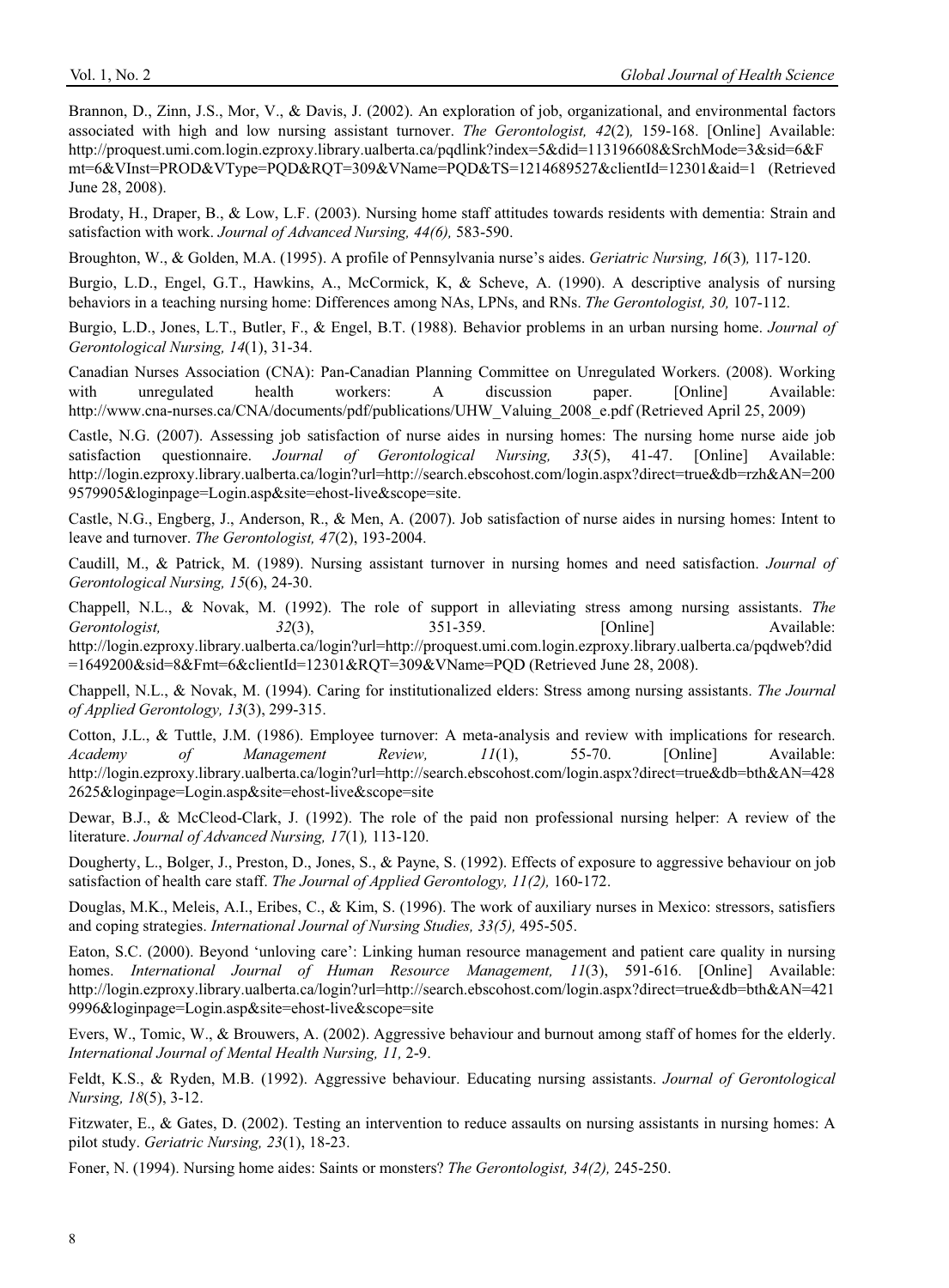Freyne, A., & Wrigley, M. (1996). Aggressive incidents towards staff by elderly patients with dementia in a long-stay ward. *International Journal of Geriatric Psychiatry,*  $11(1)$ , 57-63. [Online] Available: http://search.ebscohost.com/login.aspx?direct=true&db=a9h&AN=14149537&site=ehost-live

Friedman, S.M., Daub, C., Cresci, K., & Keiser, R. (1999). A comparison of job satisfaction among nursing assistants in nursing homes and the program of all-inclusive care for the elderly. *The Gerontologist, 39(4),* 434-439.

Garland, T.N., Oyabu, N., & Gipson, G.A. (1988). Stayers and leavers: A comparison of nurse assistants employed in nursing homes. *Journal of Long Term Care Administration, 16*, 23-9.

Garland, T.N., Oyabu, N., & Gipson, G.A. (1989). Job satisfaction among nurse assistants employed in nursing homes: An analysis of selected job characteristics.*Journal of Aging Studies, 3,* 369-383.

Gates, D.M., Fitzwater, E., & Succop, P. (2003). Relationships of stressors, strain, and anger to caregiver assaults. *Issues in Mental Health Nursing, 24(8),* 775-793.

Grant, L.A., Kane, R.A., Potthoff, S.J., & Ryden, M. (1996). Staff training and turnover in Alzheimer special care units: Comparisons with non-special care units. *Geriatric Nursing, 17(6),* 278-282.

Grau, L., & Wellin, E. (1992). The organizational cultures of nursing homes: Influences on responses to external regulation controls. *Qualitative Health Research, 12*(1), 15-23. DOI: 10.1177/104973239200200104.

Grau, L., Chandler, B., Burton, B., & Kolditz, D. (1991). Institutional loyalty and job satisfaction among nurse aides in nursing homes. *Journal of Aging and Health, 3(1),* 47-65.

Greenhalgh, T., Robert, G., Macfarlane, F., Bate, P., Kyriakidou, O., & Peacock, R. (2005). Storylines of research in diffusion of innovation: A meta-narrative approach to systematic review. *Social Science and Medicine, 61,* 417-430. DOI: 10.1016/j.socscimed.2004.12.001

Grieshaber, L.D., Parker, P., & Deering, J. (1995). Job satisfaction of nursing assistants in long-term care. *Health Care Supervisor, 13,* 18-28.

Harrington, C., & Swan, J.H. (2003). Nursing home staffing, turnover, and case mix. *Medical Care Research and Review*, 60(3), 366-392. [Online] Available: http://ft.csa.com.login.ezproxy.library.ualberta.ca/ids70/resolver.php?sessid=c4v6j8c0l9l64ln8bbpv0mvof7&server=w wwmi9.csa.com&check=98d6e7fbb19ef28977fb4d7a3a2b0f35&db=sagenurs-setc&key=10775587%2F10.1177\_10775 58703254692&mode=pdf

Harrington, C., O'Meara, J., Collier, E., & Schnelle, J.F. (2003). Nursing indicators of quality in nursing homes. A web-based approach. *Journal of Gerontological Nursing, 29*(10), 5-11. [Online] Available: http://web.ebscohost.com.login.ezproxy.library.ualberta.ca/ehost/pdf?vid=3&hid=22&sid=2418cae4-a19a-4837-b662-c 23c9b019477%40sessionmgr2

Helmer, F.T., Olson, S.F., & Heim, R.I. (1993). Strategies for nurse aide job satisfaction. *The Journal of Long Term Care Administration, 21(2),* 10-14.

Hospital Employees Union Facilities Subsector Wage Schedule retrieved November 23, 2007 from http://www.heu.org/%7EDOCUMENTS/facwages2006-2010.pdf

Hsieh, P., & Su, H. (2007). Retention and attrition of certified care assistants in the long-term care industry from the Taipei area: An interview survey. *International Journal of Nursing Studies, 44*(1), 93-104. [Online] Available: http://www.sciencedirect.com/science?\_ob=PublicationURL&\_tockey=%23TOC%235067%232007%23999559998%2 3639562%23FLA%23&\_cdi=5067&\_pubType=J&\_auth=y&\_acct=C000050484&\_version=1&\_urlVersion=0&\_useri d=1022551&md5=b025fe00180b96e9f3c5010f0f9542cd

Jervis, L.L. (2002a). Working in and around the 'chain of command': Power relations among nursing staff in an urban nursing home. *Nursing Inquiry, 9*(1), 12-23.

Jervis, L.L. (2002b). Contending with problem behaviors in the nursing home. *Archives of Psychiatric Nursing, 16*(1), 32-38.

Kovach, C.R., & Krejci, J.W. (1998). Facilitating change in dementia care. *The Journal of Nursing Administration, 28,*  17-27.

Kristiansen, L., Hellzen, O., & Asplund, K. (2006). Swedish assistant nurses'experiences of job satisfaction when caring for persons suffering from dementia and behavioural disturbances. An interview study. *International Journal of Qualitative Studies on Health and Well-being, 1,* 245-256.

Lin, S.M., Yin, T.J., & Li, I.C. (2002). An exploration of work stressors and correlators for nurse's aides in long term care facilities. *The Journal of Nursing Research, 10*(3)*,* 177-186.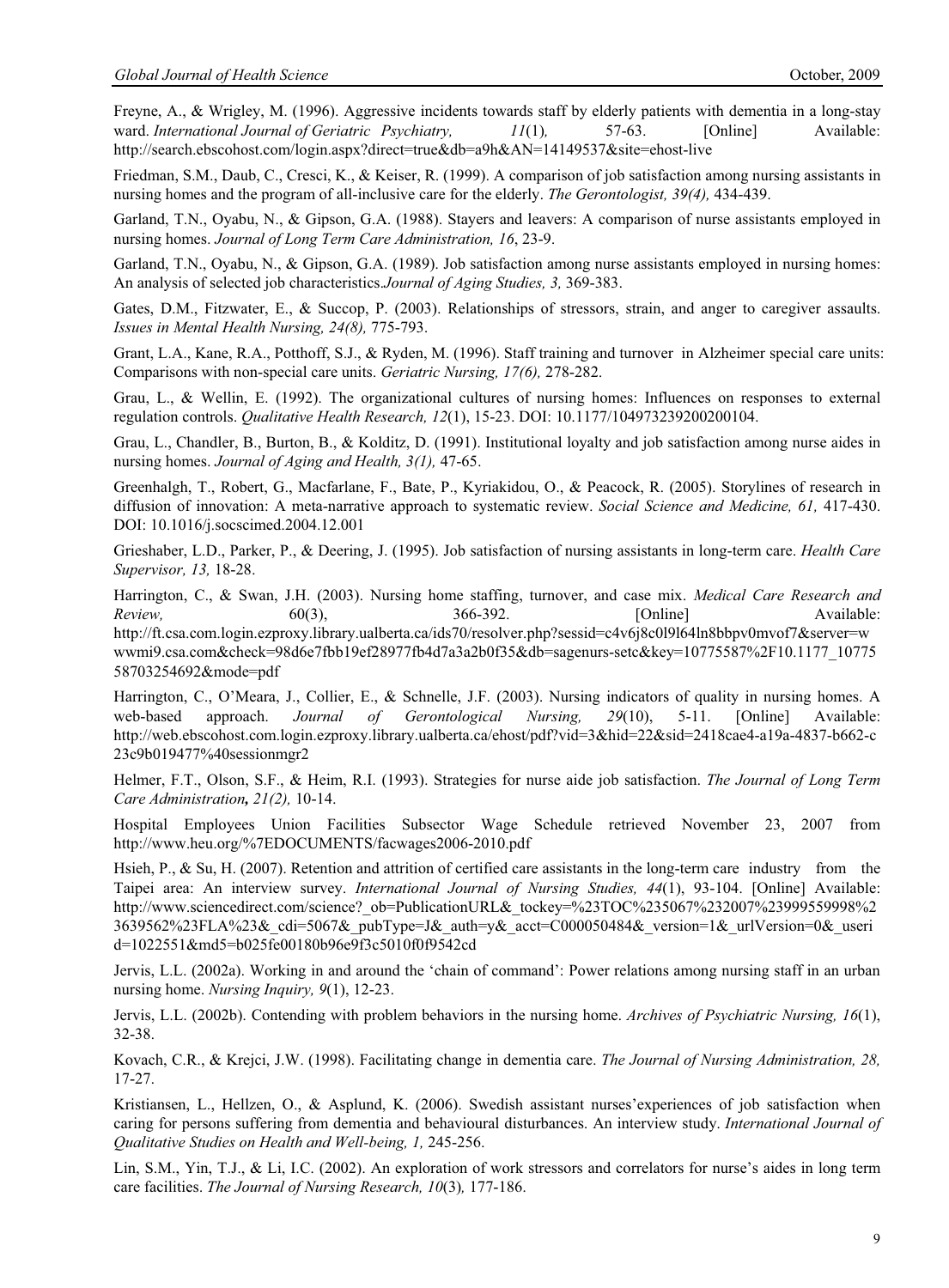Liu, L. (2006). Job satisfaction of certified nursing assistants and its influence on the general satisfaction of nursing home residents: An exploratory study in southern Taiwan. *Geriatric Nursing, 28(1),* 54-62.

Manthey, M. (1989). Practice partnerships: The newest concept in care delivery. *Journal of Nursing Administration, 19*(2), 33-35.

Manton, K.G. (1988). A longitudinal study of functional change and mortality in the United States. *Journal of Gerontology, 43*, S153-S161.

Mercer, S.O., Heacock, P., & Beck, C. (1993). Nurse's aides in nursing homes: Perceptions of training, work loads, racism, and abuse issues. *Journal of Gerontological Social Work, 21,* 95-112.

Mercer, S.O., Heacock, P., & Beck, C. (1994). Nurse's aides in nursing homes: a study of caregivers. *Journal of Women and Aging,* 6, 107-121.

Monahan, R.S., & McCarthy, S. (1992). Nursing home employment: The nurse's aide perspective. *Journal of Gerontological Nursing, 18*(2), 13-16.

Moyle, W., Skinner, J., Rowe, G., & Gork, C. (2003). Views of job satisfaction and dissatisfaction in Australian long term care. *Journal of Clinical Nursing, 12*(2), 168-176. [Online] Available: http://login.ezproxy.library.ualberta.ca/login?url=http://search.ebscohost.com/login.aspx?direct=true&db=a9h&AN=91 90654&loginpage=Login.asp&site=ehost-live&scope=site

Parsons, S.K., Simmons, W.P., Penn, K., & Furlough, M. (2003). Determinants of satisfaction and turnover among nursing assistants. *Journal of Gerontological Nursing, 29*(3), 51-58.

Patchner, M.A., & Patchner, L.S. (1993). Essential staffing for improved nursing home care: The permanent assignment model. *Nursing Homes, 43,* 37-39.

Ramirez, M., Teresi, J., & Holmes, D. (2006). Demoralization and attitudes toward residents among certified nurse assistants in relation to job stressors and work resources: Cultural diversity in long term care. *Journal of Cultural Diversity, 13(2),* 119-125.

Riggs, C.J., & Rantz, M.J. (2001). A model of staff support to improve retention in long term care. *Nursing Adminstration Quarterly, 25(2),* 43-54.

Sandelowski, M., Barroso, J., & Voils, C.I. (2007). Using Qualitative metasummary to synthesize Qualitative and Quantitative descriptive findings. *Research in Nursing and Health, 30,* 99-111.

Secrest, J., Iorio, D.H., & Martz, W. (2005). The meaning of work for nursing assistants who stay in long term care. *Journal of Clinical Nursing, 14*(8b), 90-97. [Online] Available: http://web.ebscohost.com.login.ezproxy.library.ualberta.ca/ehost/pdf?vid=3&hid=4&sid=cb0206cf-fc0c-48fd-815a-e2c a63595c7b%40sessionmgr7

Statistics Canada (2002). Report on the demographic situation in Canada (released September, 2006). Ottawa: Statistics Canada; Catalogue no. 91-209-XIE. [Online] Available: http://cansim2.statcan.ca/cgiwin/cnsmcgi.pgm?Lang=E&SP\_Action=Result&SP\_ID=3869&SP\_TYP=5&SP\_Sort=1 (Retrieved November 7, 2007).

Sung, H., Chang, S., & Tsai, C. (2005). Working in long-term care settings for older people with dementia: Nurse's aides. *Journal of Clinical Nursing, 14,* 587-593.

Tellis-Nayak, V., & Tellis-Nayak, M. (1989). Quality of care and the burden of two cultures: When the world of the nurse's aide enters the world of the nursing home. *The Gerontologist, 29,* 307-313.

Teresi, J., Holmes, D., Ramires, M., & Kong, J. (1998). Staffing patterns, staff support and training in special care and non special care units*. Journal of Mental Health and Aging, 4(4),* 443-458.

Whittemore, R., & Knafl, K. (2005). The integrative review: Updated methodology. *Journal of Advanced Nursing, 52*(5), 546-553.

Work Futures BC (2005). NOC 3413 Occupational Outlooks. [Online] Available: http://www.workfutures.bc.ca/profiles/profile.cfm?noc=3413&lang=en&site=graphic (Retrieved May 22, 2008).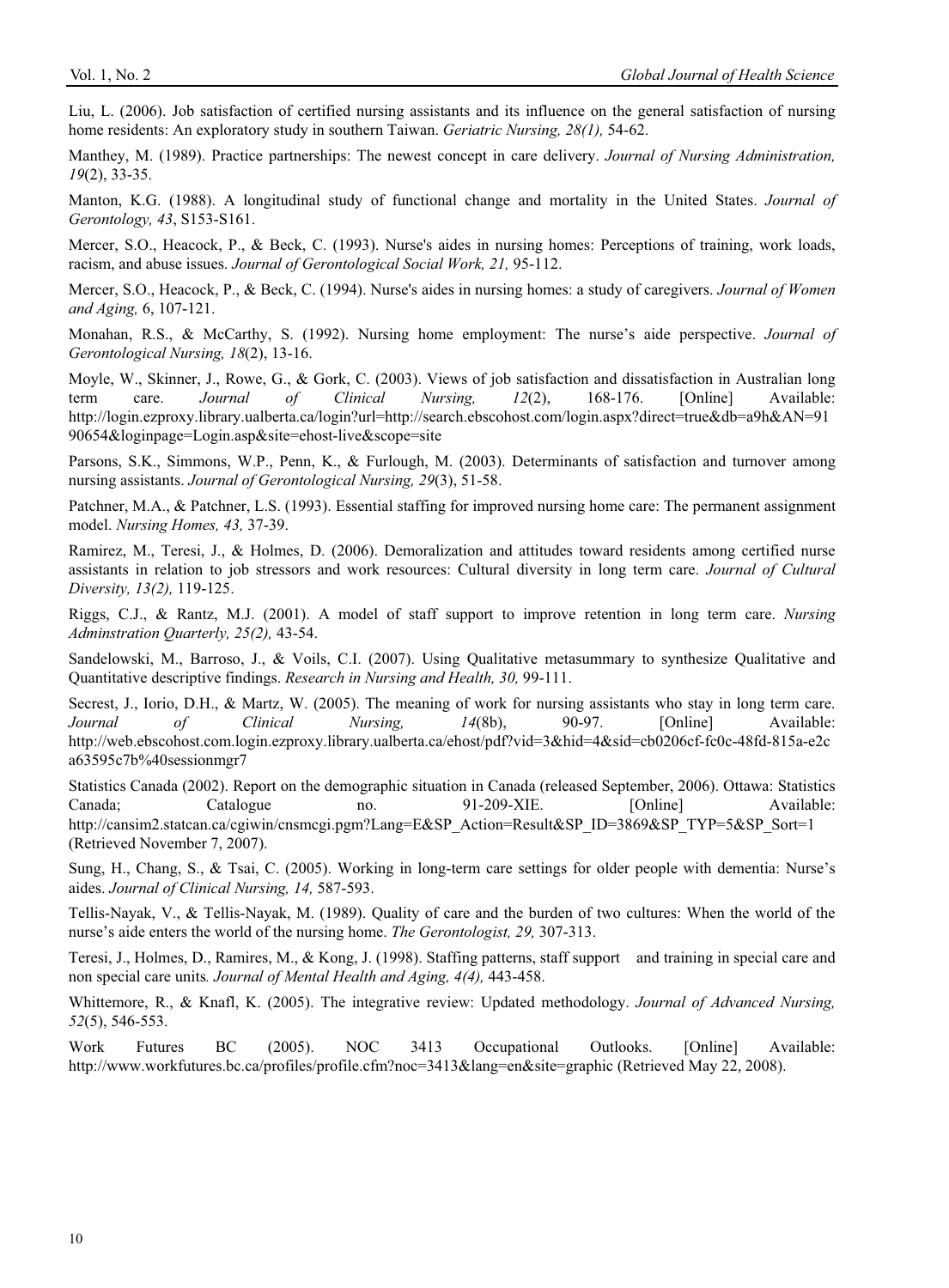| Author(s)     | <b>Study</b>  | <b>Subjects</b>  | <b>Method</b>      | <b>Results</b>                                         |
|---------------|---------------|------------------|--------------------|--------------------------------------------------------|
| Year          | <b>Design</b> |                  |                    |                                                        |
| Country       |               |                  |                    |                                                        |
| Advisory      | Government    |                  |                    | National absence of data about nurse aides             |
| Committee on  | sponsored     |                  |                    | Nurse aides are non-regulated                          |
| Health Human  | report        |                  |                    | Nurse aides are not defined as nurses                  |
| Resources     | addressing    |                  |                    | Basic policy questions are unanswerable because of     |
| 2000          | nurse         |                  |                    | the absence of a national data bank. In comparison     |
| Canada        | shortage in   |                  |                    | to national data banks available to US investigators   |
|               | Canada        |                  |                    |                                                        |
| Ahmed, &      | Qualitative   | 2 community      | "a multi-method    | To provide quality care, effective leadership and      |
| Kitson        |               | hospitals and 2  | approach"          | efficient teams rather than primary nursing are        |
| 1993          |               | units for people | Semi-structured    | needed                                                 |
| England       |               | with learning    | interviews,        |                                                        |
|               |               | disabilities     | Informal opinions, |                                                        |
|               |               | Mixed staff      | non-participant    |                                                        |
|               |               | $N = 48$         | observation, field |                                                        |
|               |               |                  | notes              |                                                        |
| Anderson,     | Qualitative   | 11 nurse aides   | Observation and    | "Mother wit" guides aides who treat residents as       |
| Ammarell,     |               | and 89 "other"   | interview data     | their own children = infantilization and               |
| Bailey,       |               | staff members    |                    | misinterpretations of depression and pain. The         |
| Clon-Emeric,  |               |                  |                    | Golden rule: respond to residents as you would want    |
| Corazzini,    |               |                  |                    | someone to respond to you. Aides act without the       |
| Lillie, Piven |               |                  |                    | benefit of professional interpretations. Aides possess |
| 2005          |               |                  |                    | raw data that can be interpreted by RNs. Aides         |
| <b>USA</b>    |               |                  |                    | should be involved in care planning.                   |
| Anderson,     | Opinion       |                  |                    | What contributes to poor quality of care? RNs who      |
| Bailey,       |               |                  |                    | have minimal interaction with aides, LPNs who have     |
| Corazzini, &  |               |                  |                    | minimal interaction with aides, aides in small         |
| Piven         |               |                  |                    | cliques, no rewards for team work, heavy reliance on   |
| 2005          |               |                  |                    | rules and rule enforcement, managers who have          |
| <b>USA</b>    |               |                  |                    | inadequate information and managers who fail to        |
|               |               |                  |                    | acknowledge good behaviour                             |
|               |               |                  |                    |                                                        |
|               |               |                  |                    |                                                        |
| Anderson,     | Quantitative  | 2317 aides in    | survey             | Lower turnover is dependent on interaction climate     |
| Corazzini, &  |               | 164 nursing      |                    | and communication. Reward based climates,              |
| McDaniel      |               | homes in Texas   |                    | communication openness and accuracy = lower            |
| 2004          |               |                  |                    | turnover rates.                                        |
| <b>USA</b>    |               |                  |                    |                                                        |

Table 1. The Full Contribution of the Different Sources to the Final Metasummary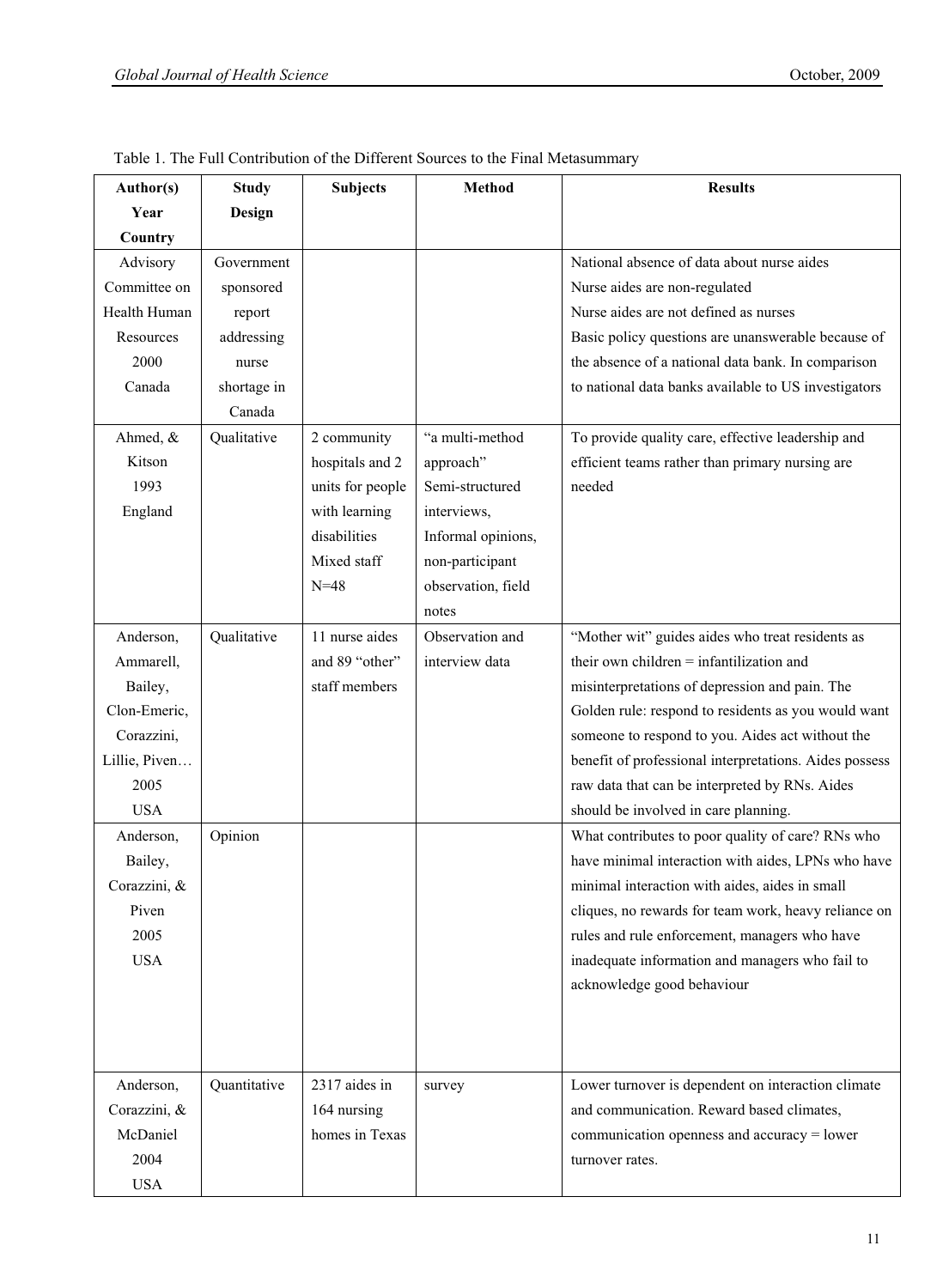| Anderson,      | Quantitative | DONS and          | Surveys given to      | Relationship oriented leadership and less              |
|----------------|--------------|-------------------|-----------------------|--------------------------------------------------------|
| Issel, $&$     |              | RNs in 164        | DON and RNs           | formalization resulted in decreased use of restraints, |
| McDaniel       |              | Texas nursing     | regarding NA          | decreased incidence of fractures                       |
| 2003           |              | homes             | patterns of behaviour |                                                        |
| <b>USA</b>     |              |                   |                       |                                                        |
| Astrom,        | Quantitative | RNs, LPNs,        | Empathy scale,        | Staff with highest empathy rated close contact with    |
| Nilsson,       |              | NAs in one        | burnout measure       | patients as most important. Staff with lowest          |
| Norberg,       |              | somatic long      |                       | empathy rated improvement in patients' health and      |
| Sandman, &     |              | term care clinic  |                       | contact with colleagues as most important. Those       |
| Winblad        |              | and one           |                       | who have less positive outcomes in work risk more      |
| 1991           |              | psycho-           |                       | burnout.                                               |
| Sweden         |              | geriatric clinic  |                       |                                                        |
|                |              | $n = 358$         |                       |                                                        |
| Atchison       | Quantitative | Nurse aides       | Questionnaire         | Socialization at work is an important factor for job   |
| 1998           |              | $N = 283$ in 24   | 5 point Likert scale  | satisfaction                                           |
| <b>USA</b>     |              | nursing homes     |                       |                                                        |
| Baldwin,       | Review of    |                   |                       | Lack of role clarification of roles: support workers   |
| Roberts,       | existing     |                   |                       | saw their work as similar to RNs. RNs saw support      |
| Fitzpatrick,   | literature   |                   |                       | workers' roles as basic care                           |
| While, &       |              |                   |                       |                                                        |
| Cowan          |              |                   |                       |                                                        |
| 2003           |              |                   |                       |                                                        |
| <b>British</b> |              |                   |                       |                                                        |
| Banazak,       | Review of    | 92 nurse aides,   |                       | Actual staff attendance at the in-service training was |
| Mickus,        | lessons      | 35%               |                       | marginal due to lack of time and requirement to        |
| Averill, &     | learned in   | attendance rate   |                       | forgo patient care in order to attend.                 |
| Colenda        | implementing |                   |                       |                                                        |
| 2000           | an education |                   |                       |                                                        |
| <b>USA</b>     | intervention |                   |                       |                                                        |
| Banaszak-Holl  | Quantitative | 254 nursing       | Telephone survey of   | Involvement of aides in care planning can              |
| & Hines        |              | homes in 10       | DONs and              | significantly reduce turnover. Intensity of work       |
| 1996           |              | states            | administrators plus   | demands does not result in increased turnover.         |
| <b>USA</b>     |              |                   | access data bank      | Training for aides does not reduce turnover            |
|                |              |                   | (RAI)                 |                                                        |
| Barney         | Opinion      |                   | Author spent two      | Aides are well motivated. Supervision is limited.      |
| 1983           |              |                   | days doing the work   | Author concludes best care given in a home with a      |
| <b>USA</b>     |              |                   | of a nurse aide       | family or social quality. Community involvement is     |
|                |              |                   |                       | important. Cultural homogeneity contributes to         |
|                |              |                   |                       | better care                                            |
|                |              |                   |                       |                                                        |
|                |              |                   |                       |                                                        |
| Barry,         | Quantitative | Directors of      | survey                | Higher number of rewards given to nurse aides          |
| Brannon, &     |              | nursing $n=156$ , |                       | resulted in lower incidence of pressure ulcers. Nurse  |
| Mor            |              | day shift         |                       | aides who had more influence resulted in higher        |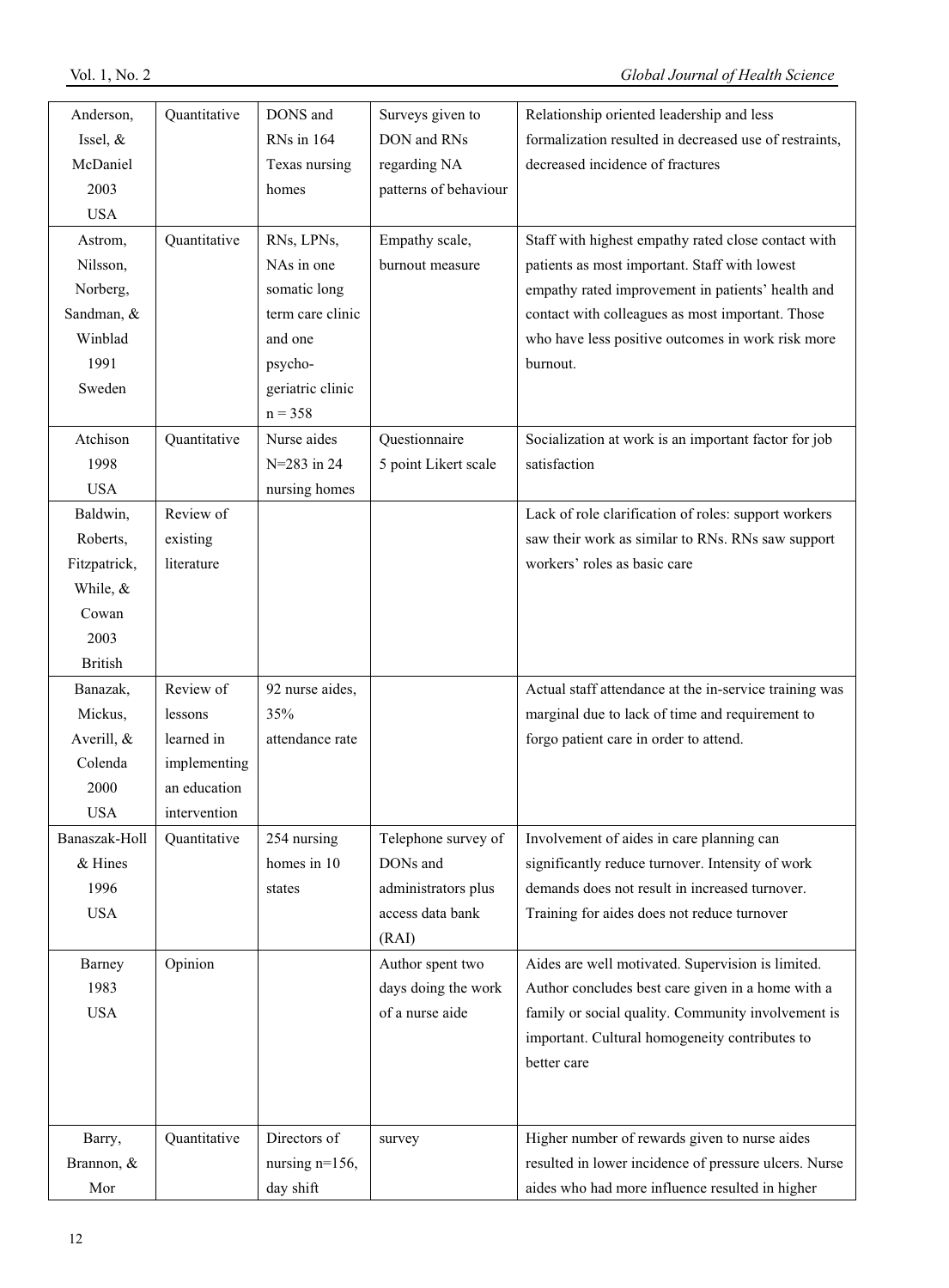| 2005           |              | charge nurses     |                       | social engagement for residents                       |
|----------------|--------------|-------------------|-----------------------|-------------------------------------------------------|
| <b>USA</b>     |              | $n=430$           |                       |                                                       |
|                |              | In 156 facilities |                       |                                                       |
| Beck,          | Quantitative | 21 RNs            | Guided interview      | Information on characteristics & management of        |
| Baldwin,       |              | 20 aides          |                       | aggressive behaviour. Aggression occurs more often    |
| Modlin, &      |              |                   |                       | in the morning, during dressing. Soothing, using      |
| Lewis          |              |                   |                       | comfort measures and reasoning were commonly          |
| 1990           |              |                   |                       | used by aides to reduce aggression.                   |
| <b>USA</b>     |              |                   |                       |                                                       |
| Beck, Doan,    | Opinion/disc |                   |                       | Aides provide 8 of 10 hours of paid care. Discussion  |
| & Cody         | ussion       |                   |                       | of challenges (specifically                           |
| 2002           |              |                   |                       | organizationalhierarchical structures)                |
| <b>USA</b>     |              |                   |                       |                                                       |
| Beck,          | Literature   |                   |                       | Most nursing homes organized hierarchically, aides    |
| Ortigara,      | Review       |                   |                       | receive few rewards for performance, aides have few   |
| Mercer, &      |              |                   |                       | opportunities to feel successful, aides minimally     |
| Shue           |              |                   |                       | involved in care planning, aides are mostly African   |
| 1999           |              |                   |                       | American or Hispanic and supervisors are mostly       |
| <b>USA</b>     |              |                   |                       | White, residents are primarily White.                 |
| Berdes &       | Qualitative  | 10 residents      | Face to face          | 75% of aides experience racism on the job. Job        |
| Eckert         |              | and 10 aides in   | interviews            | characterized by low wages, few or no benefits, low   |
| 2001           |              | three homes (n    |                       | opportunity for advancement, job instability,         |
| <b>USA</b>     |              | $= 60$            |                       | over-representation of minorities                     |
| Borson,        | Quantitative | Nursing           | survey                | Nursing directors felt that only 32% of nurse aides   |
| Reichman,      |              | directors of      |                       | possessed expertise in managing residents'            |
| Coyne,         |              | medicare          |                       | "disruptive behaviours"                               |
| Rovner, &      |              | certified         |                       |                                                       |
| Sakauye        |              | facilities        |                       |                                                       |
| 2000           |              | $N = 899$         |                       |                                                       |
| <b>USA</b>     |              |                   |                       |                                                       |
| <b>Bowers</b>  | Opinion      |                   |                       | Primary nursing has some serious repercussions:       |
| 1989           |              |                   |                       | over-involvement, disagreements about care            |
| <b>British</b> |              |                   |                       | strategies, divisions in nursing team, lack of        |
|                |              |                   |                       | communication, weakening of the team as a whole       |
| Bowers, &      | Qualitative  | Nurse aides in    | Participant           | Each nurse aide develops his or her own working       |
| Becker         |              | 3 urban nursing   | observation, in-depth | strategy in order to survive by cutting corners and   |
| 1992           |              | homes             | interviews, grounded  | breaking rules                                        |
| <b>USA</b>     |              | $N=30$            | theory                |                                                       |
|                |              |                   |                       |                                                       |
|                |              |                   |                       |                                                       |
| Bowers,        | Qualitative  | Nurse aides       | Participant           | Relationships between nurse aides and residents are   |
| Esmond &       |              | $n = 38$          | observation and       | an essential determinant of quality of care. Adequate |
| Jacobson       |              |                   | in-depth              | staffing is essential to allow NAs to nurture         |
| 2000           |              |                   | interviewing          | relationships with residents.                         |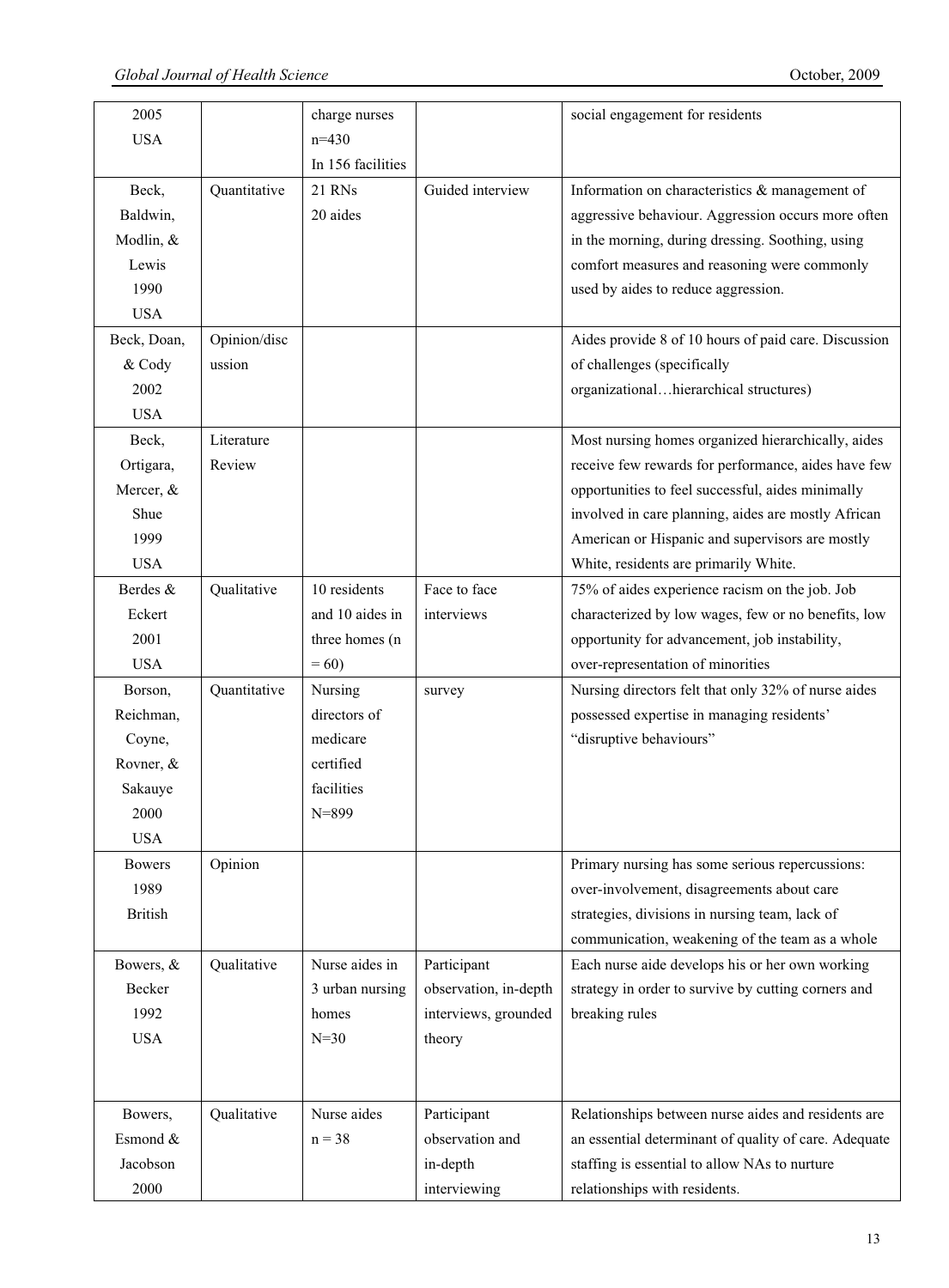| <b>USA</b>     |              |                 | Grounded theory,      |                                                          |
|----------------|--------------|-----------------|-----------------------|----------------------------------------------------------|
|                |              |                 | constant comparative  |                                                          |
| Bowers,        | Qualitative  | Nurse aides, n  | Grounded theory       | Aides do not necessarily quit because of hard work       |
| Esmond &       |              | $= 41$          | dimensional analysis  | or poor pay. Rather, it is the way aides are treated by  |
| Jacobson       |              |                 |                       | their employers that accounts for their leaving.         |
| 2003           |              |                 |                       | Dismissing experiences will override positive            |
| <b>USA</b>     |              |                 |                       | experiences. Managers must develop a culture of          |
|                |              |                 |                       | respect, instead of demeaning or humiliating aides.      |
| Brannon,       | Quantitative | 388 aides       | Employee survey of    | When compared with women in small organizations:         |
| Cohn, &        |              |                 | 21 Pennsylvania       | aides less satisfied with pay, less satisfied with skill |
| Smyer          |              |                 | nursing homes         | variety, more satisfied with co-workers, more            |
| 1990           |              |                 |                       | satisfied with task significance                         |
| <b>USA</b>     |              |                 |                       |                                                          |
| Brannon,       | Quantitative | 388 aides and   | Job diagnostic        | Aide positions have less motivating potential than       |
| Smyer, Cohn,   |              | 101 LPNs in 46  | survey                | LPN positions, aides receive inadequate feedback,        |
| Borchardt,     |              | nursing homes   |                       | routines and hierarchies result in self limiting         |
| Landry, Jay et |              | in              |                       | contracts that inhibit motivation. Wage structure        |
| al.            |              | Pennsylvania    |                       | plagues staff recruitment and retention.                 |
| 1988           |              |                 |                       |                                                          |
| <b>USA</b>     |              |                 |                       |                                                          |
| Brannon,       | Quantitative | Observation of  | Functional job        | Orientation of tasks is not predominantly toward the     |
| Streit, &      |              | 214 aides in 4  | analysis technique of | residents. Complexity of tasks is low.                   |
| Smyer          |              | nursing homes   | 3371 tasks            | Tasks with greatest psychosocial quality are             |
| 1992           |              |                 |                       | performed less frequently                                |
| <b>USA</b>     |              |                 |                       |                                                          |
| Brannon,       | Quantitative | 308 nursing     | Telephone survey      | Predictors of low turnover: untrained supervisors,       |
| Zinn, Mor, &   |              | facilities in 8 |                       | low RN turnover, flat management structure,              |
| Davis          |              | states. 288     |                       | presence of a union. Very low turnover rates are         |
| 2002           |              | <b>DONs</b>     |                       | undesirable. Predictors of high turnover: high RN        |
| <b>USA</b>     |              |                 |                       | turnover, training site, investor owned facility rather  |
|                |              |                 |                       | than non-profit                                          |
| Brodaty,       | Quantitative | 253 staff in 12 | Questionnaire survey  | 91% of "staff" reported that they were happy in their    |
| Draper & Low   |              | nursing homes:  |                       | job. 25% reported that the residents provided no job     |
| 2003           |              | no              |                       | satisfaction                                             |
| Australia      |              | differentiation |                       |                                                          |
|                |              | between types   |                       |                                                          |
|                |              | of "staff"      |                       |                                                          |
|                |              |                 |                       |                                                          |
|                |              |                 |                       |                                                          |
|                |              |                 |                       |                                                          |
| Broughton &    | Quantitative | Random          | Telephone interview   | 83% would value more training about managing             |
| Golden         |              | samples from    |                       | behaviours of Alzheimer's disease. 90% interested        |
| 1995           |              | 38 nursing      |                       | in further training regarding dementias. 89% value a     |
| <b>USA</b>     |              | homes           |                       | support group. Suggest acknowledge the                   |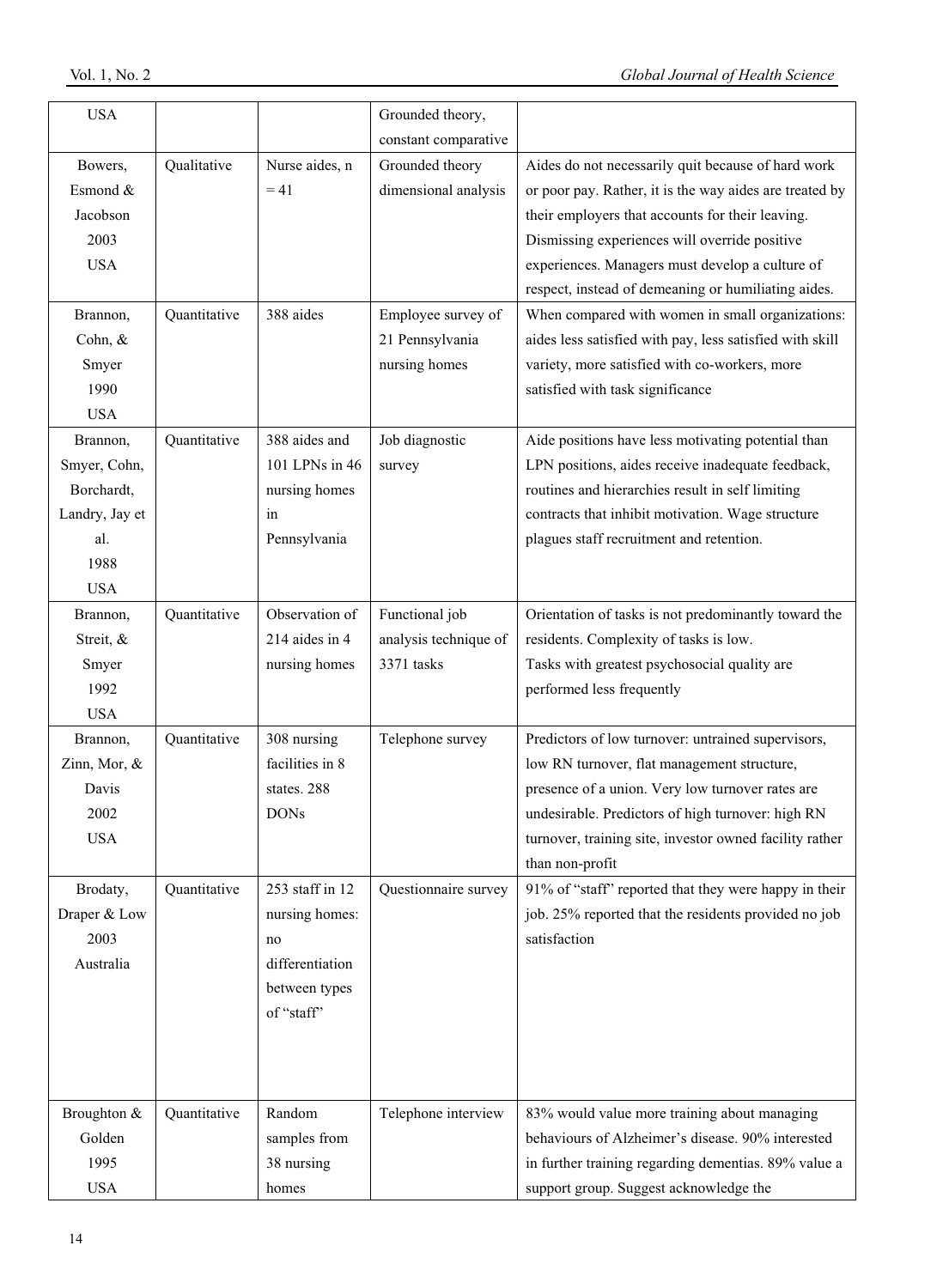|                |              | Aides = $273$   |                   | contributions of aides, include aides in care         |
|----------------|--------------|-----------------|-------------------|-------------------------------------------------------|
|                |              |                 |                   | planning, provide support groups                      |
| Burgio, Engel, | Quantitative | Sampling of     |                   | Covert sampling. Research done under the guise of     |
| Hawkins,       |              | aide behaviours |                   | incontinence research. Aides did not give consent to  |
| McCormick,     |              | in one 223 bed  |                   | being observed. Most observations occurred in the     |
| & Scheve       |              | nursing home,   |                   | hallways. LPNs were observed to be engaged in         |
| 1990           |              | 7 times a day   |                   | more direct care activities than aides (in the        |
| <b>USA</b>     |              | for 37 months   |                   | hallways).                                            |
|                | Between      | 4 nursing       | Observations plus | Two facilities permanent assignment versus two        |
| Burgio,        |              | homes in        |                   |                                                       |
| Fisher,        | groups       |                 | multiple tools to | facilities rotating assignment: residents received    |
| Fairchild,     | quasi-experi | Alabama         | examine permanent | higher hygiene rating in permanent assign. But        |
| Scilley, &     | mental       |                 | versus rotating   | residents received more meds, more psychotropic       |
| Hardin         | comparison   |                 | assignment        | meds in permanent assign. No differences in           |
| 2004           | design       |                 |                   | disruptive behaviours, no differences in turnover     |
| <b>USA</b>     |              |                 |                   | rates, more absenteeism in permanent assignment       |
| Burgio,        | Quantitative | 32 geriatric    | survey            | 22% of residents are verbally abusive, 20% are        |
| Tice-Jones,    |              | assistants in   |                   | physically abusive towards geriatric assistants       |
| Butler, &      |              | one nursing     |                   |                                                       |
| Engel          |              | home            |                   |                                                       |
| 1988           |              |                 |                   |                                                       |
| <b>USA</b>     |              |                 |                   |                                                       |
| Caris-Verhalle | Literature   |                 |                   | Interaction with residents is low, speakers modify    |
| n, Kerstra, &  | review of    |                 |                   | speech (baby talk), interaction styles are largely    |
| Bensing        | research     |                 |                   | superficial, monotonous or routinized. Time           |
| 1997           | about        |                 |                   | pressure results in brief, task related interactions. |
| Netherlands    | communicati  |                 |                   |                                                       |
|                | on with      |                 |                   |                                                       |
|                | residents    |                 |                   |                                                       |
| Carpiac-Clave  | Qualitative  | Video analysis  | Grounded theory   | Video recording of mealtimes and analysis of          |
| r &            |              | of 23 aides     |                   | interactions.                                         |
| Levy-Storms    |              | interactions    |                   | Communication between aides and residents is          |
| 2007           |              | with residents  |                   | limited, lacks depth and residents not generally      |
| <b>USA</b>     |              |                 |                   | given enough time to respond.                         |
| Castle         | Quantitative | 72 nursing      | questionnaire     | Nurse aides enjoy working with residents and          |
| 2007           |              | homes in 6      |                   | co-workers but are not satisfied with pay             |
| <b>USA</b>     |              | states          |                   |                                                       |
|                |              |                 |                   |                                                       |
|                |              | Nurse aides     |                   |                                                       |
|                |              | $N=1579$        |                   |                                                       |
| Castle,        | Quantitative | 1779 aides in   | survey            | Job satisfaction is related to intent to leave and    |
| Engberg,       |              | 72 nursing      |                   | turnover. Training, rewards and workload are          |
| Anderson, &    |              | homes in 5      |                   | important aspects of nurse aide work                  |
| Men            |              | states          |                   |                                                       |
| 2007           |              |                 |                   |                                                       |
| <b>USA</b>     |              |                 |                   |                                                       |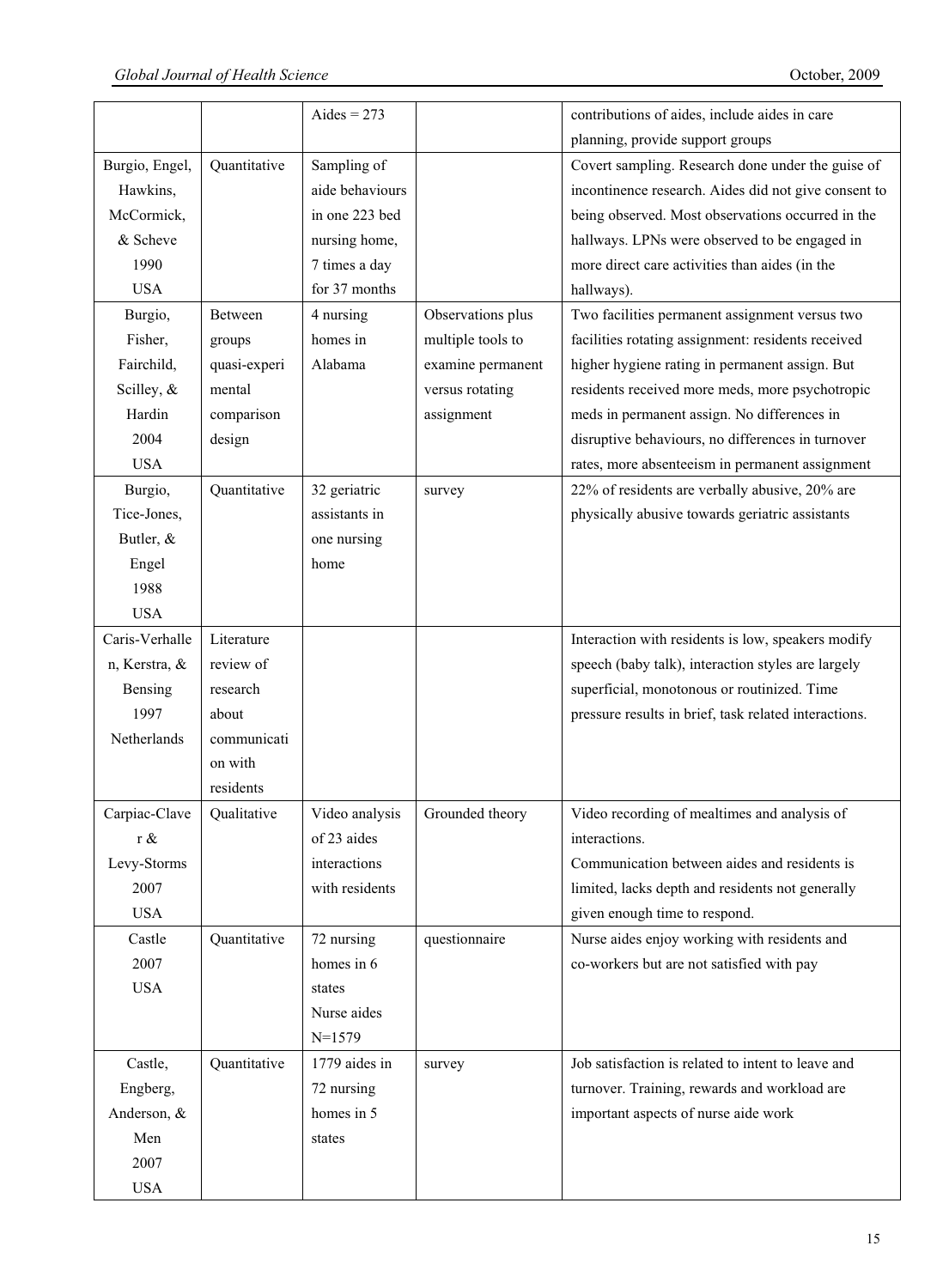| Castle, &      | Quantitative  | $17,000$ nursing | Audit of deficiency  | RN staffing is associated with lower likelihood of      |
|----------------|---------------|------------------|----------------------|---------------------------------------------------------|
| Myers          |               | homes            | citations            | being cited for deficiencies in mental health care.     |
| 2006           |               |                  |                      | NA staffing associated with greater likelihood of       |
| <b>USA</b>     |               |                  |                      | deficiency citation in mental health care.              |
| Caudill &      | Quantitative  |                  |                      | Praise by patient and family are important to aides.    |
| Patrick        |               |                  |                      | Belonging to a peer group and praise by charge          |
| 1989           |               |                  |                      | nurse decreases turnover. Input into decisions          |
| <b>USA</b>     |               |                  |                      | decreases turnover                                      |
| Caudill &      | Quantitative  |                  |                      | Nursing assistants who plan to leave their jobs are     |
| Patrick        |               |                  |                      | younger, had less tenure, were paid less, and were      |
| 1991           |               |                  |                      | better educated. Rotating assignments resulted in       |
| <b>USA</b>     |               |                  |                      | more turnover than changing patient assignments         |
|                |               |                  |                      | weekly or never.                                        |
| Chappell, &    | Quantitative  | 25 long term     | Aides complete the   | Aides who experience greater workload are more          |
| Novak          |               | care             | Zarit Burden         | likely to feel burdened. Social support at work does    |
| 1992           |               | institutions in  | inventory, Maslach   | not relieve the effect of workload. Aides who           |
| Canada         |               | Winnipeg         | burden inventory and | receive support from family and friends are less        |
|                |               | Nursing          | work stress tool     | likely to burnout. Aides who have family supportive     |
|                |               | assistants       |                      | of their work experience less job pressure. Fewer       |
|                |               | $N = 245$        |                      | family members at home results in less job pressure.    |
| Chappell, &    | Quantitative  | 25 LTC homes     | Face to face         | Findings point to the need to measure diagnoses and     |
| Novak          |               | in Winnipeg      | interviews           | behaviours separately. Three behaviours were            |
| 1994           |               | Nursing          |                      | related to stress: being uncooperative, restless and    |
| Canada         |               | assistants       |                      | constant crying                                         |
|                |               | $N = 245$        |                      |                                                         |
| Cohen-Mansfi   | Examination   |                  |                      | Offers a comprehensive model of long term nursing       |
| eld            | of literature |                  |                      | care stress                                             |
| 1995           | about stress  |                  |                      |                                                         |
| <b>USA</b>     | in nursing    |                  |                      |                                                         |
|                | homes         |                  |                      |                                                         |
| Cole           | Qualitative   | 12 aides in one  | Interviews           | Aides believe that they do much the same job as the     |
| 1989           |               | mental hospital  |                      | RN but get little acknowledgement                       |
| <b>British</b> |               | and two elderly  |                      |                                                         |
|                |               | care hospitals   |                      |                                                         |
| Coleman,       | Quantitative  | Two facilities   | One facility = Eden  | No significant differences after one year: no           |
| Looney,        |               |                  | Alternative          | differences in infection rates, functional status, cost |
| O'Brien,       |               |                  | Control facility =   | of care. Aide workforce at each facility remained       |
| Zeigler,       |               |                  | traditional care     | unstable. Turnover increased during the period of       |
| Pastorino, &   |               |                  |                      | implementation of Eden Alternative.                     |
| Turner         |               |                  |                      |                                                         |
| 2002           |               |                  |                      |                                                         |
| <b>USA</b>     |               |                  |                      |                                                         |
| Cooper &       | Quantitative  | Nurse aides N    | Aides given facts on | Mean score 59%. In comparison, high school              |
|                |               |                  |                      |                                                         |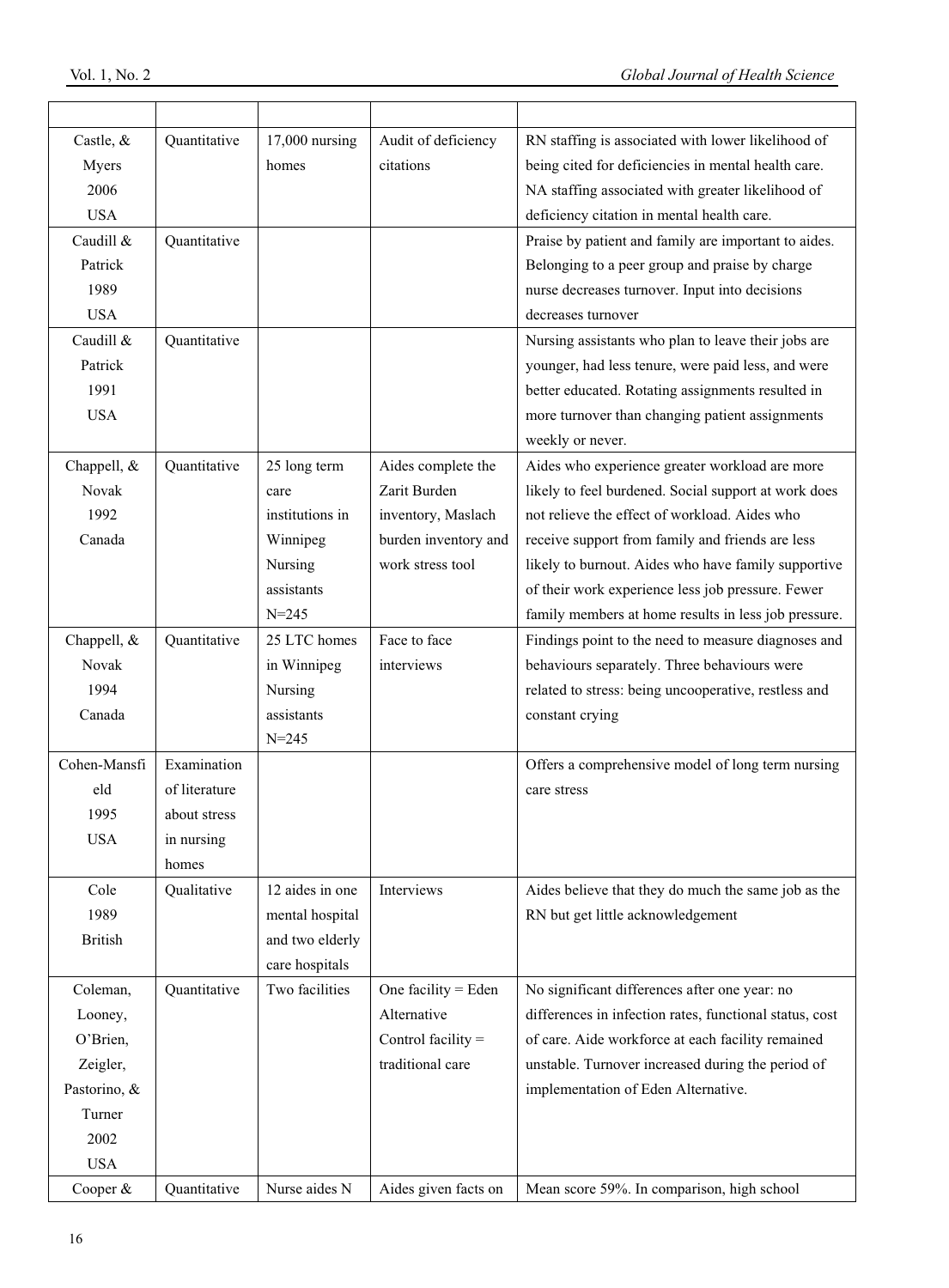| Cronin          |               | $= 177$ in 9    | aging quiz             | graduates mean score 57%. Education and                |
|-----------------|---------------|-----------------|------------------------|--------------------------------------------------------|
| 2000            |               | nursing homes   |                        | advancement of nurse aides is neglected                |
| <b>USA</b>      |               |                 |                        |                                                        |
| Cooper,         | Quasi-experi  |                 | Before and after       | Positive effects of permanent resident assignment,     |
| Kaeser,         | mental        |                 | intervention           | case management, resident centred schedules            |
| Montgomery,     |               |                 |                        |                                                        |
| & Marion        |               |                 |                        |                                                        |
| 1991            |               |                 |                        |                                                        |
| <b>USA</b>      |               |                 |                        |                                                        |
| Corazzini,      | A conceptual  |                 |                        | Aides make choices about caring for demented           |
| McConnell,      | framework of  |                 |                        | patients on a continuum from rational to intuitive, in |
| Rapp, &         | the           |                 |                        | part because of the working environment. Some          |
| Anderson        | decision-mak  |                 |                        | decisions are not good decisions and may lead to       |
| 2004            | ing processes |                 |                        | decreased quality of care.                             |
| <b>USA</b>      | of aides      |                 |                        |                                                        |
| Cotton &        | Literature    |                 |                        | Studies of employee turnover: increases in pay         |
| Tuttle          | Review        |                 |                        | reduce turnover. Job satisfaction, satisfaction with   |
| 1986            |               |                 |                        | co-workers are negatively related to turnover. Age,    |
| <b>USA</b>      |               |                 |                        | tenure, number of dependents negatively related to     |
|                 |               |                 |                        | turnover. Women more likely to leave than men.         |
| Dewar, &        | Review of     |                 |                        | There is a lack of clear definition of roles and there |
| Macleod-Clar    | existing      |                 |                        | are mixed feelings amongst "qualified staff" to the    |
| k               | literature    |                 |                        | "new helper role"                                      |
| 1992            |               |                 |                        |                                                        |
| England         |               |                 |                        |                                                        |
| Dickson &       | Opinion       |                 |                        | Registered nurses have no clear ideas or               |
| Cole            |               |                 |                        | expectations of the support workers' roles.            |
| 1987            |               |                 |                        |                                                        |
| <b>British</b>  |               |                 |                        |                                                        |
| Dougherty,      | Quantitative  | Varied staff at | Log of exposure to     | Physical aggression was the most frequently            |
| Preston, Jones, |               | one state       | aggressive behaviour   | reported form of aggression and occurred mostly in     |
| & Payne         |               | geriatric long  | for one month,         | the mornings. Job satisfaction was negatively          |
|                 |               |                 | semi-structured        |                                                        |
| 1992            |               | term care       |                        | affected by exposure to aggressive behaviour but       |
| <b>USA</b>      |               | hospital        | interviews, a detailed | positively affected by educational level               |
|                 |               | $N=28$          | accounting of one      |                                                        |
|                 |               |                 | exposure to            |                                                        |
|                 |               |                 | aggressive             |                                                        |
|                 |               |                 | behaviour, and         |                                                        |
|                 |               |                 | questionnaire          |                                                        |
| Douglas,        | Quantitative  | Mexican         | questionnaire          | Frequent stressors were interpersonal relations,       |
| Meleis,         |               | nursing         |                        | anguish, work overload and work environment            |
| Eribes, & Kim   |               | assistants      |                        |                                                        |
| 1996            |               | $N=59$          |                        |                                                        |
| Mexico          |               |                 |                        |                                                        |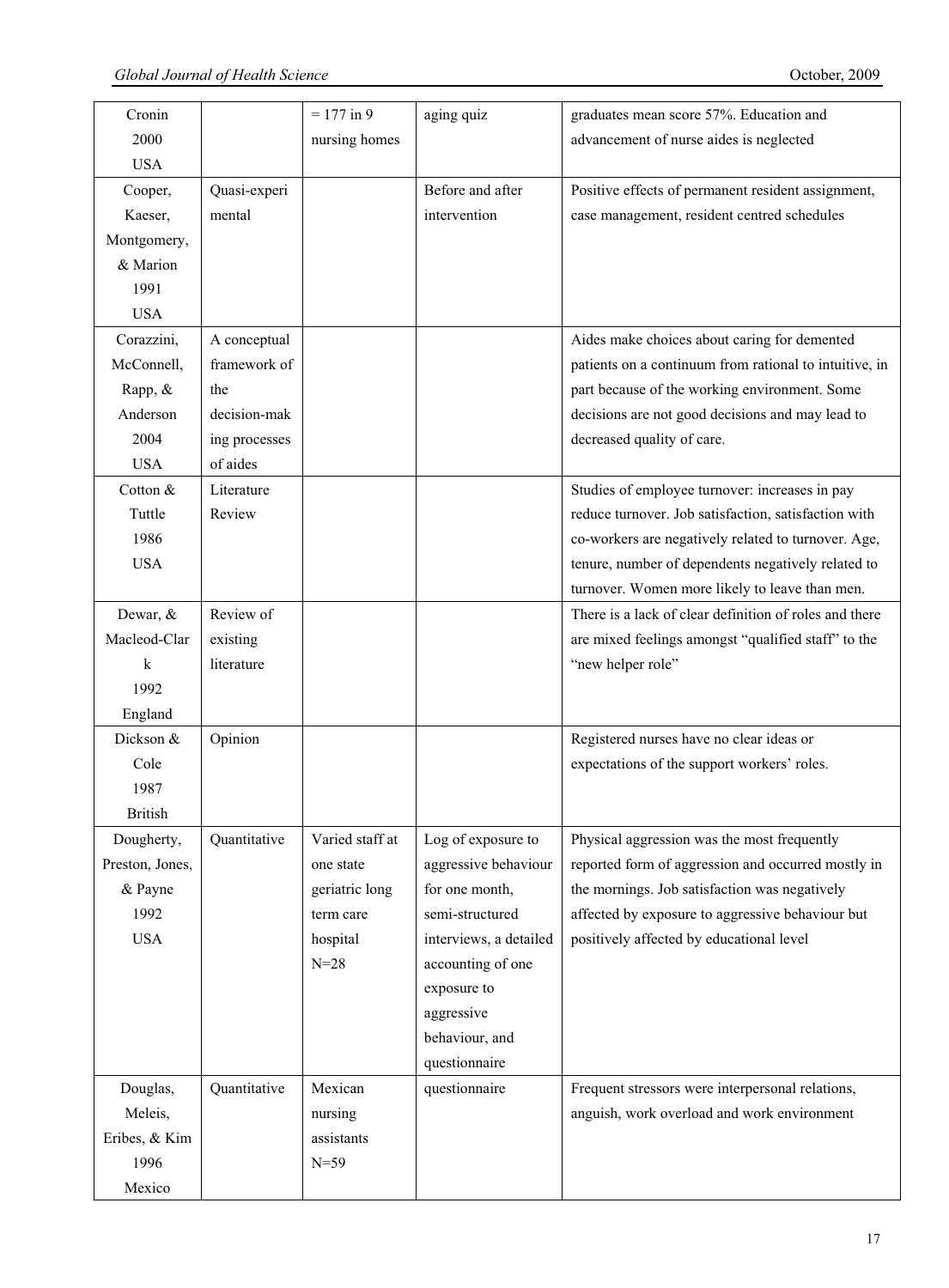| Eaton                 | Literature   |                  |                      | Low quality of care, low quality work environments.   |
|-----------------------|--------------|------------------|----------------------|-------------------------------------------------------|
| 2000                  | review       |                  |                      | Much of the work is invisible and not documented      |
| <b>USA</b>            |              |                  |                      | or measured. Training minimal. Supervision            |
|                       |              |                  |                      | inadequate. Little information is shared. Many aides  |
|                       |              |                  |                      | choose this work despite poor working conditions.     |
| Edwards               | Opinion      |                  |                      | Aides are the backbone of health services and         |
| 1997                  |              |                  |                      | perform the greatest part of basic care. Aides are    |
| <b>British</b>        |              |                  |                      | indispensable. Aides do the work. RNs organize the    |
|                       |              |                  |                      | work.                                                 |
| Evers, Tomic          | Quantitative | "Staff" caring   | Two questionnaires   | Physical aggression of residents was found to have a  |
| & Brouwers            |              | for residents in |                      | significant relationship to depersonalization (one of |
| 2002                  |              | 33 homes for     |                      | three dimensions of burn-out).                        |
| The                   |              | the elderly      |                      |                                                       |
| Netherlands           |              | $n = 551$        |                      |                                                       |
| <b>Farrell Miller</b> | Qualitative  | All staff of one | Interviews analyzed  | Responses to physical aggression and the effects of   |
| 1997                  |              | dementia care    |                      | physical aggression on caregivers and on nursing      |
| <b>USA</b>            |              | unit             |                      | practice. Showering is the activity most likely to    |
|                       |              |                  |                      | provoke patient aggression.                           |
| Feder,                | Literature   |                  |                      | Medicaid versus Medicare.                             |
| Komisar, &            | review       |                  |                      |                                                       |
| Niefled               |              |                  |                      |                                                       |
| 2000                  |              |                  |                      |                                                       |
| <b>USA</b>            |              |                  |                      |                                                       |
| Feldt & Ryden         | Quantitative | Educational      |                      | Following educational intervention, aides report      |
| 1992                  |              | intervention     |                      | caring for cognitively impaired residents is more     |
| <b>USA</b>            |              |                  |                      | rewarding and less frustrating                        |
| Fitzwater &           | Quantitative | 20 aides         | Assault log          | Educational intervention to reduce resident assaults  |
| Gates                 |              |                  |                      | on aides. 4 hour educational intervention resulted in |
| 2002                  |              |                  |                      | reduced number of assaults and increased              |
| <b>USA</b>            |              |                  |                      | confidence.                                           |
| Foner                 | Qualitative  | 200 bed          | Ethnography          | Most nurse aides are kind and helpful to residents    |
| 1994                  |              | nursing home     | Participant          | most of the time. Many aides established relations    |
| <b>USA</b>            |              | in New York      | observation, 14      | with patients that they and the patients found        |
|                       |              | City             | "formal" interviews, | gratifying. Work is physically straining and          |
|                       |              |                  | 20 "informal         | emotionally wearing. Patients are bitter and hostile. |
|                       |              |                  | interviews           | Abuse from patients.                                  |
| Freyne &              | Quantitative |                  | Review systems of    | Aggression by patients is common. Staff require       |
| Wrigley               |              |                  | recording aggressive | support and acknowledgement of their difficulties     |
| 1996                  |              |                  | incidents, introduce | dealing with aggression. A reporting system may       |
| Ireland               |              |                  | new system, review   | assist staff to highlight factors associated with     |
|                       |              |                  | all cases            | aggression.                                           |
|                       |              |                  |                      |                                                       |
| Friedman,             | Quantitative | Nurse aides in   | Survey               | Compares Nurse aides in 5 home care programs to       |
| Daub, Cresci,         |              | 5 nursing        |                      | nurse aides in 5 nursing homes. Job satisfaction is   |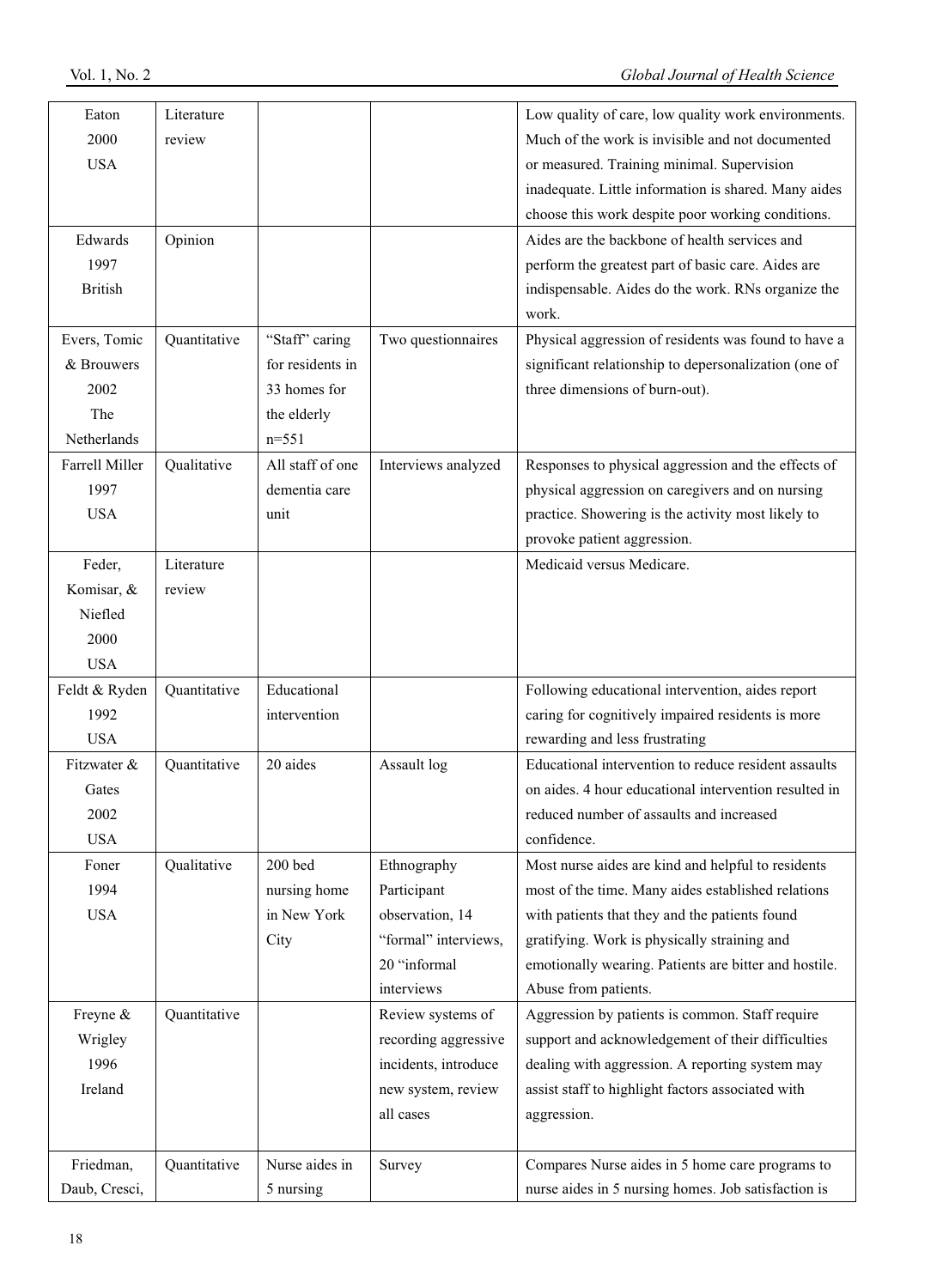| & Keyser      |              | homes and 5     |                       | higher in nurse aides in home care, probably due to  |
|---------------|--------------|-----------------|-----------------------|------------------------------------------------------|
| 1999          |              | home care       |                       | increased ability to use own judgments and make      |
| <b>USA</b>    |              | programs        |                       | own decisions                                        |
|               |              | $N = 349$       |                       |                                                      |
| Garland,      | Opinion      |                 |                       | Careful screening of attitudes and values of aides   |
| Oyabu, &      |              |                 |                       | will reduce turnover                                 |
| Gipson        |              |                 |                       |                                                      |
| 1988          |              |                 |                       |                                                      |
| <b>USA</b>    |              |                 |                       |                                                      |
| Gates,        | Quantitative |                 |                       | Violence occurs frequently. Caregivers and nursing   |
| Fitzwater, &  |              |                 |                       | directors consider assaults against caregivers by    |
| Meyer         |              |                 |                       | residents as violence. Homes do not have enough      |
| 1999          |              |                 |                       | policies or procedures in place to prevent, monitor  |
| <b>USA</b>    |              |                 |                       | or control violence                                  |
| Gates,        | Quantitative | Nurse aides     | Occupational stress   | Mean number of assaults per nurse aide per 80 hours  |
| Fitzwater and |              | $N = 138$       | inventory and assault | of work was 4.69                                     |
| Succop        |              |                 | log                   | Range 0-67 assaults per 80 hours of work             |
| 2003          |              |                 |                       |                                                      |
| <b>USA</b>    |              |                 |                       |                                                      |
| Gilloran,     | Quantitative | 2080 staff in   | questionnaire         | Staff nurses were more dissatisfied then nurse aides |
| McKinley,     |              | psychogeriatric |                       | because they did not want to be assigned to a        |
| McGlew,       |              | wards, 50.1%    |                       | psychogeriatric ward.                                |
| McKee, &      |              | of these were   |                       |                                                      |
| Robertson     |              | nurse aides     |                       |                                                      |
| 1994          |              |                 |                       |                                                      |
|               |              |                 |                       |                                                      |
| Scotland      |              |                 |                       |                                                      |
| Goldman       | Quantitative | 5 facilities    | Survey of staff       | Staff prefer permanent assignments                   |
| 1998          |              |                 | perceptions of        |                                                      |
| <b>USA</b>    |              |                 | primary versus team   |                                                      |
|               |              |                 | nursing               |                                                      |
| Graneheim,    | Qualitative  | Six care        | Narrative interviews: | Interactions with people suffering from dementia     |
| Isaksson,     |              | providers       | phenomenological      | and behavioural disturbances = ethical dilemmas,     |
| Ljung, $\&$   |              |                 | hermeneutic           | balancing contradictions, feeling powerless versus   |
| Jansson       |              |                 |                       | capable, feeling rejected versus accepted            |
| 2005          |              |                 |                       |                                                      |
| Sweden        |              |                 |                       |                                                      |
| Grant, Kane,  | Quantitative | 400 nursing     | Collection of         | 22% of facilities had no dementia oriented training  |
| Potthoff, &   |              | units in 124    | baseline data about   | for new staff. For nursing assistants, more training |
| Ryden         |              | facilities      | dementia specific     | increases their knowledge and skills needed to work  |
| 1996          |              |                 | training programs     | more effectively with residents with dementia        |
| <b>USA</b>    |              |                 |                       |                                                      |
| Grau,         | Quantitative | Nurse aides     | questionnaire         | Quality of the social environment of the nursing     |
| Chandler,     |              | $N = 219$       |                       | home is as important as attitudes to job benefits in |
| Burton &      |              |                 |                       | accounting for institutional loyalty                 |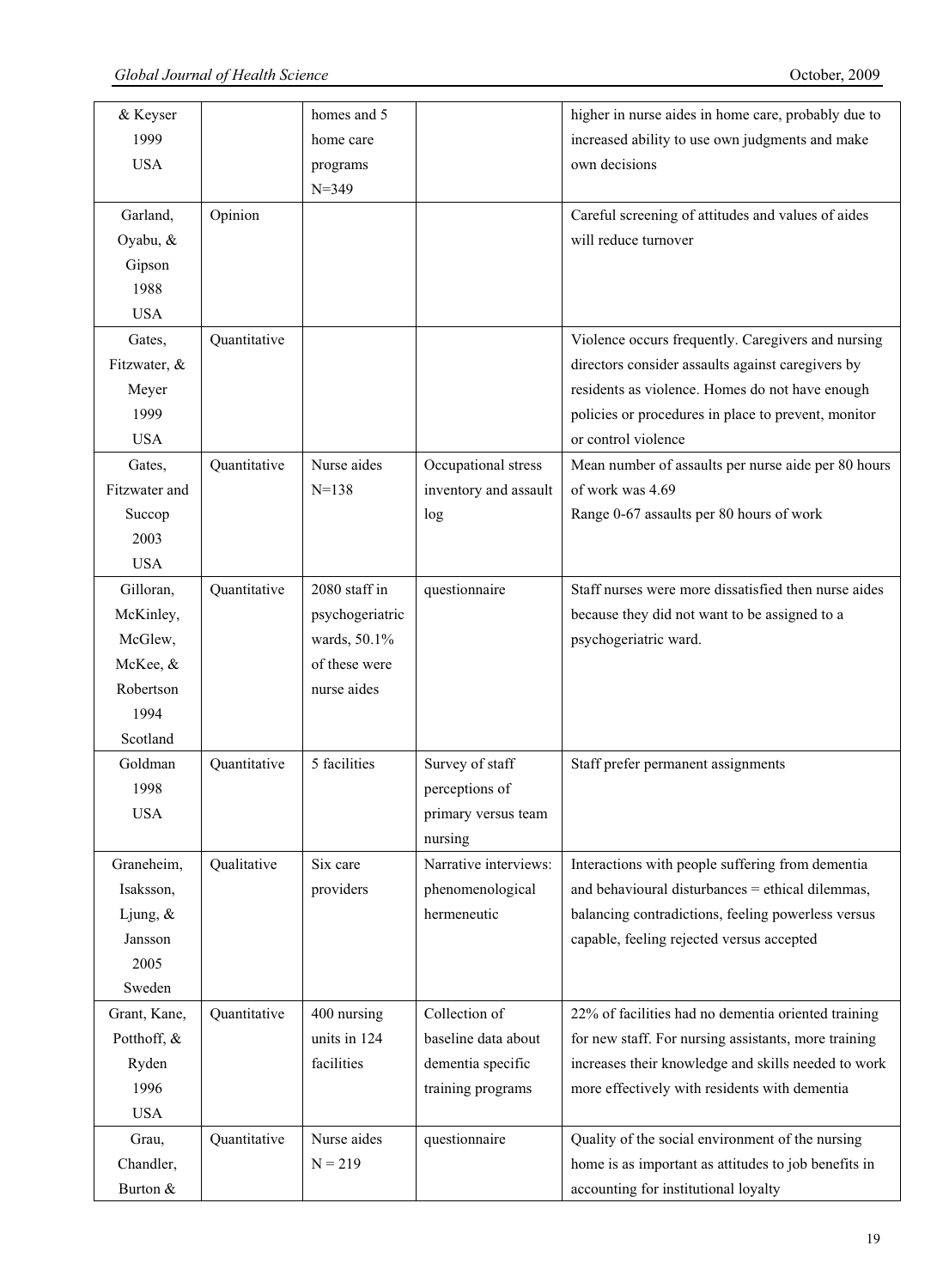| Kolditz      |              |                 |                          |                                                       |
|--------------|--------------|-----------------|--------------------------|-------------------------------------------------------|
| 1991         |              |                 |                          |                                                       |
| <b>USA</b>   |              |                 |                          |                                                       |
| Grau &       | Qualitative  | Two             | Ethnography              | Monticello versus Homehaven: Unaddressed              |
| Wellin       |              | metropolitan    |                          | significant cultural, sociostructural and             |
| 1992         |              | nursing homes   |                          | sociodemographic characteristics shape the climate    |
| <b>USA</b>   |              |                 |                          | of the organization                                   |
|              |              |                 |                          |                                                       |
| Grieshaber,  | Quantitative | Two nursing     | questionnaire            | Aides more likely to be dissatisfied with the working |
| Parker, &    |              | homes           |                          | conditions than the job content. Managerial           |
| Deering      |              |                 |                          | performance is key to job satisfaction. Supervisors   |
| 1995         |              |                 |                          | should include aides in care planning activities to   |
| <b>USA</b>   |              |                 |                          | give aides an ownership stake                         |
| Hagen &      | Quantitative |                 |                          | Physical aggression associated with lack of           |
| Sayers       |              |                 |                          | knowledge. 50% reduction in reported physical         |
| 1995         |              |                 |                          | aggression from residents after a staff education     |
| <b>USA</b>   |              |                 |                          | program                                               |
| Hare & Pratt | Quantitative | LPNs and RNs    | Surveys                  | Aides experience significantly more emotional         |
| 1988         |              | $(n=57)$ and    | <b>Burnout Inventory</b> | exhaustion and significantly more depersonalization   |
| <b>USA</b>   |              | aides $(n=96)$  |                          | than professional nurses.                             |
| Harrington   | Quantitative | State licensing | Collection of data       | Florida is the state with highest nursing home        |
| 2005         |              | and             | from internet            | staffing levels: 3.9 hours per resident per day. A    |
| <b>USA</b>   |              | certification   | regarding state          | trend across the USA towards higher staffing levels.  |
|              |              | program         | regulations plus         | 33 states have minimum staffing levels for NAs. No    |
|              |              | directors       | telephone survey         | federal minimum standards for NA staffing levels.     |
| Harrington,  | Descriptive  |                 | Examination of           | Aides wages are less than a living wage. 91% of all   |
| O'Meara,     |              |                 | information on           | California nursing homes report nurse aide hours      |
| Collier, &   |              |                 | public database of       | below the recommended 2.8 hours per resident per      |
| Schnelle     |              |                 | 1400 California          | day. Average facility reported 2.2 hours per resident |
| 2003         |              |                 | nursing homes            | per day. Average annual turnover rate is 78%. Only    |
| <b>USA</b>   |              |                 |                          | 23% of California facilities comply with federal      |
|              |              |                 |                          | regulations                                           |
| Harrington & | Quantitative | Nursing         |                          | Total nursing hours per resident per day averages     |
| Swan         |              | staffing data   |                          | 3.208 hours. Higher proportions of Medicare           |
| 2003         |              | from California |                          | residents and lower proportions of Medicaid           |
| <b>USA</b>   |              | cost reports    |                          | residents = significantly higher staffing hours. For  |
|              |              | 1999            |                          | profit facilities had less staffing hours.            |
| Harrison,    | Quantitative | Aides in        | Self report              | Examine relationships between hardiness,              |
| Loiselle,    |              | Quebec, $n =$   | questionnaires           | psychological distress and work support in nursing    |
| Duquette, &  |              | 171             |                          | aides compared to RNs. Aides are significantly less   |
| Semenic      |              |                 |                          | hardy than RNs and more vulnerable to occupational    |
| 2002         |              |                 |                          | stressors and burnout                                 |
| Canada       |              |                 |                          |                                                       |
| Canadian     | Highlights   | Uses data       |                          | Resident Assessment Instrument Minimum Data Set       |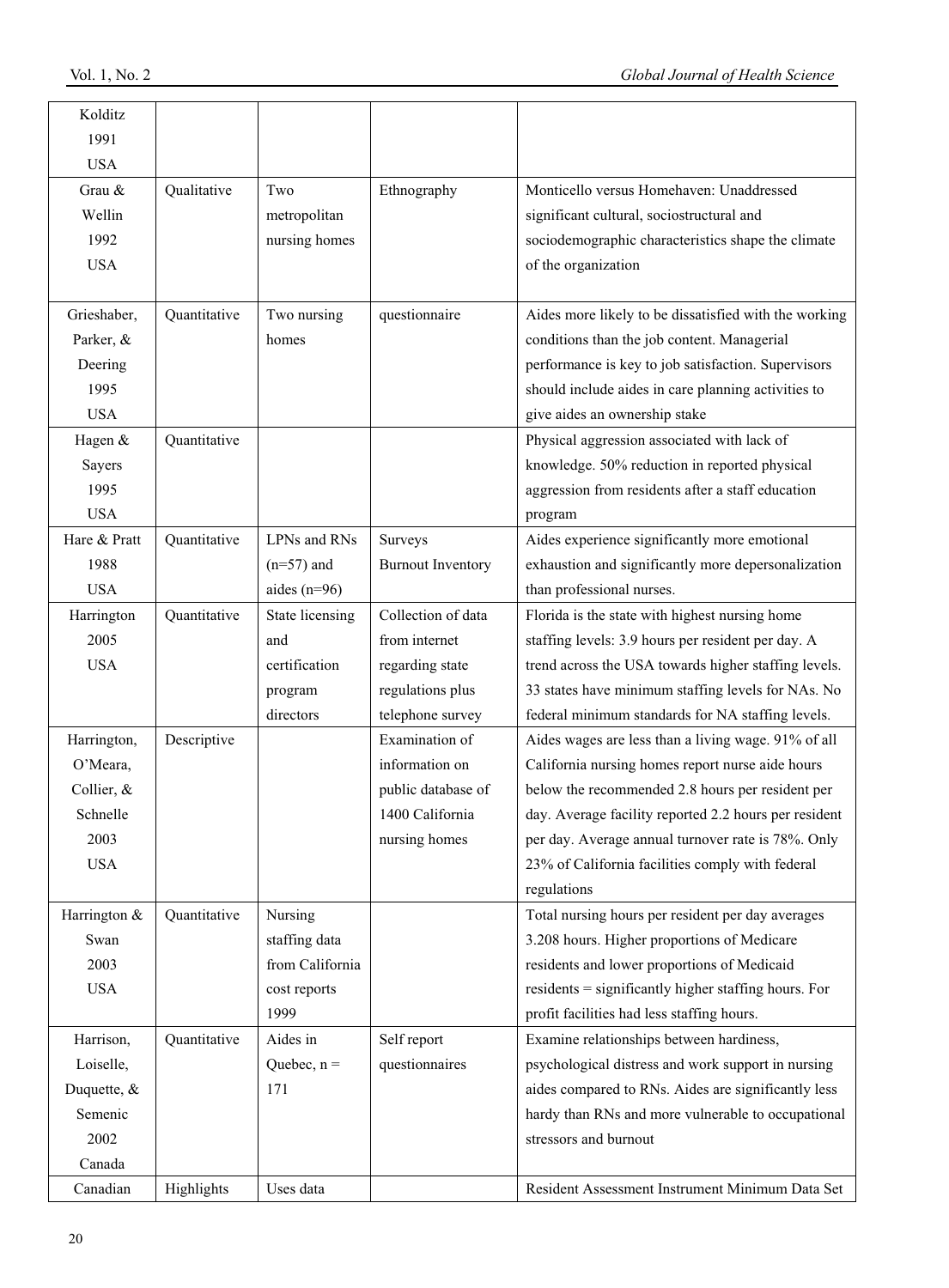| Institute for  | the use of the    | submitted by 5   |                      | (RAI MDS).                                             |
|----------------|-------------------|------------------|----------------------|--------------------------------------------------------|
| Health         | <b>RAI MDS</b>    | Nova Scotia      |                      | 45% of residents exhibit behavioural symptoms          |
| Information:   | 2.0 used to       | nursing homes    |                      | including verbal or physical abuse, social             |
| Caring for     | capture           |                  |                      | inappropriateness, resistance to care and wandering.   |
| Residents with | aggression        |                  |                      |                                                        |
| Behavioural    | and other         |                  |                      |                                                        |
| Symptoms       | behavioural       |                  |                      |                                                        |
| Canada         | symptoms.         |                  |                      |                                                        |
| 2008           |                   |                  |                      |                                                        |
| Canadian       | Produced          |                  |                      | Health care costs, profile of the workforce            |
| Institute for  | with              |                  |                      | (professionals only, NOT aides), wait times for        |
| Health         | <b>Statistics</b> |                  |                      | procedures, mortality statistics (cardiac, infections, |
| Information:   | Canada to         |                  |                      | mistakes etc.), life expectancy across the provinces   |
| Health Care in | provide           |                  |                      |                                                        |
| Canada         | current           |                  |                      |                                                        |
| 2007           | information       |                  |                      |                                                        |
| Canada         | on health         |                  |                      |                                                        |
|                | system and        |                  |                      |                                                        |
|                | health of         |                  |                      |                                                        |
|                | Canadians         |                  |                      |                                                        |
| Health         | Government        | 6 sites in BC    | Interviews, focus    | Focuses mainly on LPNs. Provides                       |
| Employers      | document          |                  | groups and surveys   | recommendations for new positions, education           |
| Association of | prepared for      |                  |                      | programs, scholarship programs, and continuing         |
| <b>British</b> | Health            |                  |                      | education for aides and LPNs. Plans were to provide    |
| Columbia       | employers         |                  |                      | these recommendations to the Ministry of Health.       |
| 2000           | association of    |                  |                      |                                                        |
| Canada         | BC and            |                  |                      |                                                        |
|                | association of    |                  |                      |                                                        |
|                | unions.           |                  |                      |                                                        |
| Heliker        | Discussion/o      |                  | Story sharing        | Time allotted for reciprocity through story telling:   |
| 2007           | pinion            |                  | interventions        | nurse aides feeling valued (best practice)             |
| <b>USA</b>     |                   |                  | between nurse aides  |                                                        |
|                |                   |                  | and residents of one |                                                        |
|                |                   |                  | long term care       |                                                        |
|                |                   |                  | facility             |                                                        |
| Helmer,        | Quantitative      | Nurse aides in   | Survey               | 71% dissatisfied with wages                            |
| Olson, &       |                   | 40 nursing       |                      | 70% of nurse aides felt they received no respect       |
| Heim           |                   | homes $N=246$    |                      | 64% felt ignored by management                         |
| 1993           |                   |                  |                      |                                                        |
| <b>USA</b>     |                   |                  |                      |                                                        |
| Hollinger-Sam  | Quantitative      | 62 cognitively   | Empathy scales,      | Examines resonated / perceived nurse aide empathy      |
| son, &         |                   | intact residents | depression scales    | (measured by empathy subscale), expressed empathy      |
| Pearson        |                   | in 6 nursing     |                      | (supervisors) with self rated depressive symptoms of   |
| 2000           |                   | homes            |                      | residents Negative nurse aide behaviour is related to  |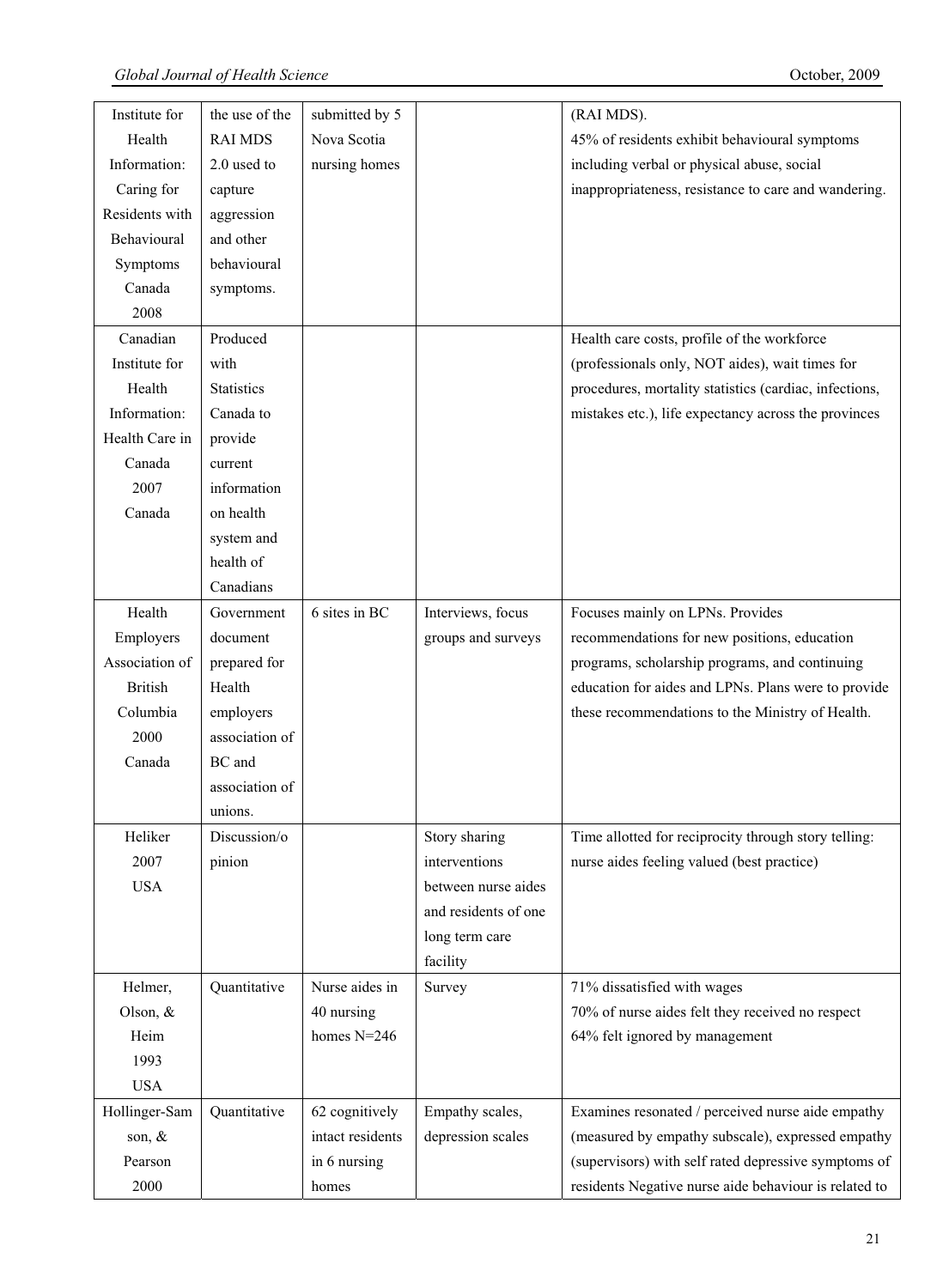| <b>USA</b>      |               |                 |                      | negative psychological outcomes for residents.          |
|-----------------|---------------|-----------------|----------------------|---------------------------------------------------------|
| Hsieh & Su      | Quantitative  | 826 aides       | Survey via telephone | Major reasons for staying in LTC are personal           |
| 2007            |               |                 |                      | interest in caring, good financial benefits, supportive |
| Taiwan          |               |                 |                      | supervisors.                                            |
|                 |               |                 |                      | Reasons for leaving: low wages, heavy workloads,        |
|                 |               |                 |                      | long hours, high levels of stress                       |
| Jackson         | Qualitative   | 52 nurse aides, | Ethnography,         | Practical knowledge used to guide decision making.      |
| 1997            |               | 5 nursing       | feminist methods     | A major barrier to giving care is the organization of   |
| <b>USA</b>      |               | homes           |                      | care itself. Not enough time to give adequate care.     |
|                 |               |                 |                      | Aides not monitored or supervised. Aides not            |
|                 |               |                 |                      | informed properly. Aides perform "invisible work".      |
| Janz            | Opinion       |                 |                      | Aides would benefit from psychological training in      |
| 1992            |               |                 |                      | their programs.                                         |
| <b>USA</b>      |               |                 |                      |                                                         |
|                 |               |                 |                      |                                                         |
| Jervis          | Qualitative   | 14 residents    | Ethnography          | The study revealed a local work environment             |
| 2002a           |               | One trained     | Participant          | characterized by conflict and by nurse aides            |
| <b>USA</b>      |               | medication      | observation,         | resistance to nurses' domination                        |
|                 |               | aide, four NAs, | semi-structured      |                                                         |
|                 |               | 11 nursing      | interviews, medical  |                                                         |
|                 |               | department      | record reviews       |                                                         |
|                 |               | employees       |                      |                                                         |
|                 |               | (administration |                      |                                                         |
|                 |               | , RNs, LPNs)    |                      |                                                         |
| Jervis          | Qualitative   | One nursing     | Ethnography:         | An exploration of how staff conceptualized and          |
| 2002b           |               | home for        | Participant          | dealt with "problem" behaviours.                        |
| <b>USA</b>      |               | psychiatrically | observation          | Staff were cognizant of the ever-present threat of      |
|                 |               | disabled        | Semistructured       | assault. Violent, serious disruptive behaviour is a     |
|                 |               | clientele. 14   | interviews           | serious problem. Staff resorted to informal and         |
|                 |               | residents and   |                      | formal strategies.                                      |
|                 |               | 16 staff        |                      |                                                         |
|                 |               | members         |                      |                                                         |
| Kettlitz, Zbib, | Quantitative  |                 |                      | To reduce turnover rates, it is important to reduce     |
| & Motwani       |               |                 |                      | the number of poor candidates selected for              |
| 1997            |               |                 |                      | employment by using a weighted application blank        |
| <b>USA</b>      |               |                 |                      |                                                         |
| Kim, &          | Opinion       |                 |                      | Nursing homes function as long term psychiatric         |
| Rovner          |               |                 |                      | hospitals for the elderly                               |
| 1995            |               |                 |                      |                                                         |
| <b>USA</b>      |               |                 |                      |                                                         |
| Kitson          | Discussion of |                 |                      | The author offers a set of characteristics similar to   |
| 1987            | case studies  |                 |                      | both lay-caring and professional caring relationships   |
| <b>USA</b>      | Qualitative?  |                 |                      | and offers case studies to illustrate care-giving       |
|                 |               |                 |                      | features.                                               |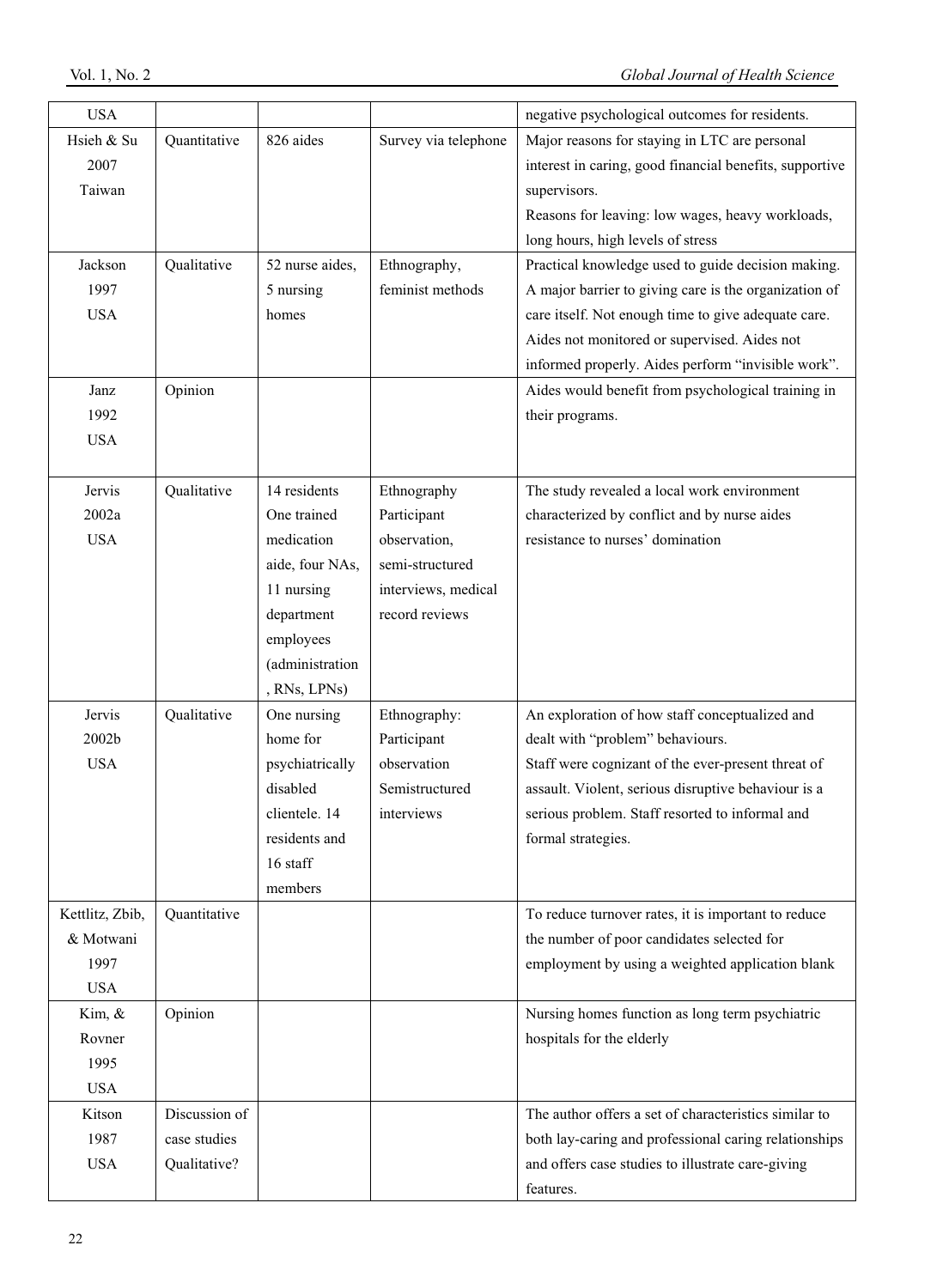$\perp$ 

| Kiyak,         | Quantitative   | 308 employees                          | questionnaire          | Intention to leave is predicated by age (younger),       |
|----------------|----------------|----------------------------------------|------------------------|----------------------------------------------------------|
| Namazi, &      |                | of 6 nursing                           |                        | length of employment (shorter), job dissatisfaction      |
| Kahana         |                | homes and 12                           |                        | and community agency.                                    |
| 1984           |                | community                              |                        |                                                          |
| <b>USA</b>     |                | facilities                             |                        |                                                          |
| Kovach &       | Quantitative   | Aides = $22$                           | Card sort              | 50 facility factors deemed important for quality care.   |
| Krejci         |                |                                        |                        | Staff working together as a team $=$ #1. Having          |
| 1998           |                |                                        |                        | sufficient time to devote to patient care $=$ #2. Having |
| <b>USA</b>     |                |                                        |                        | enough time to spend personal time with residents        |
|                |                |                                        |                        | $=$ #3.                                                  |
| Kristiansen,   | Qualitative:   | 2 RNs                                  | Thematic content       | The organization and resident behaviours were seen       |
| Hellzen &      | narrative      | 18 support                             | analysis               | as very negative. A positive relationship with           |
| Asplund.       | interviews     | workers                                |                        | colleagues was the primary reason for nurses             |
| 2006           |                |                                        |                        | continuing to work.                                      |
| Sweden         |                |                                        |                        |                                                          |
|                |                |                                        |                        |                                                          |
| Lin, Yin, & Li | Quantitative   | Analysis of                            | Interview              | Patient care tasks most stressful. Type of               |
| 2002           |                | work stressors                         |                        | relationship with supervisor reported as least           |
| Taiwan         |                | of 102 aides                           |                        | stressful.                                               |
|                |                |                                        |                        |                                                          |
| Liu            | Quantitative,  | 17 private,                            | 40 item                | Married, part time and nurse aides with long tenure      |
| 2007           | cross          | public and                             | questionnaire for      | tended to be less satisfied. Justice and fairness were   |
| Taiwan         | sectional      | freestanding                           | nurse aides, 10 item   | viewed as the most important factors in work             |
|                | design to      | nursing homes                          | questionnaire for      | environment. No correlation between job                  |
|                | explore        | in 3 main cities                       | residents and          | satisfaction of NA and resident satisfaction             |
|                | factors that   | in Taiwan.                             | families               |                                                          |
|                | influence job  | Nurse aides $n =$                      | Likert scale, very     |                                                          |
|                | satisfaction   | 244, residents                         | satisfied to very      |                                                          |
|                |                | of nurse aides $\vert$ and families, n | dissatisfied.          |                                                          |
|                | and the        | $= 392.$                               |                        |                                                          |
|                | influence of   |                                        |                        |                                                          |
|                | job            |                                        |                        |                                                          |
|                | satisfaction   |                                        |                        |                                                          |
|                | on the clients |                                        |                        |                                                          |
| MacPherson,    | Quantitative   | 4 long stay                            | All staff in each unit | Very high rates of long term sickness. A relationship    |
| Eastley,       |                | wards, 4 homes                         | completed 30 item      | between psychological disturbance and assault            |
| Richards, &    |                | for elderly                            | screening              | during the past week. Disturbed staff were likely to     |
| Mian           |                | mentally                               | questionnaire          | perceive lack of support at work and report              |
| 1994           |                | infirm, 4                              | designed to measure    | "shouting back"                                          |
| England        |                | homes for                              | psychological          |                                                          |
|                |                | elderly, 4                             | distress.              |                                                          |
|                |                | private nursing                        | Additional log of      |                                                          |
|                |                | homes                                  | assaults over          |                                                          |
|                |                | N=188 workers                          | previous week          |                                                          |
|                |                |                                        |                        |                                                          |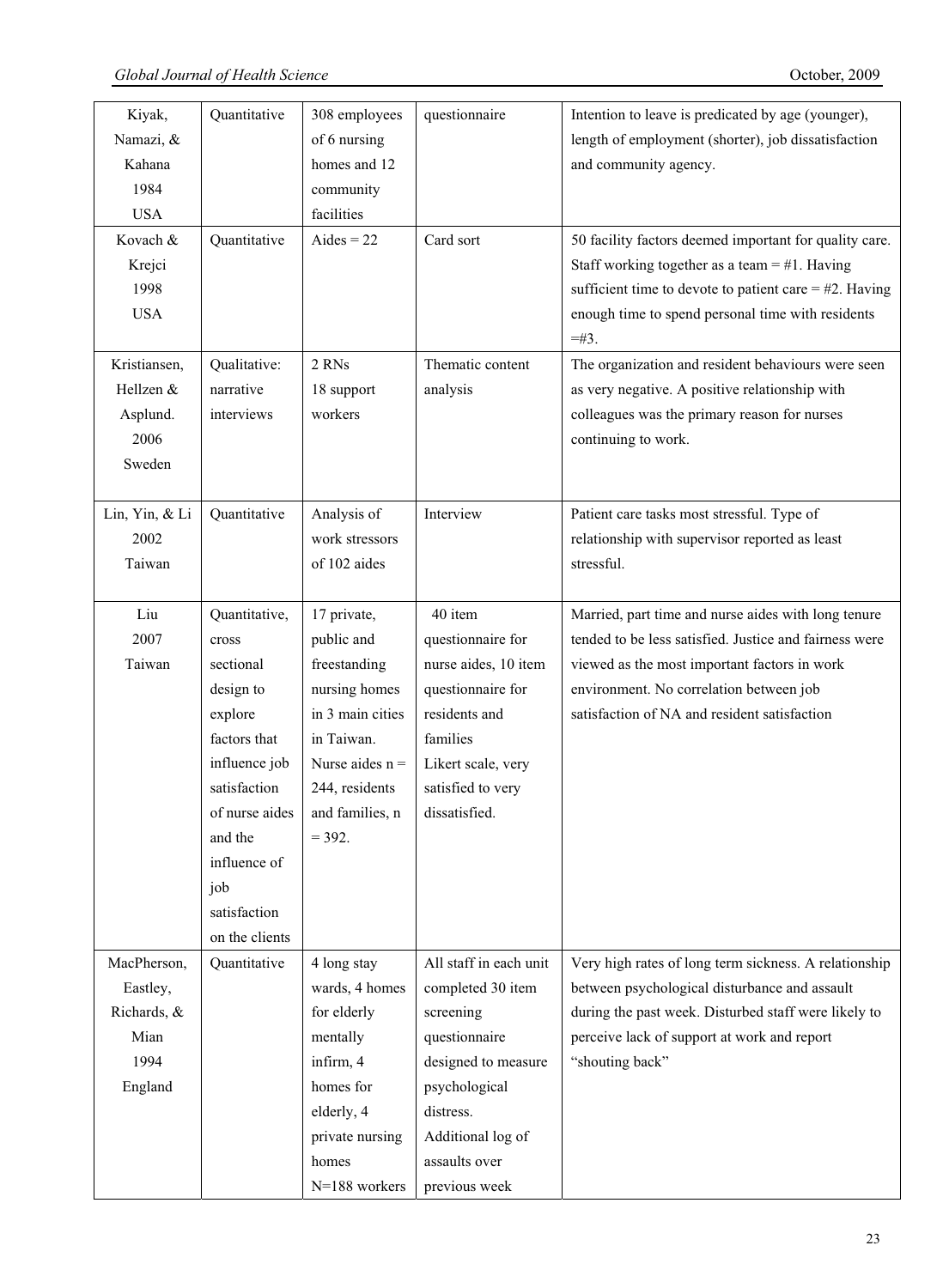| Manthey<br>1989     | Opinion      |                              |                      | The beginnings of the nurse aide working in<br>partnership with the RNs (as a dyad) resulting in |
|---------------------|--------------|------------------------------|----------------------|--------------------------------------------------------------------------------------------------|
| <b>USA</b>          |              |                              |                      | cost savings. Suggestion to pass cost savings on to                                              |
|                     |              |                              |                      | the RN in a form of salary increase. No salary                                                   |
|                     |              |                              |                      | increase for aides.                                                                              |
| Mattiasson &        | Quantitative | Chronically ill              | Questionnaires       | 54% of residents indicated that staff members never                                              |
| Andersson           |              | but cognitively              |                      | sat down and talked with them. Nursing homes do                                                  |
| 1997                |              | well residents               |                      | not offer satisfactory opportunities for social                                                  |
| Sweden              |              | $(n=60)$ in 13               |                      | contact.                                                                                         |
|                     |              | homes                        |                      |                                                                                                  |
| McAiney             | Opinion      |                              |                      | Development of a model for nurse aide                                                            |
| 1998                |              |                              |                      | empowermnent                                                                                     |
| Canada              |              |                              |                      |                                                                                                  |
| McCarthy,           | Quantitative | 9618 residents               | Use of               | 17.9% of residents are diagnosed with a serious                                                  |
| Blow & Kales        |              |                              | administrative data  | mental illness. Residents with a serious mental                                                  |
| 2004                |              |                              | for all residents in | illness and without dementia exhibit more verbal                                                 |
| <b>USA</b>          |              |                              | VA nursing homes     | disruption than residents with dementia. No                                                      |
|                     |              |                              |                      | differences in physical aggression or socially                                                   |
|                     |              |                              |                      | inappropriate behaviour.                                                                         |
| McGillis-Hall       | Quantitative | RNs $n = 14$                 |                      | Although health care aides perform most of the                                                   |
| $\&$                |              | RPNs $n = 11$                |                      | direct nursing care activities, they value it the least.                                         |
| O'Brien-Palla       |              | Aides $n = 21$               |                      | Aides value the performance of non-nursing tasks                                                 |
| S                   |              | Toronto, 2                   |                      | and perceive their job as insignificant                                                          |
| 2000                |              | nursing units                |                      |                                                                                                  |
| Canada              |              |                              |                      |                                                                                                  |
| McGilton,           | Quasi-experi | 50 residents                 | Questionnaires and   | Pre-post intervention: investigator designed                                                     |
| O'Brien-Palla       | mental       | given                        | observations         | education program (relationship enhancing). Care                                                 |
| s, Darlington,      |              | questionnaires,              |                      | providers taught how to enhance relational skills                                                |
| Evans, Wynn,        |              | 40 residents<br>and 34 staff |                      | without added staff. Residents report significant                                                |
| $&$ Pringle<br>2003 |              | observed                     |                      | positive effects: more empathetic and more reliable.                                             |
| Canada              |              |                              |                      |                                                                                                  |
| McGrew              | Quantitative | 15 case studies              | Chart audit          | Violent, disruptive behaviours, agitation, anxiety,                                              |
| 1999                |              | of residents in              | Resident interviews  | withdrawal, conflict with staff, psychotic episodes,                                             |
| <b>USA</b>          |              | long term care               |                      | impaired judgement, non-compliance with care                                                     |
|                     |              | who are                      |                      | and/or facility regulations. Lack of training of staff                                           |
|                     |              | diagnosed with               |                      | led to inconsistent responses and "taking the                                                    |
|                     |              | serious mental               |                      | behaviour personally"                                                                            |
|                     |              | illness                      |                      |                                                                                                  |
|                     |              | excluding                    |                      |                                                                                                  |
|                     |              | dementias                    |                      |                                                                                                  |
| Mercer,             | Quantitative | 27 randomly                  | Interview            | 50% of aides work extra shifts just to cover basic                                               |
| Heacock &           |              | selected aides               |                      | expenses. 77.7% of aides experience discriminatory                                               |
| Beck                |              | from 3 nursing               |                      | language and racist behaviours. Slurs hurt, even if                                              |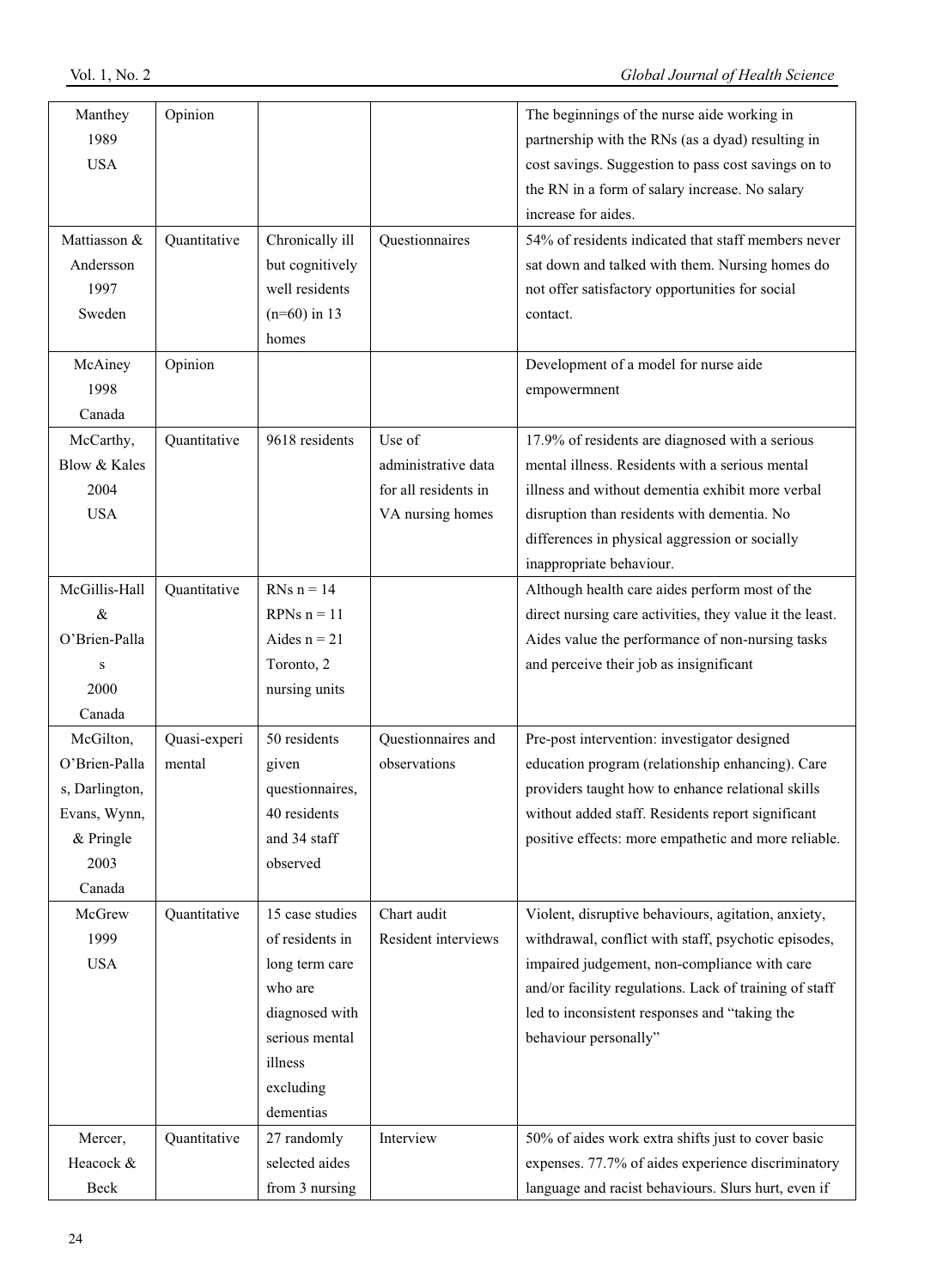| 1993           |                | homes             |                         | they come from demented residents. 75% report that     |
|----------------|----------------|-------------------|-------------------------|--------------------------------------------------------|
| <b>USA</b>     |                |                   |                         | they need more trainingfeel inadequately trained       |
|                |                |                   |                         | for the job.                                           |
|                |                |                   |                         | 92% of aides report verbal and physical abuse from     |
|                |                |                   |                         | residents                                              |
| Mesirow,       | Descriptive    |                   | Describes               | 35% reduction of sick time as a result of              |
| Klopp, &       |                |                   | implications of         | implementing attendance policy                         |
| Olson          |                |                   | enforcing an            |                                                        |
| 1998           |                |                   | attendance policy for   |                                                        |
| <b>USA</b>     |                |                   | nurse aides             |                                                        |
| Moen &         | Qualitative    | 15 case studies   | Open, unstructured      | Managers have no early warning systems. Managers       |
| Nievaard       |                | of dismissed      | interviews              | create their own reality. Dismissal is based on        |
| 1997           |                | managers on       |                         | attitudes and competence, not on business expertise    |
| Dutch          |                | nursing homes     |                         | or technical skills. Managers need training in social  |
|                |                |                   |                         | skills.                                                |
| Monahan &      | Qualitative    | Views of aides    | Interviews              | No particular reason for becoming a nurse aide         |
| McCarthy       |                | $n = 76$ in seven | <b>Content Analysis</b> | Like helping and working with people. Like feeling     |
| 1992           |                | rural nursing     | Phenomenology?          | needed, wanted, valued. Want to receive                |
| <b>USA</b>     |                | homes in          |                         | recognition. Work is physically demanding, tiring.     |
|                |                | Oregon            |                         | Continue to work because need the money. Desire        |
|                |                |                   |                         | for more autonomy.                                     |
| Moyle,         | Qualitative    | 9 RNs, 5          | Content analysis of     | Job satisfaction related to convenience, interaction   |
| Skinner,       |                | students, 13      | focus group             | with residents, team environment, staying beyond       |
| Rowe, & Gork   |                | aides             | interviews              | end of shift. Dissatisfaction related to being bullied |
| 2003           |                |                   |                         | by others, unskilled staff, tensions within role       |
| Australian     |                |                   |                         | expectations, overtime, not being listened to.         |
| National       | Discussion     |                   |                         | Long term care not a fully insured health service in   |
| Union of       | and            |                   |                         | any Canadian province or territory. Provides           |
| Public and     | presentation   |                   |                         | demographics and useful facts. Monthly charges.        |
| General        | of funding     |                   |                         | Guaranteed income supplement (GIS), low income.        |
| Employees      | issues for     |                   |                         | System failing to provide many Canadians               |
| 2007           | LTC.           |                   |                         | affordable care. Many forced to pay for medical and    |
| Canada         | Discussion of  |                   |                         | personal care, forced to spend assets. Poor staffing,  |
|                | for profit     |                   |                         | poor working conditions                                |
|                | versus not for |                   |                         |                                                        |
|                | profit.        |                   |                         |                                                        |
|                | Workplace      |                   |                         |                                                        |
|                | conditions     |                   |                         |                                                        |
| Noelker, Ejaz, | Quantitative   | Nurse aides       | Survey data             | Personal stressors have the greatest impact on         |
| Menne, Jones   |                | $N = 338$ at 22   |                         | satisfaction with supervision (family, financial,      |
| 2006           |                | nursing homes     |                         | health concerns). Personal stressors of NAs require    |
| <b>USA</b>     |                |                   |                         | attention from supervisors because they affect         |
|                |                |                   |                         | worker satisfaction                                    |
| Novak &        | Quantitative   | Aides $n = 245$   | Three subscales of      | Frequency of disturbed patient behaviours explains     |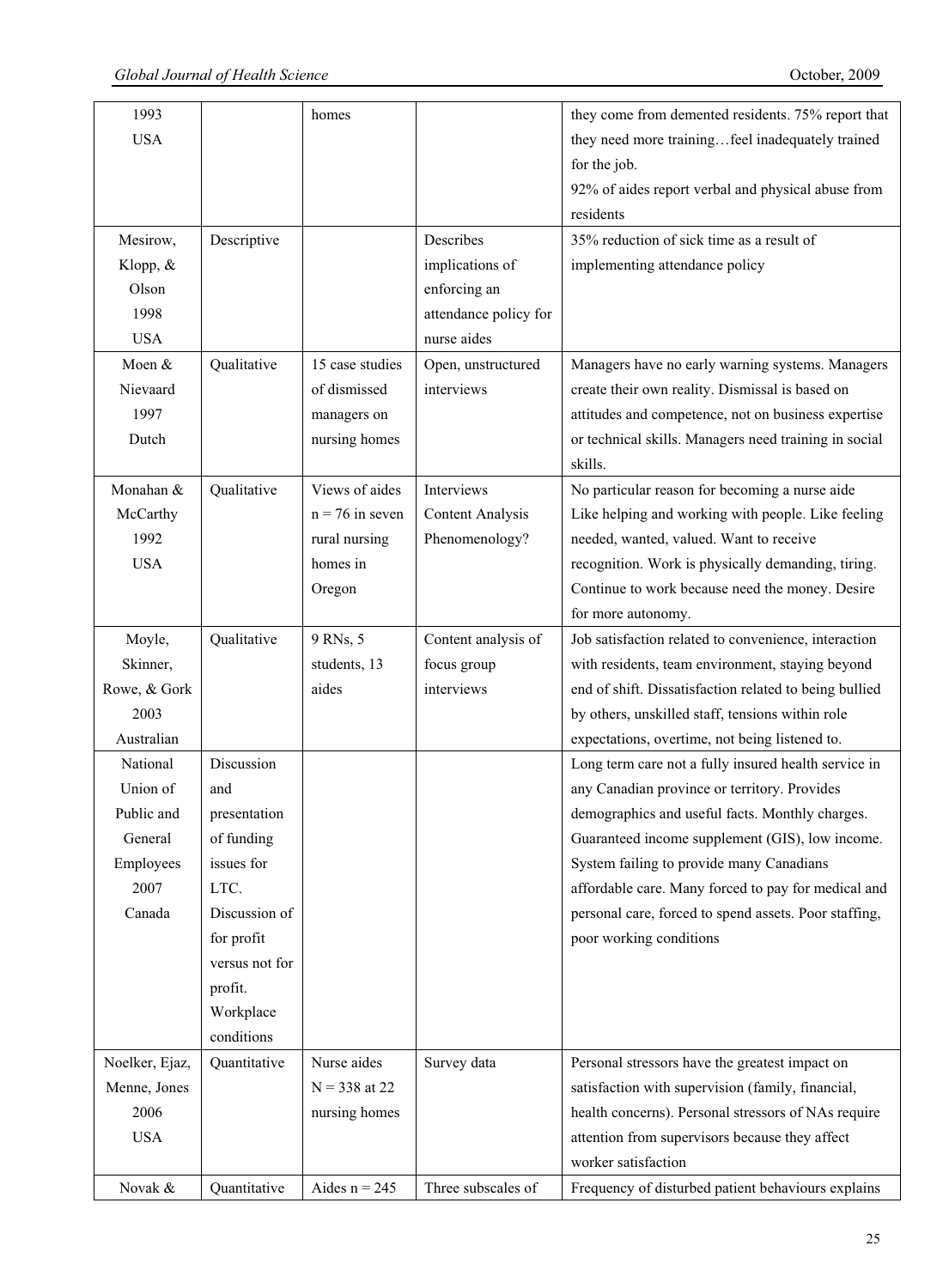| Chappell       |              |               | burnout              | feelings of reduced personal accomplishment. Age,      |
|----------------|--------------|---------------|----------------------|--------------------------------------------------------|
| 1994           |              |               |                      | minutes giving care, appraisal of work tasks,          |
| Canada         |              |               |                      | reaction to patient behaviours explains                |
|                |              |               |                      | depersonalization                                      |
| Nursing        | Government   |               |                      | Discussion of shortages, current and projected         |
| Workforce:     | document     |               |                      | supply of aides, factors contributing to shortage,     |
| Recruitment    | prepared for |               |                      | government and private efforts to improve              |
| and            | statement to |               |                      | recruitment and retention of aides. Demographic,       |
| RetentionGr    | Congress     |               |                      | employment, wage and benefit profiles in different     |
| owing          | Review of    |               |                      | employment settings.                                   |
| Concern        | current      |               |                      |                                                        |
| <b>USA</b>     | literature   |               |                      |                                                        |
| 2001           |              |               |                      |                                                        |
| Parsons,       | Quantitative | Aides from 70 | Mail out survey      | Most satisfied with closeness to residents, their      |
| Simmons,       |              | nursing homes |                      | affect on residents, belief that the job is important, |
| Penn, &        |              | $N = 550$     |                      | and own competence in providing resident care.         |
| Furlough       |              |               |                      | Dissatisfied with insufficient input into              |
| 2003           |              |               |                      | decision-making, pay, benefits, recognition,           |
| <b>USA</b>     |              |               |                      | appreciation                                           |
| Patchner &     | Quasi-experi |               | Before-after         | Compares permanent assignment (primary care) to        |
| Patchner       | mental       |               |                      | rotating assignment (teams). Rotating distributes the  |
| 1993           |              |               |                      | burden of difficult or care intensive patients.        |
| <b>USA</b>     |              |               |                      | Permanent assignment resulted in decreases in          |
|                |              |               |                      | behaviour problems and health outcomes and             |
|                |              |               |                      | decreased employee absenteeism. However aides          |
|                |              |               |                      | reported boredom and overly demanding residents        |
| Radcliffe      | Opinion      |               |                      | Increasing numbers of aides working in acute care      |
| 1995           |              |               |                      | settings. Educators need to make an effort to assess,  |
| <b>USA</b>     |              |               |                      | organize, and plan activities for aides in acute care. |
| Ramirez,       | Quantitative | 22 New York   | Interviews           | 27% of nurse assistants reported pejorative name       |
| Teresi, &      |              | State nursing |                      | calling by their residents. Pressure to complete task, |
| Holmes         |              | homes, 104    |                      | assignment size contributed to demoralization.         |
| 2006           |              | aides         |                      | Support groups also contributed to demoralization      |
| <b>USA</b>     |              |               |                      | (negative support system)                              |
| Reagan         | Opinion      |               |                      | Each administrator must regularly review to ensure     |
| 1986           |              |               |                      | all aides have necessary training, skills and time to  |
| <b>USA</b>     |              |               |                      | perform their duties effectively and efficiently.      |
| Redfern        | Opinion      |               |                      | Many RNs feel threatened by increasing demand for      |
| 1994           |              |               |                      | aides (support workers). RNs exercise control over     |
| <b>British</b> |              |               |                      | aides by delegating tasks to support workers.          |
| Reeve          | Quantitative | RNs $n = 120$ | Questionnaire survey | RNs poorly informed about the role of the support      |
| 1994           |              |               | of RN opinions of    | worker.                                                |
| <b>British</b> |              |               | aides                |                                                        |
| Remsburg,      | Quantitative |               |                      | Tracking turnover without tracking stability rates     |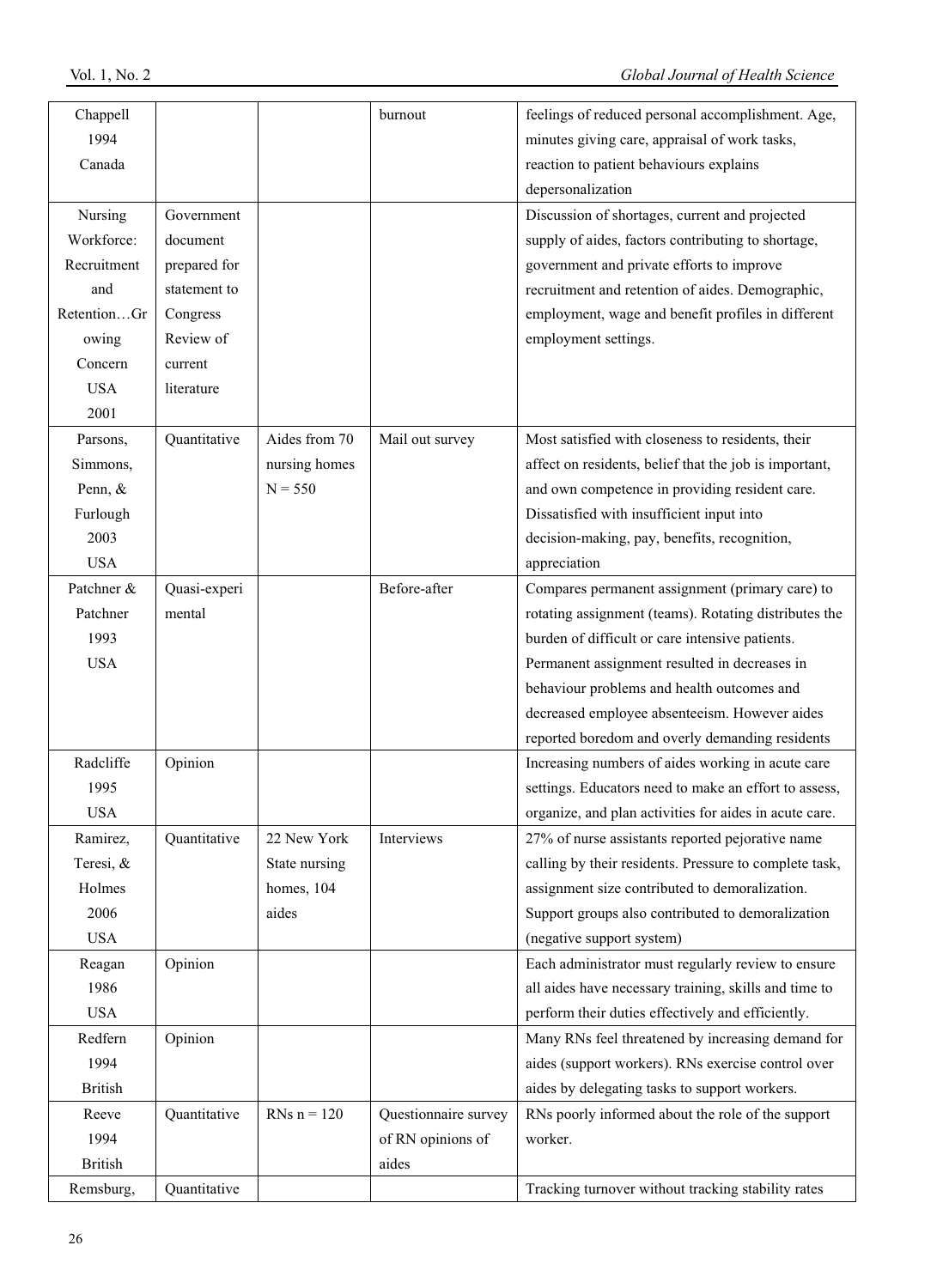| Armacost, &         |                |                |                      | results in an incomplete picture of aide turnover     |
|---------------------|----------------|----------------|----------------------|-------------------------------------------------------|
| Bennett             |                |                |                      |                                                       |
| 1999                |                |                |                      |                                                       |
| <b>USA</b>          |                |                |                      |                                                       |
| Riggs, &            | Review of      |                | A model of staff     | An organization must provide structure and            |
| Rantz               | existing       |                | support in nursing   | leadership to help people work together productively  |
| 2001                | literature and |                | homes is proposed    |                                                       |
| <b>USA</b>          | opinion        |                |                      |                                                       |
| Salmon,             | Literature     |                | Florida Policy       | Stayers are older, African American women with        |
| Crews,              | review of      |                | Exchange Centre on   | health and pension benefits. Wages and working        |
| Reynolds-Sca        | research,      |                | Aging: sponsored     | environments play a major role in turnover. Should    |
| nlon, Jang,         | policy and     |                | government           | recruit older welfare to work clients and students.   |
| Weber, &            |                |                | document.            | Focus screening on questionnaires about skills,       |
|                     | practice       |                |                      | motivations and reliability. Relationships are        |
| Oakley              | regarding      |                |                      |                                                       |
| 1999                | nurse aide     |                |                      | important to job satisfaction and turnover. Aides     |
| <b>USA</b>          | turnover       |                |                      | require clear job descriptions.                       |
| Sahyoun,            | Profile of     |                | Government report:   | Changing characteristics of residents. Older, more    |
| Pratt,              | nursing home   |                | Center for Disease   | racially diverse, more circulatory diseases and       |
| Lentzner, Dey,      | residents      |                | Control and          | cognitive and mental disorders, more mental health    |
| & Robinson          | 1985-1997      |                | Prevention           | issues, more help with ADLs, more incontinence,       |
| 2001                |                |                |                      | increased choices of care (home care)                 |
| <b>USA</b>          |                |                |                      |                                                       |
|                     |                |                |                      |                                                       |
|                     |                |                |                      |                                                       |
| Schnelle,           | Quantitative   | Two groups of  | Chart audit,         | Highest staffed nursing homes performed               |
| Simmons,            |                | nursing homes  | Staff interviews,    | significantly better on 13 of 16 care processes       |
| Harrington,         |                | $N=21$ are     | direct observation   | implemented by nurse aides                            |
| Cadogan,            |                | compared       |                      |                                                       |
| Garcia, &           |                |                |                      |                                                       |
| <b>Bates-Jensen</b> |                |                |                      |                                                       |
| 2004                |                |                |                      |                                                       |
| <b>USA</b>          |                |                |                      |                                                       |
| Secrest, Iorio,     | Qualitative    | Why aides stay | Indepth interviews   | Work is physically demanding, poor pay, work          |
| & Martz             |                | in their jobs  |                      | grounded in hostility and disrespect, lack of control |
| 2005                |                | Aides $n = 11$ |                      | and physical assaults by residents. Why aides stay in |
| <b>USA</b>          |                |                |                      | long term care: a sense of connection with families,  |
|                     |                |                |                      | residents and co-workers, pride, being recognized     |
|                     |                |                |                      | for their efforts, being conscientious about details  |
| Schnelle,           | Quantitative   | 21 nursing     | Staffing information | Authors describe quality of care related to 27        |
| Simmons,            |                | homes in two   | from data base, on   | different care processes (16 of the care processes    |
| Harrington,         |                | phases of the  | site interviews and  | typically implemented by aidesfeeding,                |
| Cadogan,            |                | study          | observations, plus   | incontinence care, social engagement, repositioning   |
| Garcia, &           |                |                | chart audit          | etc.). Highest staffed homes perform better on 13 of  |
| Bates-Jensen        |                |                |                      | the 16 care processes. Aides report lower care loads  |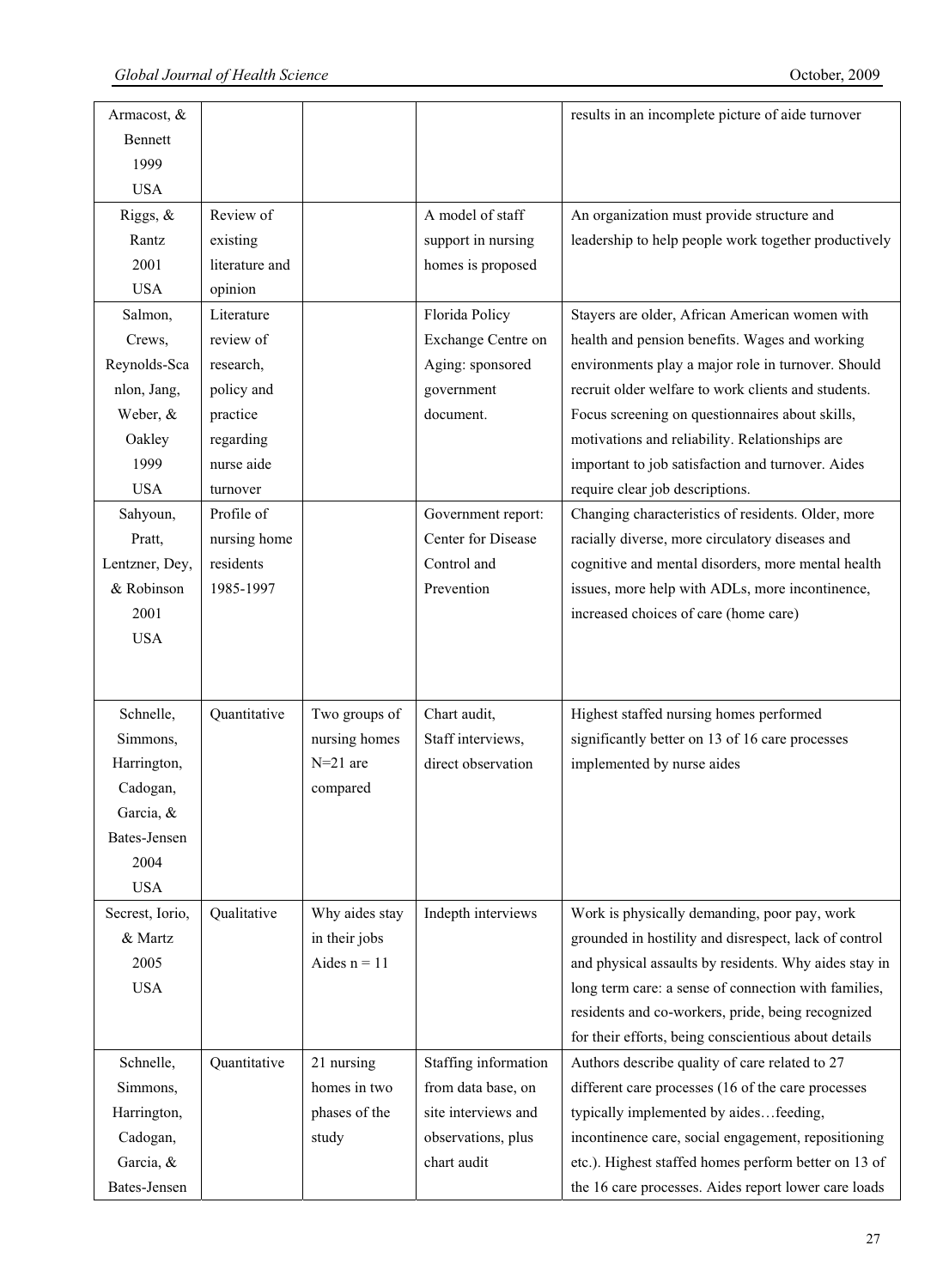| <b>USA</b>     |              |                 |                      | and provide better care in homes with highest          |
|----------------|--------------|-----------------|----------------------|--------------------------------------------------------|
| 2004           |              |                 |                      | staffing                                               |
| Sheriden,      | Quantitative | 530 staff in 25 | questionnaire        | Failed homes have significantly lower scores on        |
| White, &       |              | nursing homes   |                      | human relations climate dimensions and on              |
| Fairchild      |              | in Florida and  |                      | laissez-faire climate.                                 |
| 1992           |              | Texas           |                      | Management in failed homes inattentive to staff        |
| <b>USA</b>     |              |                 |                      | motivation, demonstrating inadequate planning and      |
|                |              |                 |                      | showing disdain for aides                              |
| Shaw           | Qualitative  | 9 aides, 3 RNs, | Grounded theory      | Nursing home staff responses to aggressive             |
| 2004           |              | 3               | Semi-structured      | residents.                                             |
| <b>USA</b>     |              | administrators  | interviews           | Best practices: proactive, vigilance, being intuitive, |
|                |              | in 6 facilities |                      | strategizing                                           |
| Sherrell,      | Quantitative | Retrospective   | Coding and           | Nursing homes function as long term psychiatric        |
| Anderson, &    |              | audit of        | categorizing of      | hospitals for the elderly. High prevalence of mental   |
| Buckwalter     |              | psychological   | narrative data       | disorders in nursing homes.                            |
| 1998           |              | reports of 570  | contained in reports |                                                        |
| <b>USA</b>     |              | residents in 51 |                      |                                                        |
|                |              | nursing homes   |                      |                                                        |
|                |              | in Chicago      |                      |                                                        |
| Stone          | Opinion      |                 |                      | Recruitment and retention of aides is a major          |
| 2004           |              |                 |                      | problem. Policy makers must partner with providers,    |
| <b>USA</b>     |              |                 |                      | organizations, and researchers to work towards         |
|                |              |                 |                      | sustaining this workforce.                             |
|                |              |                 |                      |                                                        |
|                |              |                 |                      |                                                        |
| Sung,          | Qualitative  | Nurse aides     | Semi-structured      | Emotional attachment to residents, cleanliness of the  |
| Chang, &       |              | $N=16$          | interviews           | environment, adequate staffing, training and           |
| Tsai           |              |                 |                      | equipment contributed to increased job satisfaction    |
| 2005           |              |                 |                      |                                                        |
| Taiwan         |              |                 |                      |                                                        |
| Task Force on  | Government   |                 | Survey of nursing    | Task force review of current nursing home staffing     |
| Resident/Staff | document:    |                 | homes in Nova        | in Nova Scotia and examination of challenges           |
| Ratio in       | Canadian     |                 | Scotia               | (recruitment, increasing needs of residents,           |
| Nursing        | Union of     |                 |                      | inadequate levels of staffing.                         |
| Homes          | Public       |                 |                      | No overall plan, no regular reporting of statistics.   |
| 2002           | Employees    |                 |                      | Results compared to 7 of 9 provinces: Hours of care    |
| Canada         | and Nova     |                 |                      | provided in Nova Scotia generally less other           |
|                | Scotia Dept. |                 |                      | provinces. All provinces identify recruitment and      |
|                | of Health    |                 |                      | retention in top three issues.                         |
| Tellis-Nayak,  | Qualitative  | Examines two    | ethnography          | A self perpetuating negative cycle                     |
| $\&$           |              | worlds of nurse |                      |                                                        |
| Tellis-Nayak   |              | aides: world in |                      |                                                        |
| 1989           |              | which they live |                      |                                                        |
|                |              |                 |                      |                                                        |
| <b>USA</b>     |              | and world in    |                      |                                                        |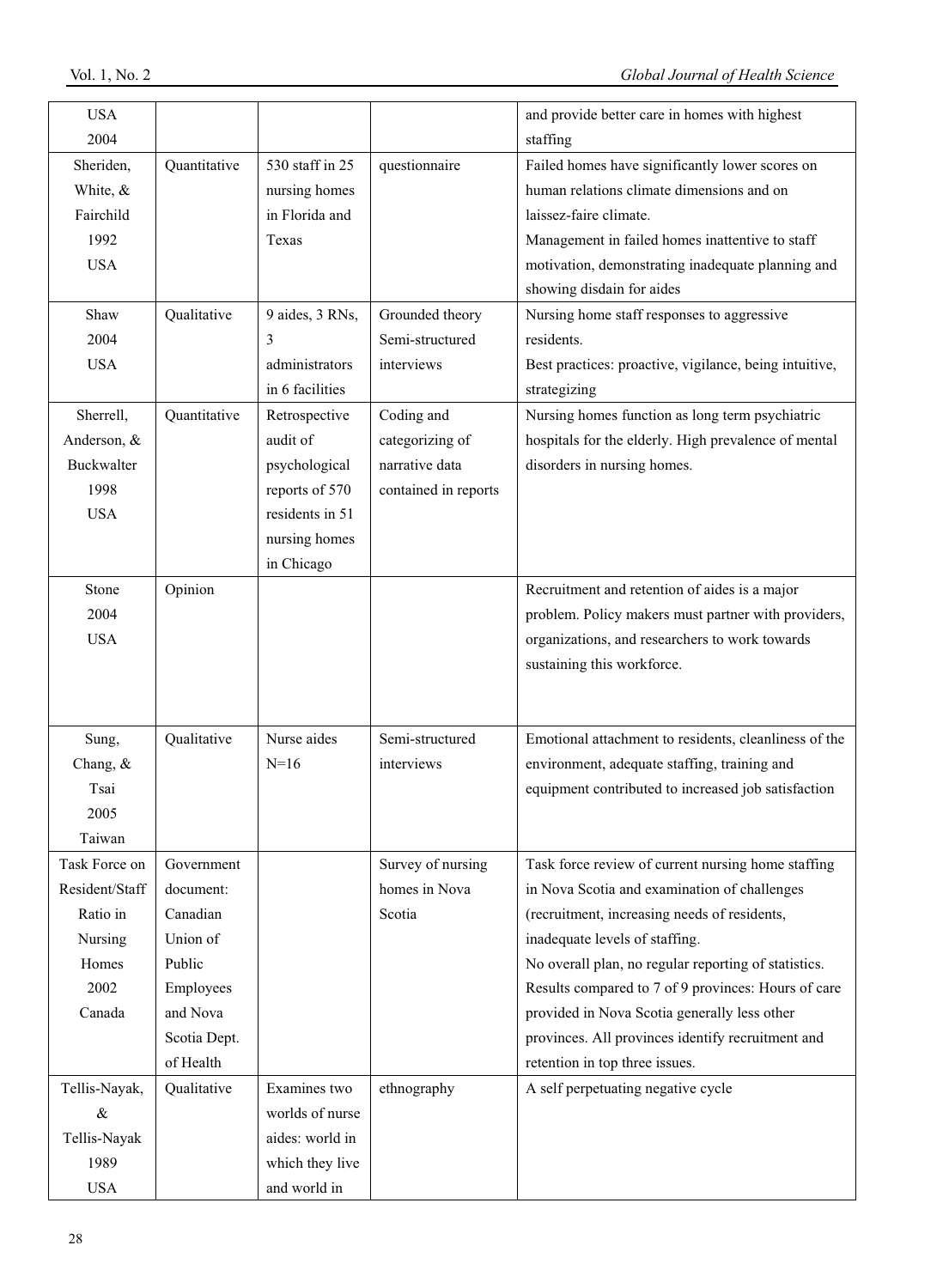|                |               | which they      |                        |                                                       |
|----------------|---------------|-----------------|------------------------|-------------------------------------------------------|
|                |               | work            |                        |                                                       |
| Thornley       | Quantitative  |                 | Author draws from      | Aides perceive themselves as substituting for         |
| 2000           | and opinion   |                 | national               | registered nurses. Aides are mature, experiences,     |
| <b>British</b> |               |                 | questionnaire          | competent. RNs should welcome aides as team           |
|                |               |                 | surveys                | members                                               |
| Thorson        | Letter to the |                 |                        | The author responds positively to Tellis-Nayak        |
| 1989           | Editor        |                 |                        | (1989) and concurs that aides are underpaid,          |
| <b>USA</b>     |               |                 |                        | overworked and underappreciated. The author           |
|                |               |                 |                        | reflects on his experiences as an orderly in Chicago. |
| Wadensten      | Qualitative   | Nurses $n = 3$  | Observations of        | Most common topic of conversation is sickness,        |
| 2005           |               | Aides $n = 15$  | interactions and field | focused on the body. Conversations should not focus   |
| Swedish        |               | Residents $n =$ | notes. Content         | on illness and body fixation. Staff hurry             |
|                |               | 20              | analysis               | conversations due to time constraints                 |
| Waxman,        | Quantitative  | 335 aides in    | Questionnaire and      | Turnover would lessen with changes in management      |
| Carner, &      |               | seven nursing   | various scales         | style that allow aides more involvement in the        |
| Berkenstock    |               | homes           |                        | decision-making process                               |
| 1984           |               |                 |                        |                                                       |
| <b>USA</b>     |               |                 |                        |                                                       |
|                |               |                 |                        |                                                       |
|                |               |                 |                        |                                                       |
|                |               |                 |                        |                                                       |
| Weech-Malon    | Quantitative  | 1135 nursing    | Data from minimum      | Relationship between staffing and quality of care     |
| ado,           |               | homes in 5      | data set (MDS) and     | outcomes (ulcers, restraints, psychotropic            |
| Meret-Hanke,   |               | states          | <b>OSCAR</b>           | medication, decline) is complex and more than a       |
| Neff, & Mor    |               |                 |                        | matter of minimum staffing levels                     |
| 2004           |               |                 |                        |                                                       |
| <b>USA</b>     |               |                 |                        |                                                       |
| Williams,      | Qualitative   | 20 aides in 5   | Before-after analysis  | Investigation of effectiveness of brief               |
| Kemper, &      |               | nursing homes   | of tape recordings of  | communication program aimed at reducing               |
| Humer          |               | attend a one    | speech                 | patronizing speech by aides. After training, aides    |
| 2003           |               | hour session    |                        | used fewer diminutives.                               |
| <b>USA</b>     |               |                 |                        |                                                       |
| Wright         | Opinion       |                 |                        | Nursing home staff attitudes are inappropriately      |
| 1988           |               |                 |                        | measured with scales based on negative stereotypes.   |
| <b>USA</b>     |               |                 |                        | Negative attitudes are not a credible explanation for |
|                |               |                 |                        | poor care                                             |
| Wright         | Quantitative  | Nurse aides     | Questionnaire          | Study day helps nurse aides to understand their role  |
| 2006           | and           | $n = 23$        | supplied to nurse      | in supporting student nurses in geriatric settings    |
| England        | Qualitative   |                 | aides post study day   |                                                       |
| Workman        | Qualitative   | Eight support   | Semi-structured        | RNs regarded support workers as a threat. Support     |
| 1996           |               | workers         | interviews             | workers perceived themselves as key players who       |
| <b>Britain</b> |               |                 |                        | support the work of the RNs                           |
| Yeatts &       | Mixed         | Observe         | Pre-test, post-test    | 5 home have work teams, 5 homes give traditional      |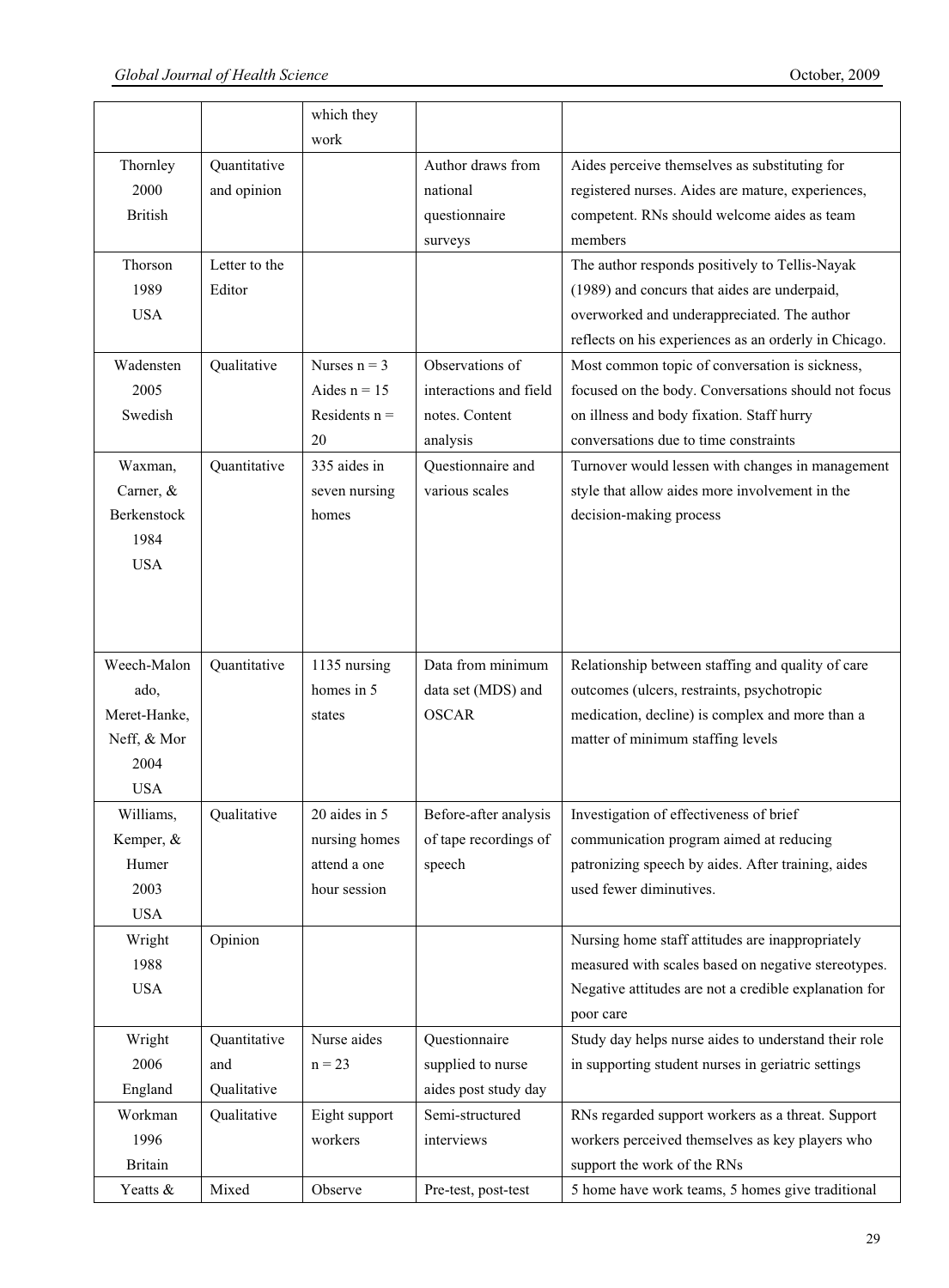| Cready       | methods              | meetings         | design: observations | care. Work teams have modest positive effects:      |
|--------------|----------------------|------------------|----------------------|-----------------------------------------------------|
| 2007         | <i>(qualitative)</i> | $n=270$ in 5     | of team meetings     | increased empowerment, better aide performance,     |
| <b>USA</b>   | and                  | pairs of nursing | and comparison of    | improved care and choices, improved cooperation     |
|              | quantitative)        | homes            | nursing homes        | and coordination. Possibly reduced turnover.        |
| Yeatts,      | Quasi-experi         | 5 nursing        |                      | Qualitative analysis shows positive effects of self |
| Cready, Ray, | mental               | homes in         |                      | managed work teams for nurse aides                  |
| DeWitt, $&$  |                      | Dallas-Fort      |                      |                                                     |
| Queen        |                      | Worth:           |                      |                                                     |
| 2004         |                      | comparison of    |                      |                                                     |
| <b>USA</b>   |                      | self managed     |                      |                                                     |
|              |                      | work teams for   |                      |                                                     |
|              |                      | nurse aides      |                      |                                                     |
|              |                      | versus no        |                      |                                                     |
|              |                      | teams            |                      |                                                     |
| Zinn         | Quantitative         |                  |                      | Facilities employ more NAs in markets where RN      |
| 1993         |                      |                  |                      | wages are higher                                    |
| <b>USA</b>   |                      |                  |                      |                                                     |

# Table 2. Abstraction and Grouping

| Findings                                                                                                                | # of Reports   |
|-------------------------------------------------------------------------------------------------------------------------|----------------|
|                                                                                                                         |                |
| Factors that Compromise the Aides Abilities to provide Quality Care to Residents                                        |                |
| There is not enough time to give sufficient care to residents (Krovach & Krejci, 1998)                                  | $\overline{4}$ |
| There is not enough time to have a personal relationship with residents (Krovach & Krejci, 1998)                        | 3              |
| Lack of interaction or communication between aides and RNs or other professionals (Anderson et al. 2005)                | 7              |
| Nurse aides interacting mainly with other nurse aides resulting in small cliques (Anderson, Bailey, Corazzini, & Piven, |                |
| 2005)                                                                                                                   | $\overline{4}$ |
| No rewards for performance (Anderson, Bailey, Corazzini, & Piven, 2005)                                                 | 7              |
| Heavy reliance on rules and enforcement of rules (Grau and Wellin, 1992)                                                | 9              |
| Having to cutting corners (Jervis, 2002a)                                                                               | 3              |
| Lack of supervision (Barney, 1983)                                                                                      | 3              |
| Having to work alone (Barney, 1983)                                                                                     | 2              |
| High turnover rate (Barry, Brannon, & Mor, 2005)                                                                        | 3              |
| Recruitment difficulties (Beck, Ortigara, Mercer, & Shue, 1999)                                                         | 1              |
| Lack of involvement of aides in the care planning process (Beck, Ortigara, Mercer, & Shue, 1999)                        | 2              |
| Inadequate staffing levels (Beck, Ortigara, Mercer, & Shue, 1999)                                                       | 3              |
| Components of training programs differ widely (Beck, Ortigara, Mercer, & Shue, 1999)                                    | 1              |
| Low wages (Jervis, 2002a)                                                                                               | 1              |
| Poor management of chronic pain (Schnell, Simmons, Harrington, Cadogan, Garcia, & Bates-Jensen, 2004)                   | 1              |
| Workers perceive organizational climate as laissez faire (Sheridan, White, & Fairchild, 1992)                           | 1              |
| Administration ignores the social history behind apathy (Tellis-Nayak & Tellis-Nayak, 1989)                             | 2              |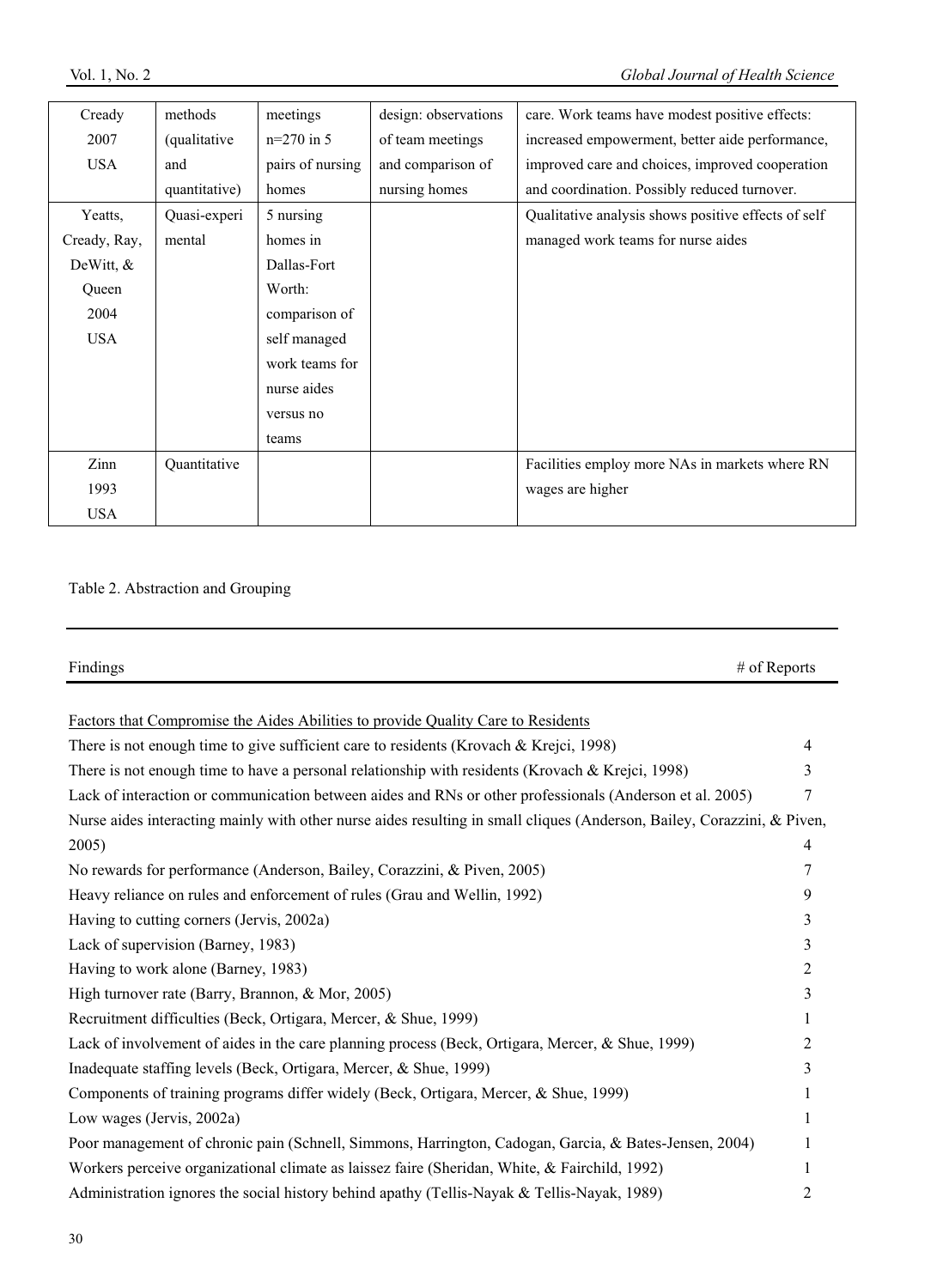| Administration demonstrates inadequate planning (Sheridan, White, & Fairchild, 1992)<br>1                            |  |
|----------------------------------------------------------------------------------------------------------------------|--|
| Administration provides inadequate resources to enhance the quality of                                               |  |
| resident care (Sheridan, White, & Fairchild, 1992)<br>1                                                              |  |
| Administration show disdain for lower level caregivers (Sheridan, White, & Fairchild, 1992)<br>4                     |  |
| The first priority of the aide is not high quality care, but survival in a hostile environment (Thorson, 1989)<br>1  |  |
| Lack of depth of communication between aides and residents (Carpiac-Claver & Levy-Storms, 2007)<br>$\overline{2}$    |  |
| Lower levels of RN staffing related to higher mental health deficiency citations (Castle & Myers, 2006)<br>1         |  |
| Factors that Enhance the Aides Abilities to provide Quality Care to Residents                                        |  |
| Permanent assignment to residents (primary nursing) (Patchner & Patchner, 1993)<br>1                                 |  |
| Team work assignment (Foner, 1994)<br>5                                                                              |  |
| Wisdom gained through the experience of being a mother (Anderson et al. 2005)<br>1                                   |  |
| Aides responding to residents as they would wish someone would respond to them (Anderson et al. 2005)<br>1           |  |
| Aides possess 'raw data' that can be interpreted by RNs for the residents' benefit (Anderson et al. 2005)<br>1       |  |
| Interactions between administration, staff, and residents have a family or social quality (Barney, 1983)<br>4        |  |
| Aides treated fairly (Barney, 1983)<br>1                                                                             |  |
| Aides receive rewards (Monahan & McCarthy, 1992)<br>3                                                                |  |
| Community involvement (the surrounding community's presence palpable in the home) (Barney, 1983)<br>1                |  |
| Cultural homogeneity within the home (Grau, & Wellin, 1992)<br>3                                                     |  |
| Caring relationships between aides and residents (Bowers, Esmond, & Jacobson, 2000)<br>1                             |  |
| Management mechanisms (monitoring, measuring) (Schnell, Simmons, Harrington, Cadogan, Garcia, & Bates-Jensen,        |  |
| 2004)<br>1                                                                                                           |  |
| Administration that is sensitive to the social needs of the nurse aide (Tellis-Nayak & Tellis-Nayak, 1989)<br>1      |  |
| Administration that nurtures idealism (Tellis-Nayak & Tellis-Nayak, 1989)<br>1                                       |  |
| Administration that fosters a family spirit (Tellis-Nayak & Tellis-Nayak, 1989)<br>1                                 |  |
| Administration that boosts the self esteem of the aide (Tellis-Nayak & Tellis-Nayak, 1989)<br>1                      |  |
| Focusing less on health status in conversation with residents, and more on resident as person (Wadensten, 2005)<br>1 |  |
| Higher levels of RN staffing reduce the likelihood of receiving a mental health deficiency citation (Castle & Myers, |  |
| 2006)                                                                                                                |  |
| Characteristics of the Role                                                                                          |  |
| Task diversity (Dewar & McCleod-Clark, 1992)<br>$\overline{2}$                                                       |  |
| Working without a clear job description (Ahmed & Kitson, 1993)<br>3                                                  |  |
| Working with only minimal supervision (Eaton, 2000)<br>3                                                             |  |
| Doing more than what is on the job description (Dewar & McCleod-Clark, 1992)<br>2                                    |  |
| Feelings of depersonalization or devaluation (Bowers, Esmond, & Jacobson, 2003)<br>4                                 |  |
| Feelings of domination (Dewar & McCleod-Clark, 1992)<br>1                                                            |  |
| Dog's body (Dewar & McCleod-Clark, 1992)<br>1                                                                        |  |
| Multiple simultaneous demands (Eaton, 2000)<br>3                                                                     |  |
| Equipment and essential supplies frequently unavailable (Eaton, 2000)<br>1                                           |  |
| Minimal information sharing (Eaton, 2000)<br>1                                                                       |  |
| Multiple components of invisible work (neither measured nor documented) (Eaton, 2000)<br>2                           |  |
| Inadequate time to complete care (Eaton, 2000)<br>7                                                                  |  |
| Physically straining work (Foner, 1994)<br>4                                                                         |  |
| Emotionally wearing (Foner, 1994)<br>3                                                                               |  |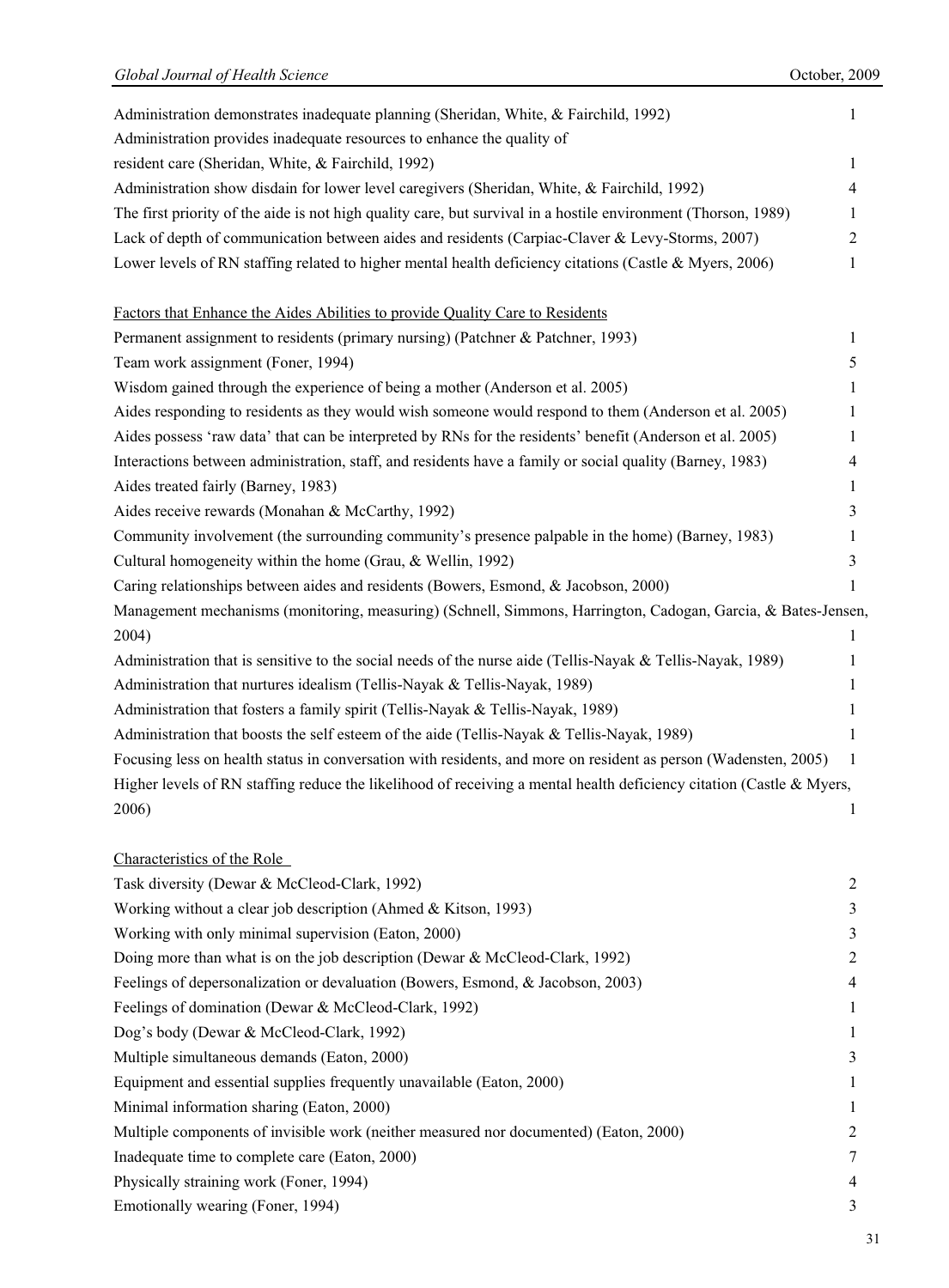| Having to cope with physical or psychological abuse (Foner, 1994)                                                      | 4 |
|------------------------------------------------------------------------------------------------------------------------|---|
| Repetitive work (Brannon et al. 1988)                                                                                  |   |
| Status hierarchies (Brannon et al. 1988)                                                                               | 6 |
| Turnover                                                                                                               |   |
| Average annual turnover rate for aides 1996 (in US) is 32% (Banaszak-Holl & Hines, 1996)                               |   |
| Average annual turnover rate for aides 2001 (in US) is 78% (Harrington, O'Meara, Collier, & Schnelle, 2003)            | 1 |
| Average annual turnover rate for aides (California) is 78% (Harrington, O'Meara, Collier, & Schnelle, 2003)            | 1 |
| 5% of homes have 75% annual turnover rate for aides (Banaszak-Holl & Hines, 1996)                                      | 1 |
| <b>Organizational Factors</b>                                                                                          |   |
| 62% of homes use primary resident care assignment (Banaszak-Holl & Hines, 1996)                                        |   |
| No federal standards for minimum levels of nurse aide staffing (in US) (Harrington, 2005)                              |   |
| Thirty three states have state minimum levels of nurse aide staffing (in US) (Harrington, 2005)                        |   |
| Florida is the state with the highest minimum levels of nurse aide staffing (Harrington, 2005)                         |   |
| The labour market for nurse aides is wage sensitive (Harrington $&$ Swan, 2003)                                        |   |
| 44% of California nursing homes fail to meet state minimum standards for nurse aide staffing (Harrington, O'Meara,     |   |
| Collier, & Schnelle, 2003)                                                                                             |   |
| 62% of homes in California 1999 -2002 had serious deficiencies not in compliance with federal regulations (Harrington, |   |
| O'Meara, Collier, & Schnelle, 2003)                                                                                    | 1 |
| Training                                                                                                               |   |
| Minimal training (Eaton, 2000)                                                                                         | 6 |

| Working without any formal training (Dewar & McCleod-Clark, 1992)                                 | $\mathfrak{D}$ |
|---------------------------------------------------------------------------------------------------|----------------|
| Orientation to the job: (in US) average less than one week (Banaszak-Holl & Hines, 1996)          | 1              |
| 75% feel inadequately trained for the job (Mercer, Heacock, & Beck, 1993)                         | 1              |
| Federally mandated 75 hour initial training course in US (Castle, Engberg, Anderson, & Men, 2007) | 3              |
| 160 hours training and examination in California (Harrington, O'Meara, Collier, & Schnelle, 2003) |                |
| minimum 100 hours of training and certification exam (Sung, Chang, $\&$ Tsai, 2005)<br>Taiwan:    | 1              |
| not all aides receive minimum training and certificates (Sung, Chang, & Tsai, 2005)<br>Taiwan:    |                |
| Some on the job training (Mexico) (Douglas, Meleis, Eribes, & Kim, 1996)                          |                |

# Wages

| Less than a living wage, not competitive with fast food industry (in US) (Harrington, O'Meara, Collier, & Schnelle,   |  |
|-----------------------------------------------------------------------------------------------------------------------|--|
| 2003)                                                                                                                 |  |
| Having to work extra shifts or having a second job to cover basic expenses (Mercer, Heacock, & Beck, 1993)            |  |
| 1991 US hourly wage in New York City \$9.16 (Grau, Chandler, Burton, & Kolditz, 1991)                                 |  |
| 1993 average US net weekly income \$301.00 (Mercer, Heacock, & Beck, 1993)                                            |  |
| 1993 average US hourly wage \$4.29 (Mercer, Heacock, & Beck, 1993)                                                    |  |
| 1995 average US hourly wage \$5.60 (Banaszak-Holl & Hines, 1996)                                                      |  |
| 1995 average US yearly income < \$10,000 (Banaszak-Holl & Hines, 1996)                                                |  |
| 2001 average US hourly wage \$9.57 (California) (Harrington, O'Meara, Collier, & Schnelle, 2003)                      |  |
| 1994 salary before taxes (Canada) \$1000.00 to \$1249.00 (Chappell & Novak, 1994)                                     |  |
| 1996 average salary per day (Mexico) \$4.50 US dollars just adequate for necessities (Douglas, Meleis, Eribes, & Kim, |  |
| 1996)                                                                                                                 |  |
|                                                                                                                       |  |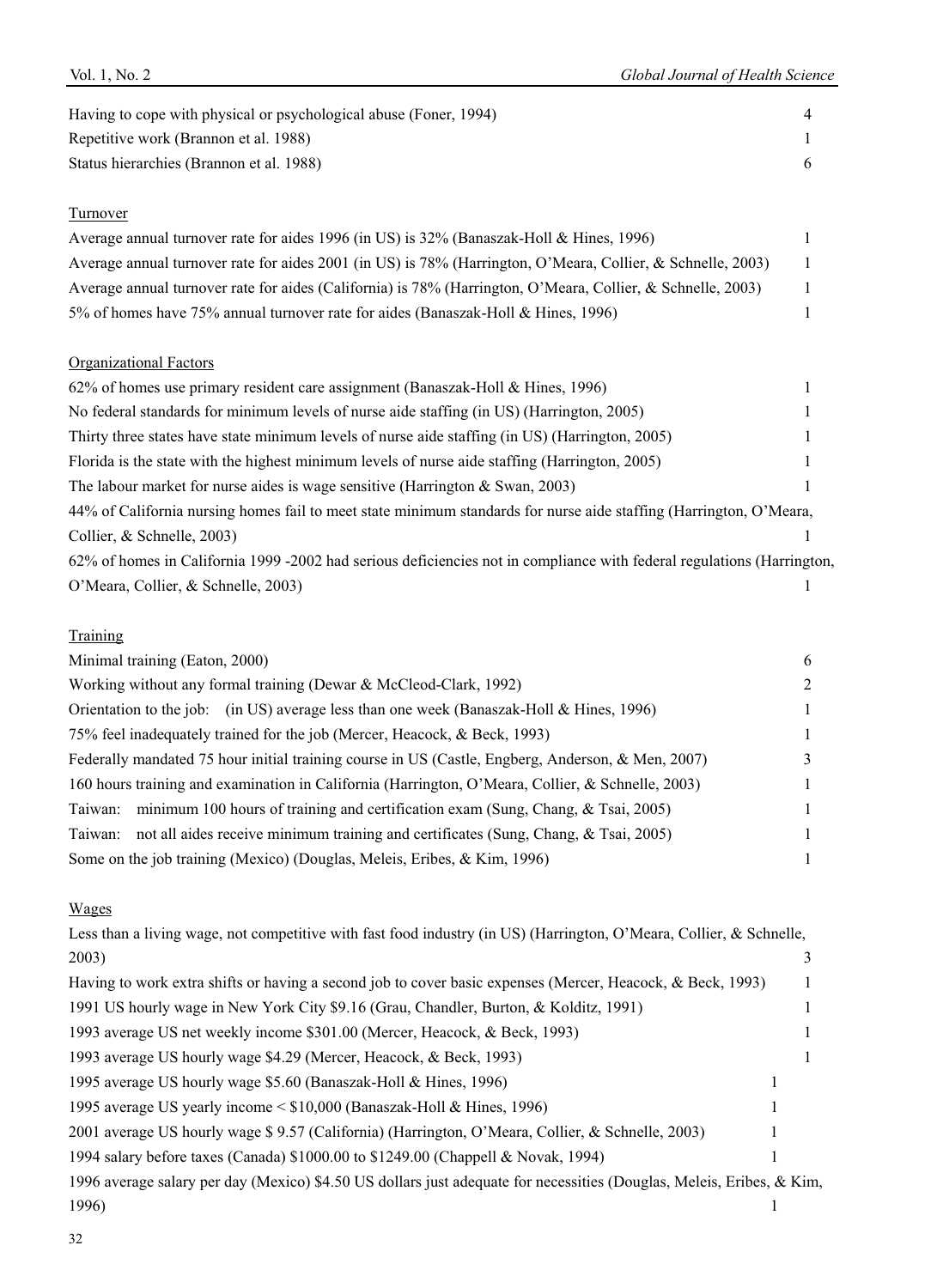| foreign workers will work for 1/2 to 2/3 of the salary paid to Taiwanese workers (Sung, Chang, & Tsai, 2005)<br>Taiwan: |   |
|-------------------------------------------------------------------------------------------------------------------------|---|
|                                                                                                                         |   |
| foreign workers work for 12 hours per day compared to 8 hours for Taiwanese workers (Sung, Chang, & Tsai,<br>Taiwan:    |   |
| 2005)                                                                                                                   |   |
| 2002 Taiwan monthly wage \$571 US dollars to \$857 US dollars (less than service industries) (Hsieh & Su, 2007)1        |   |
| Twenty five 10 hour days per month with 4-5 days off per month (Taiwan) (Hsieh & Su, 2007)                              | 1 |
|                                                                                                                         |   |
| Demographics                                                                                                            |   |
| 93% women (Canada) (Chappell & Novak, 1994)                                                                             | 1 |
| 83% women (Taipei) (Hsieh & Su, 2007)                                                                                   | 1 |
| Average age 48 years (Taipei) (Hsieh & Su, 2007)                                                                        | 1 |
| 80% education less than high school (Taipei) (Hsieh & Su, 2007)                                                         | 1 |
| 35% of aides report health problems (Canada) (Chappell & Novak, 1994)                                                   | 1 |
| 55% of aides report at least one sick day in bed over the past 6 months (Canada) (Chappell & Novak, 1994)               | 1 |
| 47% of aides use analgesics in the past week (Canada) (Chappell & Novak, 1994)                                          | 1 |
| largely African-American or Hispanic (Banaszak-Holl & Hines, 1996)<br>In US:                                            | 1 |
| In Taiwan: mainly from the Philippines and Indonesia (Sung, Chang, & Tsai, 2005)                                        | 1 |
|                                                                                                                         |   |
| Aspects of Experience of Assault                                                                                        |   |
| Most assaults occur during basic care activities (Gates, Fitzwater, & Succop, 2003)                                     | 3 |
| More than half of aides report receiving an injury from a resident at some point in employment (Fitzwater & Gates,      |   |
| 2002)                                                                                                                   | 1 |
| Mean number of assaults per 80 hours work is 4.69 (Gates, Fitzwater, & Succop, 2003)                                    |   |
| 5% of assaults result in an injury (nature not specified) (Gates, Fitzwater, & Succop, 2003)                            |   |
| 55% of assaults result in bruises, abrasions or scratch marks (Freyne & Wrigley, 1996)                                  |   |
| In 61% of assaults on aides, no specific action is taken after the incident (Freyne & Wrigley, 1996)                    | 1 |
| Younger aides experience more assaults (Gates, Fitzwater, & Succop, 2003)                                               | 1 |
| Aides with negative attitudes experience more assaults (Gates, Fitzwater, & Succop, 2003)                               |   |
| Aides with complaints of physical illnesses or poor self care habits experience more assaults (Gates, Fitzwater, &      |   |
| Succop, 2003)                                                                                                           | 1 |
| Aides with more state anger (angry feelings, perceiving unfair treatment) experience more assaults (Gates, Fitzwater, & |   |
| Succop, 2003)                                                                                                           | 1 |
| Residents with mental illnesses (but without dementia) exhibit more verbal disruption than residents with dementia (and |   |
| without mental illness) (McCarthy, Blow, & Kales, 2004)                                                                 | 1 |
| Training helps aides feel more confident in ability to prevent assaults (Fitzwater & Gates, 2002)                       | 2 |
| Education can decrease the number of assaults against caregivers (Fitzwater & Gates, 2002)                              | 1 |
|                                                                                                                         |   |
| Factors Specifically Pertaining to Increased Job Satisfaction                                                           |   |
| Teamwork (being a member of a team) (Krovach & Krejci, 1998)<br>3                                                       |   |
| A network of interpersonal (collegial) relationships (Brannon, Cohn, & Smyer, 1990)                                     | 5 |
| Working in a community based program rather than in a facility (Friedman, Daub, Cresci, & Keyser, 1999)                 | 1 |
| Administrative support (Krovach & Krejci, 1998)                                                                         | 1 |
| Relationships with residents (Bowers, Esmond, & Jacobson, 2000)                                                         | 6 |
| Being able to provide care in a way that is like family (Bowers, Esmond, & Jacobson, 2000)                              | 2 |
| Feeling that one is performing a service (Douglas, Meleis, Eribes, & Kim, 1996)                                         | 3 |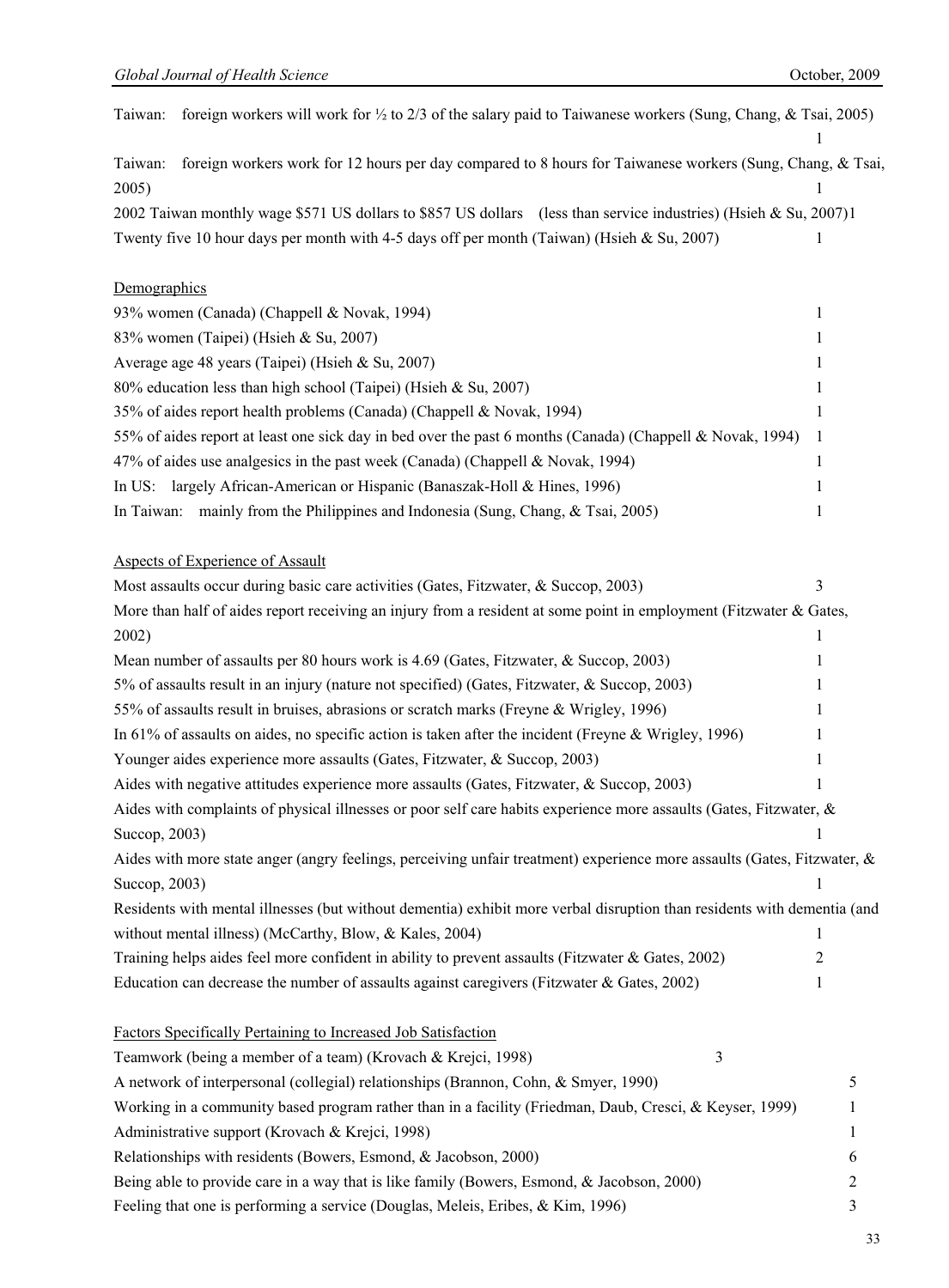| Belief that one is able to affect residents (Parsons, Simmons, Penn, & Furlough, 2003)                         | 1            |
|----------------------------------------------------------------------------------------------------------------|--------------|
| Belief that one is competent in providing care (Parsons, Simmons, Penn, & Furlough, 2003)                      | 1            |
| Flexible shifts that allow for better family life (Moyle, Skinner, Rowe, & Gork, 2003)                         | 1            |
| Habitually staying beyond the end of the shift (Moyle, Skinner, Rowe, & Gork, 2003)                            | 1            |
| Being formally recognized as supporting students and training students (Wright, 2006)                          | 1            |
| Homes with higher daily aide hours per resident (Anderson, Corazzini, & McDaniel, 2004)                        | 1            |
| Variety in the work (Friedman, Daub, Cresci, & Keyser, 1999)                                                   | 1            |
| Involvement in care planning activities (Friedman, Daub, Cresci, & Keyser, 1999)                               | 2            |
| Having less formal education (Grau, Chandler, Burton, & Kolditz, 1991)                                         | 1            |
| Being older (Grau, Chandler, Burton, & Kolditz, 1991)                                                          | 2            |
| Lower annual household income (Grau, Chandler, Burton, & Kolditz, 1991)                                        | 1            |
| Agreeable working conditions more important than job content (Grieshaber, Parker, & Deering, 1995)             | 2            |
| Factors Specifically Pertaining to Reduced Job Satisfaction                                                    |              |
| Permanent assignment to residents (primary nursing) results in boredom (Patchner & Patchner, 1993)             | 2            |
| Families who direct the work of the nurse aides (Grau & Wellin, 1992)                                          | 1            |
| Nurse aides perceive that RNs do not recognize their contributions (Ahmed & Kitson, 1993)                      | 3            |
| Low wages (Brannon, Cohn, & Smyer, 1990)                                                                       | 6            |
| Low skill variety (Brannon, Cohn, & Smyer, 1990)                                                               | 1            |
| Care routines that tend toward mass production (Brannon, Streit, & Smyer, 1992)                                | 1            |
| Being unable to customize care for residents (Brannon, Streit, & Smyer, 1992)                                  | 1            |
| Feeling under-recognized or underappreciated (Jervis, 2002a)                                                   | 3            |
| Feeling over-monitored (Jervis, 2002a)                                                                         | 1            |
| No involvement in decision-making or making changes or improvements (Parsons, Simmons, Penn, & Furlough, 2003) |              |
|                                                                                                                |              |
|                                                                                                                | 4            |
| Lack of benefits (Parsons, Simmons, Penn, & Furlough, 2003)                                                    | 2            |
| Low rewards (Lui, 2007)                                                                                        | 2            |
| Lack of control (Monahan & McCarthy, 1992)                                                                     | 1            |
| Lack of autonomy (Monahan & McCarthy, 1992)                                                                    | 1            |
| Being bullied by other staff members (Moyle, Skinner, Rowe, & Gork, 2003)                                      | 1            |
| Working with unskilled or inappropriately trained staff (Moyle, Skinner, Rowe, & Gork, 2003)                   | 1            |
| Laborious documentation (Moyle, Skinner, Rowe, & Gork, 2003)                                                   | $\mathbf{I}$ |
| Tensions within role expectations (Moyle, Skinner, Rowe, & Gork, 2003)                                         |              |
| Increased need to be available for overtime (Moyle, Skinner, Rowe, & Gork, 2003)                               | 1            |
| Exposure to physical aggression by residents (Dougherty, Preston, Jones, & Payne, 1992)                        | 3            |
| Exposure to verbal aggression by residents (Dougherty, Preston, Jones, & Payne, 1992)                          | 3            |
| Deficiencies in communication from supervisors (Grieshaber, Parker, & Deering, 1995)                           | 1            |
| Factors Considered to be Necessary for Care of Demented Persons                                                |              |
| Personal characteristics such as kindness, flexibility, patience, calm manner (Krovach & Krejci, 1998)         | 1            |
| Increased amount of training (Krovach & Krejci, 1998)                                                          | 8            |
| Reduced regimentation and routinization (Beck, Ortigara, Mercer, & Shue, 1999)                                 | 1            |
| Presence of a support group for workers (Broughton & Golden, 1995)                                             | 2            |
| Adequate levels of emotional, psychological and moral support from employer                                    |              |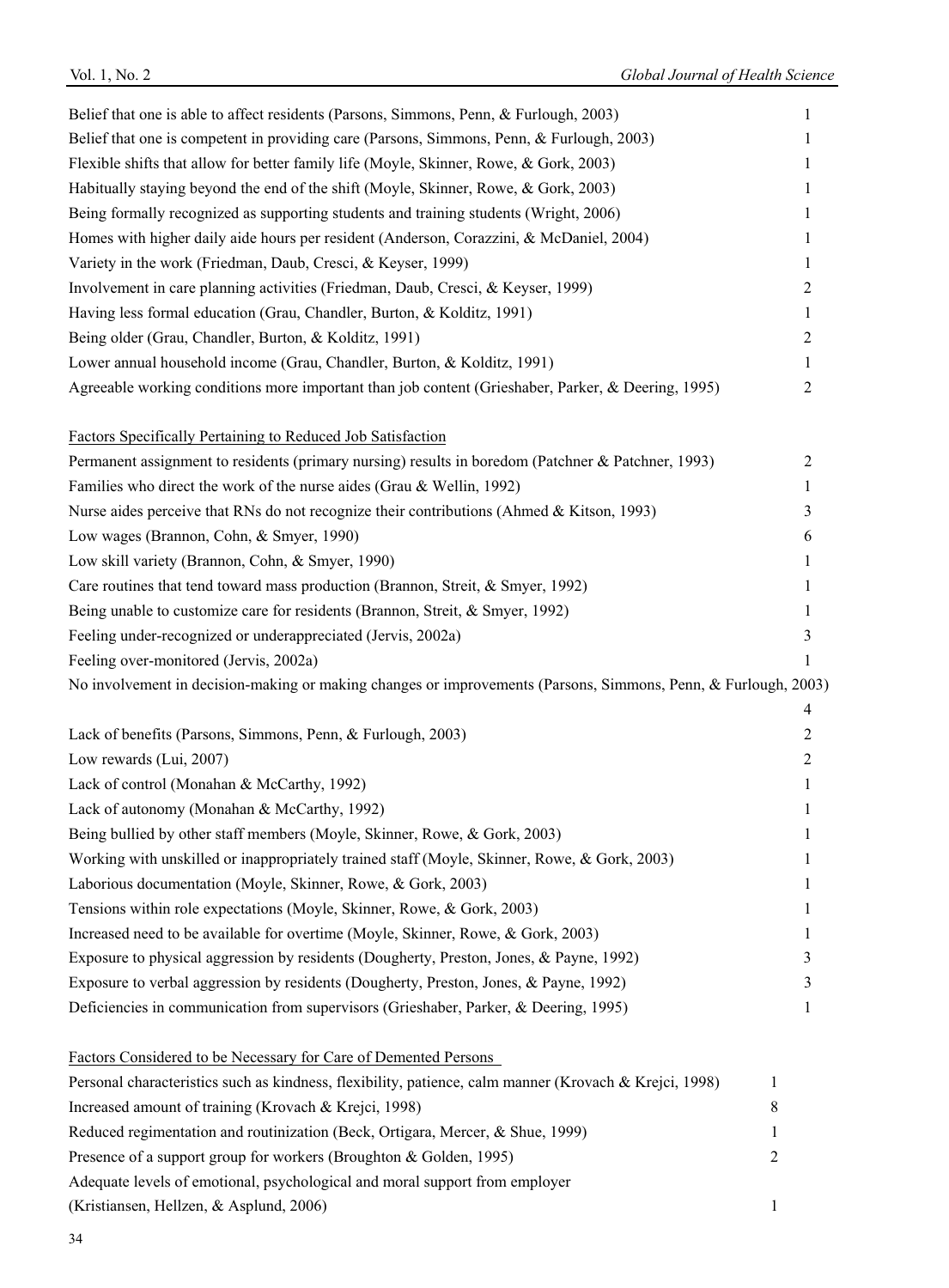# Factors that Increase Job Strain

| Permanent assignment to residents (primary nursing) results in residents becoming overly demanding                 | 1              |    |
|--------------------------------------------------------------------------------------------------------------------|----------------|----|
| (Patchner & Patchner, 1993)                                                                                        |                |    |
| Tense, distrustful relationships between family members and nurse aides (Grau & Wellin, 1992)                      | 1              |    |
| Presence of conflicting subcultures (religious, ethnic) within the nursing home (Grau & Wellin, 1992)              | 3              |    |
| Status hierarchy between nurse aides and family members (aides seen as servants) (Grau & Wellin, 1992)             | 1              |    |
| Racist remarks by family directed at nurse aides (Grau & Wellin, 1992)                                             | 2              |    |
| Racist remarks by residents directed at nurse aides (Berdes & Eckert, 2001)                                        | 2              |    |
| Being unable to develop an organizational style that keeps the nurse aide out of trouble (Bowers & Becker, 1992) 1 |                |    |
| Cutting corners but not preplanning the cuts (Bowers & Becker, 1992)                                               | 1              |    |
| Breaking rules inadvertently or out of desperation (Bowers & Becker, 1992)                                         | 1              |    |
| Being concerned about the quality of care provided to the residents (Bowers & Becker, 1992)                        | 1              |    |
| Bundling tasks to accomplish several tasks at once but feeling guilty about it (Bowers, Esmond, & Jacobson, 2000)1 |                |    |
| Greater workload result in aides more likely to feel burdened (Chappell & Novak, 1992)                             | 1              |    |
| Factors that Reduce Job Strain                                                                                     |                |    |
| Uniform culture (religious, ethnic) within the nursing home (Grau & Wellin, 1992)                                  | $\overline{2}$ |    |
| Family members have cultural connections with nurse aides (Grau & Wellin, 1992)                                    | 2              |    |
| Organizational style of the nurse aide that works for them (keeps them out of trouble) (Bowers & Becker, 1992)     |                | -1 |
| Cutting corners deliberately (pre-planning cuts) (Bowers & Becker, 1992)                                           | 1              |    |
| Being selective about which rules are broken (Bowers & Becker, 1992)                                               | 1              |    |
| Bundling tasks in order to accomplish several tasks at once (Bowers, Esmond, & Jacobson, 2000)                     | 1              |    |
| Cutting corners in a way that is invisible to supervisors (Bowers, Esmond, & Jacobson, 2000)                       | 1              |    |
| Not reporting unacceptable care to supervisors (Bowers, Esmond, & Jacobson, 2000)                                  | 1              |    |
| Giving the appearance of following orders while doing otherwise (Jervis, 2002a)                                    | 1              |    |
| Refusal to attend meetings or events (Jervis, 2002a)<br>1                                                          |                |    |
| Aides who have greater numbers of family members supportive of their work (Chappell & Novak, 1992)                 | 1              |    |
| Aides who had fewer individuals living with them in the same household (Chappell & Novak, 1992)                    | 1              |    |
| Most Desirable Aspects of the Job                                                                                  |                |    |
| Being around/helping elderly people (Berdes & Eckert, 2001)                                                        | 3              |    |
| Being able to care for/help somebody (Berdes & Eckert, 2001)                                                       | 1              |    |
| Being a part of a team, with co-workers (Berdes $& Eckert, 2001$ )                                                 | 1              |    |
| Relationship with residents (Parsons, Simmons, Penn, & Furlough, 2003)                                             | 2              |    |
| Feeling valued and needed by residents (Kristiansen, Hellzen, & Asplund, 2006)                                     | $\overline{2}$ |    |
| Least Desirable Aspects of the Job                                                                                 |                |    |
| Low pay (Berdes & Eckert, 2001)                                                                                    | 1              |    |
| Emotional distress of being in proximity to people who are in pain or dying (Berdes & Eckert, 2001)                |                | 1  |
| Emotionally demanding job (Monahan & McCarthy, 1992)                                                               |                | 1  |
| Physically demanding job (heavy lifting) (Berdes & Eckert, 2001)                                                   |                | 3  |
| Distasteful tasks (Lin, Yin, & Li, 2002)                                                                           |                | 1  |

Inappropriate sexual or elimination behaviour (Burgio, Jones, Butler, & Engel, 1988) 3 Residents who have activity/sleep disturbances (Burgio, Jones, Butler, & Engel, 1988) 2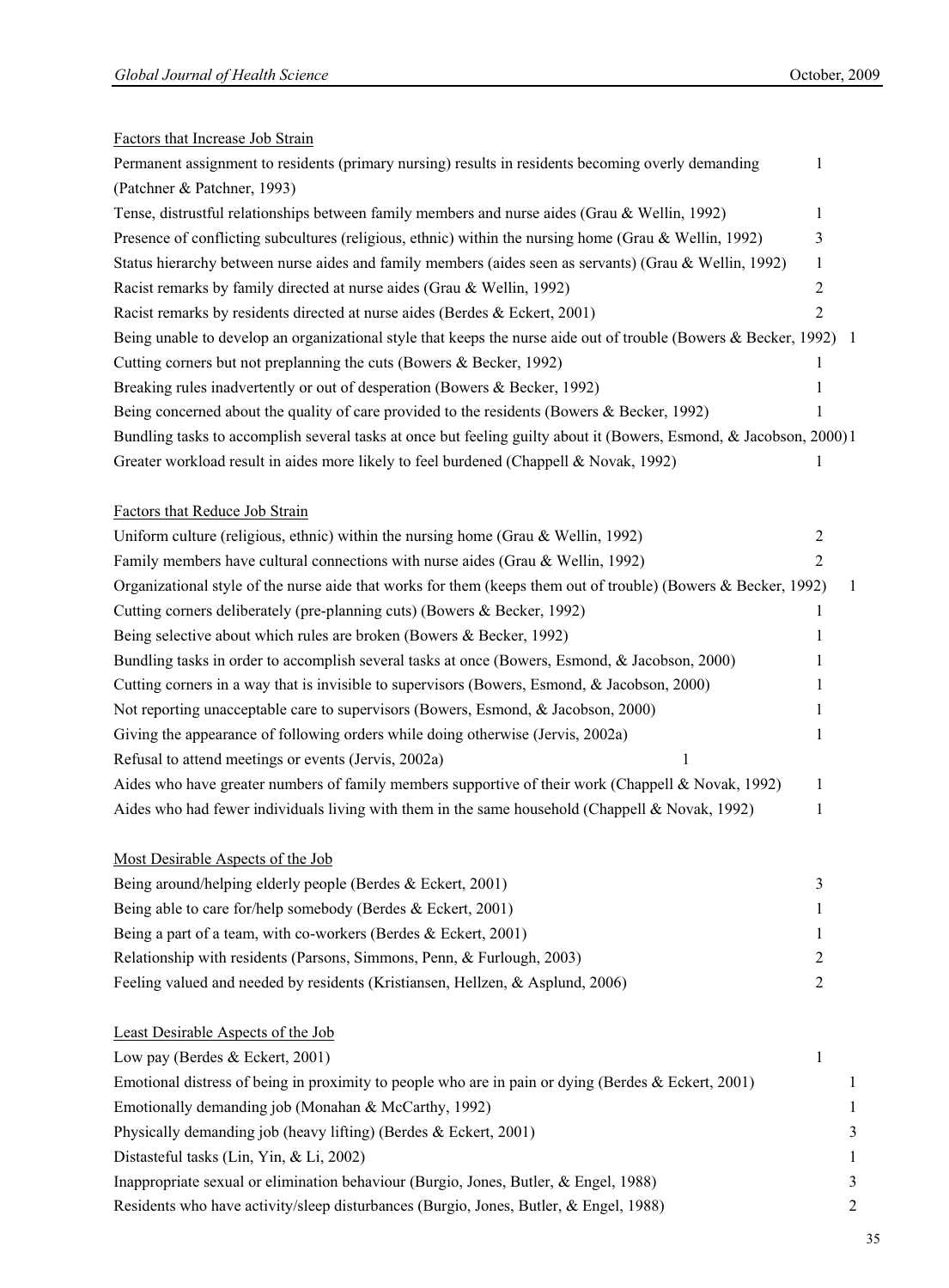| Residents who self injure (Burgio, Jones, Butler, & Engel, 1988)                                             | 1                |
|--------------------------------------------------------------------------------------------------------------|------------------|
| Residents who are agitated (Burgio, Jones, Butler, & Engel, 1988)                                            | 3                |
| Residents who exhibit excess disability (medical condition alone cannot account for the degree of disability |                  |
| observed in the resident(Burgio, Jones, Butler, & Engel, 1988)                                               | 1                |
| Family members as a source of hostility towards aides (Secrest, Iorio, & Martz, 2005)                        | 1                |
| Physical assault by resident (Kristiansen, Hellzen, & Asplund, 2006)                                         | 3                |
| Verbal assault by resident (Kristiansen, Hellzen, & Asplund, 2006)                                           | 3                |
| Residents destroying property (Burgio, Jones, Butler, & Engel, 1988)                                         | $\overline{c}$   |
| Residents spitting on caregivers (Burgio, Jones, Butler, & Engel, 1988)                                      | $\boldsymbol{2}$ |
| Lack of control related to time and decision-making (Secrest, Iorio, & Martz, 2005)                          | 1                |
| Inability to attend to details they feel are important (Secrest, Iorio, & Martz, 2005)                       | 1                |
| Overwhelmed by noise (Kristiansen, Hellzen, & Asplund, 2006)                                                 | 1                |
| Fatigue (Kristiansen, Hellzen, & Asplund, 2006)                                                              | $\overline{2}$   |
| Feeling insignificant (Kristiansen, Hellzen, & Asplund, 2006)                                                | $\overline{c}$   |
| Feeling humiliated (Kristiansen, Hellzen, & Asplund, 2006)                                                   | 1                |
| Feeling dissatisfied (Kristiansen, Hellzen, & Asplund, 2006)                                                 | 1                |
| Feeling guilty (Kristiansen, Hellzen, & Asplund, 2006)                                                       | $\mathbf{1}$     |
| Factors Specifically Pertaining to Increased Job Stress                                                      |                  |
| Distasteful tasks (Lin, Yin, & Li, 2002)                                                                     | 1                |
| Being a foreigner (Lin, Yin, & Li, 2002)                                                                     | $\mathbf{1}$     |
| Too many residents assigned to one nurse aide (Lin, Yin, & Li, 2002)                                         | 1                |
| Centralized decision making (Grau & Wellin, 1992)                                                            | 1                |
| Sharp divisions of labour across all departments (Grau & Wellin, 1992)                                       | 1                |
| Frequent, wide ranging complaints from residents and/or their families (Grau & Wellin, 1992)                 | 1                |
| Insufficient explanations given to nurse aides by RNs (Ahmed & Kitson, 1993)                                 | 1                |
| Limited training that does not equip the nurse aide for the responsibilities (Ahmed & Kitson, 1993)          | $\overline{c}$   |
| Performing work that they are not qualified to perform (Ahmed & Kitson, 1993)                                | $\overline{c}$   |
| Role ambiguity (Ahmed & Kitson, 1993)                                                                        | 3                |
| Status hierarchies between RNs and aides (Ahmed & Kitson, 1993)                                              | 4                |
| RNs spending much of their time on administrative duties (Ahmed & Kitson, 1993)                              | 2                |
| LPNs spending much of their time on medication administration (Anderson, Bailey, Corazzini, & Piven, 2005)   | 1                |
| Workload (Ahmed & Kitson, 1993)                                                                              | $\boldsymbol{2}$ |
| Nurse aides perceive lack of support from supervisors (Ahmed & Kitson, 1993)                                 | $\boldsymbol{2}$ |
| Threat of assault by resident (Jervis, 2002b)                                                                | $\overline{c}$   |
| Conflicts with residents who have mental illnesses (McGrew, 1999)                                            | 4                |
| Verbal or physical assault by resident (MacPherson, Eastley, Richards, & Mian, 1994)                         | 1                |
| Cigarettes as a source of irritation between staff and residents (Jervis, 2002b)                             | 1                |
| Lack of help during a behavioural crisis (Jervis, 2002b)                                                     | 1                |
| Residents who are mentally ill in addition to other co-morbidities (Jervis, 2002b)<br>3                      |                  |
| Feeling uncertain about whether or not the residents could actually control themselves in certain situations |                  |
| (Kristiansen, Hellzen, & Asplund, 2006)<br>1                                                                 |                  |
| Not attending care conferences or reading care plans (McGrew, 1999)<br>2                                     |                  |
| Conflicts with residents who are addicted to cigarettes (McGrew, 1999)<br>1                                  |                  |
| Aides who perceive lack of rewards at work are more likely to experience burnout (Chappell & Novak, 1992) 1  |                  |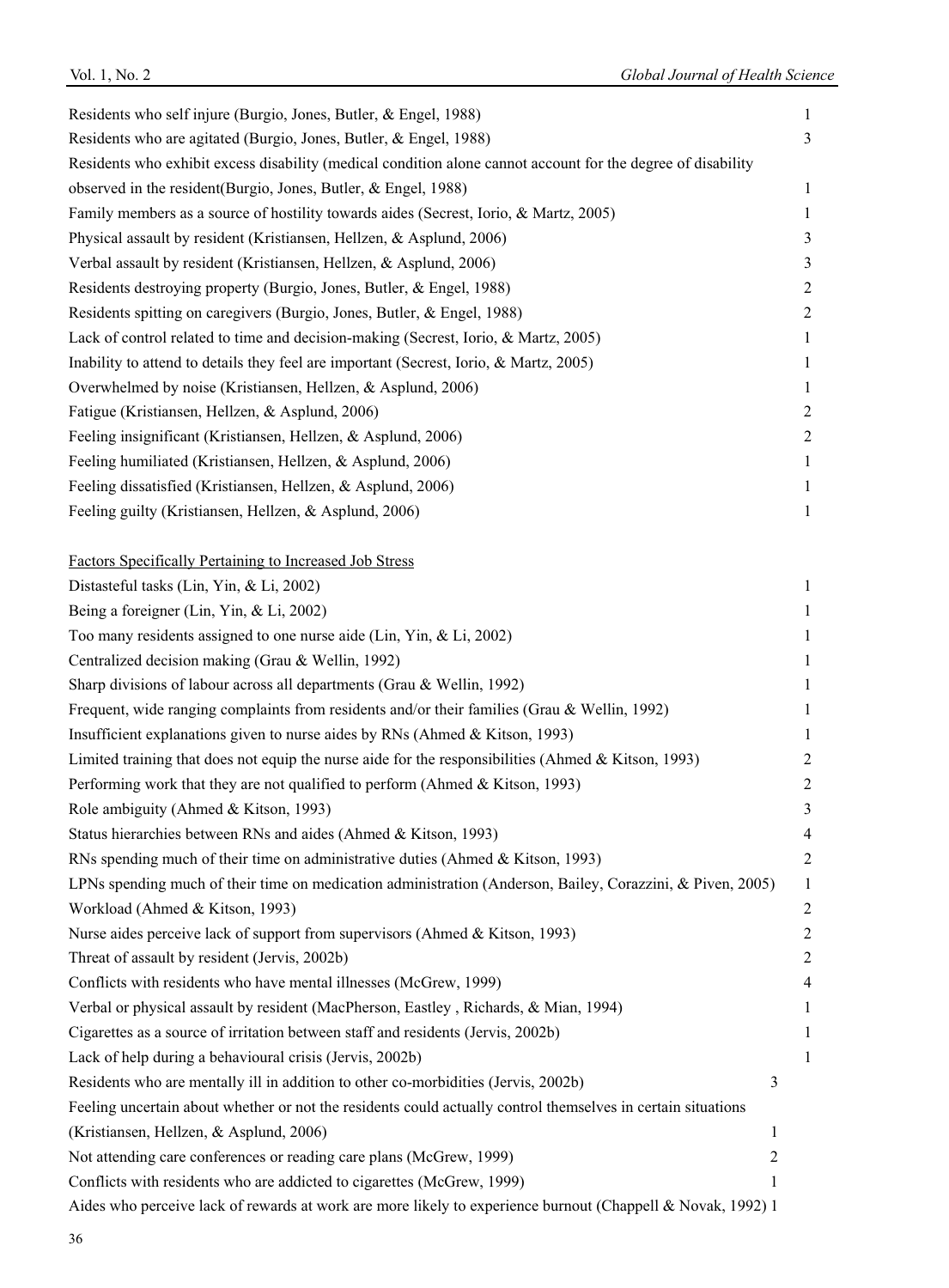| Aides less hardy, more vulnerable to occupational stressors and burnout than RNs                                |   |              |
|-----------------------------------------------------------------------------------------------------------------|---|--------------|
| (Harrison, Loiselle, Duquette, & Semenic, 2000)                                                                 | 1 |              |
| Chronic minor assaults (Freyne & Wrigley, 1996)                                                                 | 1 |              |
| <b>Factors Specifically Pertaining to Reduced Job Stress</b>                                                    |   |              |
| Feeling confident in and supported by colleagues (Lin, Yin, & Yi, 2002)                                         | 4 |              |
| On the job training (Lin, Yin, & Yi, 2002)                                                                      | 2 |              |
| Shared decision making (Grau & Wellin, 1992)                                                                    | 1 |              |
| Tasks and responsibilities overlap within and across departments (Grau & Wellin, 1992)                          | 1 |              |
| Aides who receive dementia training less likely to experience burnout (Chappell & Novak, 1992)                  | 1 |              |
| Aides who receive support for their work from family and friends less likely to                                 |   |              |
| experience burnout (Chappell & Novak, 1992)                                                                     | 1 |              |
| Factors Found to Increase Aide Turnover                                                                         |   |              |
| Failure of management to recognize social and cultural differences between the aides and the                    |   |              |
| residents and their families (Grau & Wellin, 1992)                                                              | 3 |              |
| Role ambiguity (Baldwin, Roberts, Fitzpatrick, While, & Cowan, 2003)                                            | 3 |              |
| Lack of a defined career pathway (Baldwin, Roberts, Fitzpatrick, While, & Cowan, 2003)                          | 2 |              |
| Aides not present at care planning meetings (Banaszak-Holl & Hines, 1996)                                       | 1 |              |
| Being able to provide care in a way that is like family (Bowers, Esmond, & Jacobson, 2000)                      | 1 |              |
| Feeling of being disrespected by supervisors (Bowers, Esmond, & Jacobson, 2000)                                 | 1 |              |
| Unpredictable absence policies (Bowers, Esmond, & Jacobson, 2000)                                               | 2 |              |
| Low pay (Bowers, Esmond, & Jacobson, 2000)                                                                      | 5 |              |
| Low morale (Bowers, Esmond, & Jacobson, 2000)                                                                   | 2 |              |
| High RN turnover (Brannon, Zinn, Mor, & Davis, 2002)                                                            | 1 |              |
| Facility is a training site (Brannon, Zinn, Mor, & Davis, 2002)                                                 | 1 |              |
| Facility is for profit (investor owned) (Brannon, Zinn, Mor, & Davis, 2002)                                     | 2 |              |
| Evening shift workers (Burgio, Fisher, Fairchild, Scilley, & Hardin, 2004)                                      | 1 |              |
| Conflicts in relationships between RNs and aides (Jervis, 2002a)                                                | 1 |              |
| Unrewarding role of nurse aide (Jervis, 2002a)                                                                  | 1 |              |
| Traditional bureaucratic organizational structure (Riggs & Rantz, 2001)                                         | 3 |              |
| Lack of multi-channelled open-communication (Riggs & Rantz, 2001)                                               | 2 |              |
| Supervisors symbolically distinguishing themselves from subordinates (Jervis, 2002a)                            | 1 |              |
| Supervisors responding to all rule infractions with strict discipline (Jervis, 2002a)                           | 2 |              |
| Lack of problem-solving skills needed to cope with demands (Riggs & Rantz, 2001)                                | 1 |              |
| Excessive work load (Riggs & Rantz, 2001)                                                                       | 4 |              |
| Perception that other employment opportunities are available (Riggs & Rantz, 2001)                              | 2 |              |
| Sheer effort and determination to seek a way out of an oppressive lifestyle (Tellis-Nayak & Tellis-Nayak, 1989) |   | $\mathbf{I}$ |
| Written competency examinations (Thorson, 1989)                                                                 | 1 |              |
| Feeling dismissed, invisible or insignificant (Bowers, Esmond, & Jacobson, 2003)                                | 2 |              |
| Supervisors demeaning or humiliating aides (Bowers, Esmond, & Jacobson, 2003)                                   | 1 |              |
| Implementation of a new program (Eden Philosophy) lead to increased turnover (Coleman et al. 2002)              | 1 |              |
| Female gender (Cotton & Tuttle, 1986)<br>1                                                                      |   |              |
| Managerial style authoritarian (Waxman, Erwin, Carner, & Berkenstock, 1984)                                     | 1 |              |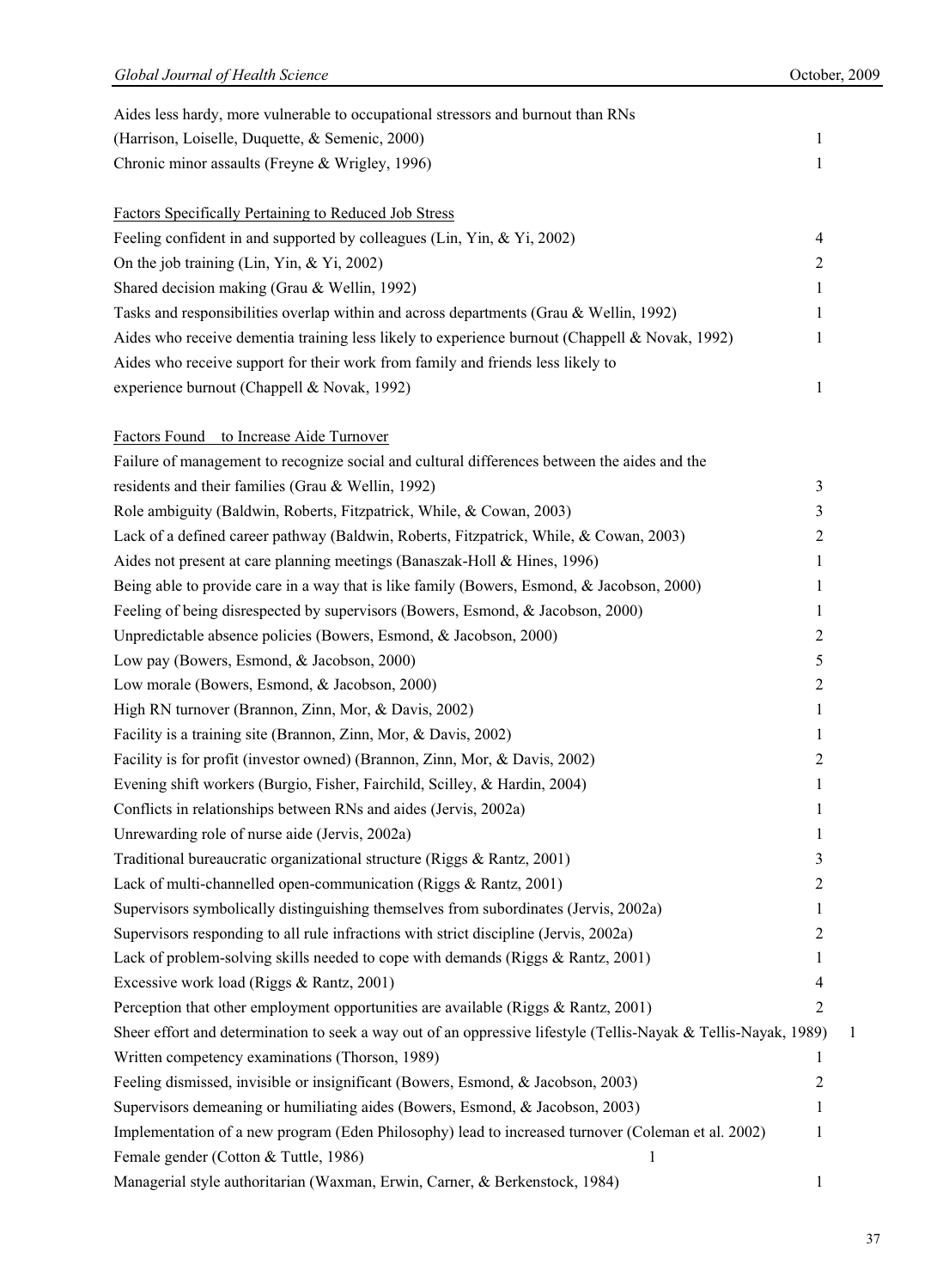| Factors Found to Reduce Aide turnover                                                                            |                  |
|------------------------------------------------------------------------------------------------------------------|------------------|
| Permanent assignment (primary nursing) (Patchner & Patchner, 1993)<br>1                                          |                  |
| Uniform culture (religious, ethnic) between nurse aides and residents and their families (Grau & Wellin, 1992)   | 3                |
| Involve aides in care planning meetings (Banaszak-Holl & Hines, 1996)<br>2                                       |                  |
| Discuss care plans with aides and ask for advice and suggestions (Banaszak-Holl & Hines, 1996)                   | $\boldsymbol{2}$ |
| Untrained supervisors (Brannon, Zinn, Mor, & Davis, 2002)                                                        | 1                |
| Low RN turnover (Brannon, Zinn, Mor, & Davis, 2002)                                                              | 1                |
| Flatter management structure (less middle management) (Brannon, Zinn, Mor, & Davis, 2002)                        | 1                |
| Presence of a union contract governing managerial relations (Brannon, Zinn, Mor, & Davis, 2002)                  | 2                |
| Acknowledgement of contributions of nurse aides (Broughton & Golden, 1995)                                       | $\overline{2}$   |
| Formation of support groups for nurse aides (Broughton & Golden, 1995)                                           | 1                |
| Relationship with residents (Parsons, Simmons, Penn, & Furlough, 2003)                                           | 4                |
| Focus on the personal needs of the aides (Riggs & Rantz, 2001)                                                   | 1                |
| Administration and supervisors model effective interactions and respectful communication (Riggs & Rantz, 2001) 1 |                  |
| Benefits that will decrease personal stressors (flexible scheduling, child care etc.) (Riggs & Rantz, 2001)      | 3                |
| Personalized incentives and rewards (Riggs & Rantz, 2001)                                                        | 1                |
| A sense of connection with co-workers (Secrest, Iorio, & Martz, 2005)                                            | 1                |
| A sense of connection with families (Secrest, Iorio, & Martz, 2005)                                              | 1                |
| Taking pride in their work (Secrest, Iorio, & Martz, 2005)                                                       | 2                |
| Practicing charity and accumulating virtue (Hsieh & Su, 2007)                                                    | $\sqrt{2}$       |
| Feeling in control by being conscientious about details (Secrest, Iorio, & Martz, 2005)                          | 1                |
| Mutual decision making for policies and practices that directly affect the aides (Secrest, Iorio, & Martz, 2005) | 1                |
| Pay for coverage of the unit for conference time (Secrest, Iorio, & Martz, 2005)                                 | $\overline{c}$   |
| Psychological nourishment obtained through solidarity, fellowship, collegial support (Kristiansen,               |                  |
| Hellzen, & Asplund, 2006)                                                                                        | 1                |
| Monetary rewards including scholarships, tuition fee reimbursement (Sung, Chang, & Tsai, 2005)                   | 4                |
| Compassion for residents/personal interest in residents (Sung, Chang, & Tsai, 2005)                              | 2                |
| Cleanliness of the facility (Sung, Chang, & Tsai, 2005)                                                          | $\mathbf{1}$     |
| Adequate staffing (Sung, Chang, & Tsai, 2005)                                                                    | 1                |
| Good equipment (Sung, Chang, & Tsai, 2005)                                                                       | 1                |
| Initial training program for new aides (Sung, Chang, & Tsai, 2005)                                               | 1                |
| The work is personally rewarding and fulfilling (Sung, Chang, & Tsai, 2005)                                      | 1                |
| Callous detachmenta passionless game (Tellis-Nayak & Tellis-Nayak, 1989)                                         | 1                |
| Cynicism (Tellis-Nayak & Tellis-Nayak, 1989)                                                                     | 1                |
| Nursing homes with reward based administration climate (Anderson, Corazzini, & McDaniel, 2004)                   | 1                |
| Nursing homes with higher levels of communication openness (Anderson, Corazzini, & McDaniel, 2004)               | 1                |
| Administration that emphasizes relationship and concern for employees (Anderson, Corazzini, & McDaniel, 2004) 1  |                  |
| Administration that fosters self organization (people mutually adjust behaviours to cope with changing external  |                  |
| environmental demands (Anderson, Corazzini, & McDaniel, 2004)                                                    | 1                |
| Homes with higher daily aide hours per resident have lower annual turnover                                       |                  |
| (Anderson, Corazzini, & McDaniel, 2004)<br>1                                                                     |                  |
| Overall job satisfaction (Cotton & Tuttle, 1986)<br>1                                                            |                  |
| Increasing age of employee (Cotton & Tuttle, 1986)<br>2                                                          |                  |
| Tenure of employee decreases turnover (Cotton & Tuttle, 1986)<br>1                                               |                  |
| Increasing number of dependents (Cotton & Tuttle, 1986)<br>1                                                     |                  |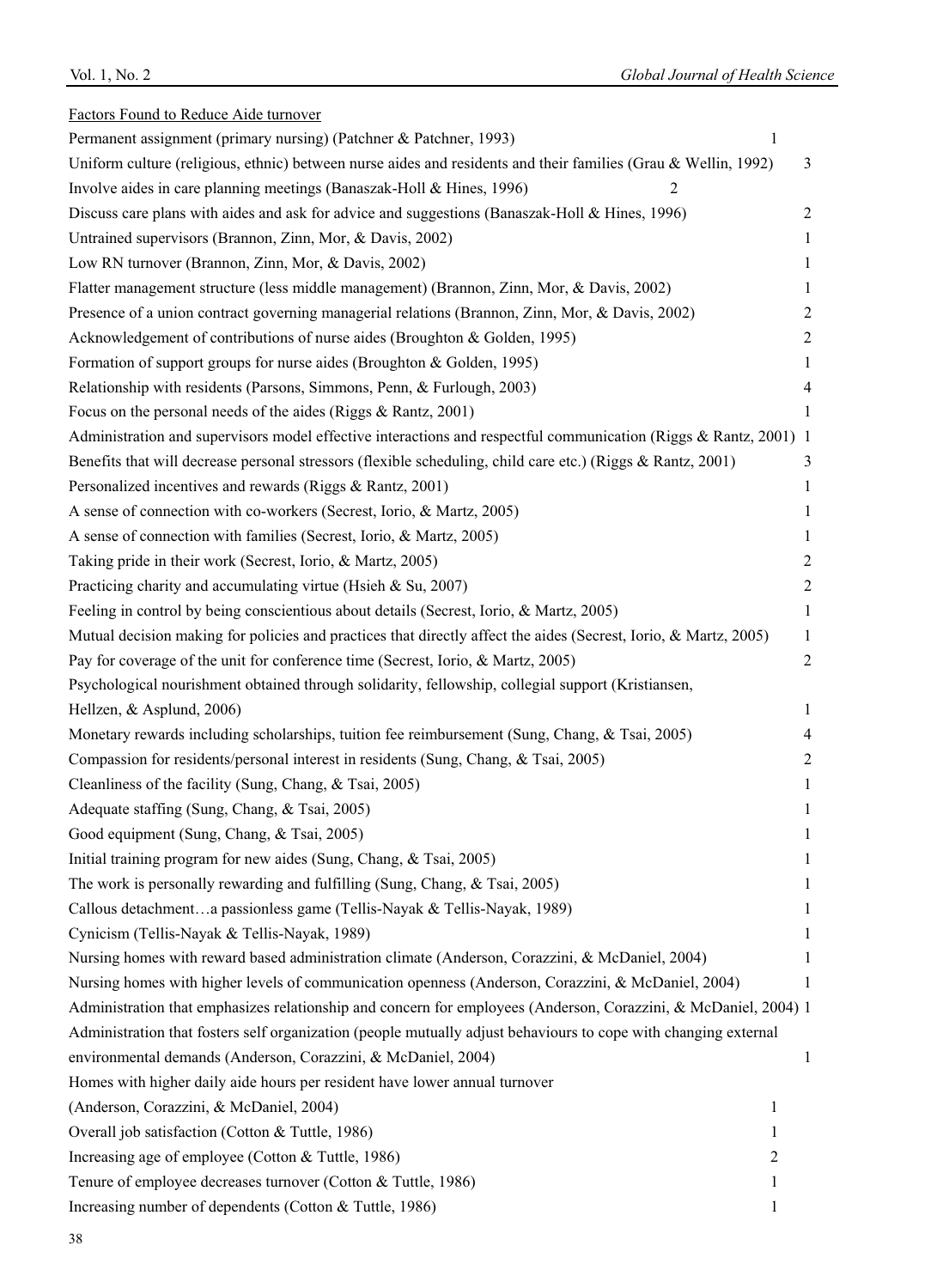| Expectations are met (Cotton & Tuttle, 1986)                                                                             |   |   |
|--------------------------------------------------------------------------------------------------------------------------|---|---|
| Increased diversity of training methods (workshops, seminars, videos etc.) (Grant, Kan, Potthoff, & Ryden, 1996) 1       |   |   |
|                                                                                                                          |   |   |
| <b>Findings Related to Burnout</b>                                                                                       |   |   |
| Aides are at the higher risk for burnout when compared to LPNs or                                                        |   |   |
| RNs (Astrom, Nilsson, Norberg, & Winblad, 1990)                                                                          | 1 |   |
| Higher rates of burnout for morning shift workers (Burgio, Fisher, Fairchild, Scilley, & Hardin, 2004)                   | 1 |   |
|                                                                                                                          |   |   |
| Exposure to physical and psychological aggressive behaviour by residents (Evers, Tomic, & Brouwers, 2002) 1              |   |   |
| Aides experience more burnout than RNs (Hare & Pratt, 1988)                                                              | 1 |   |
|                                                                                                                          |   |   |
| <b>Findings Related to Empathy</b>                                                                                       |   |   |
| Aides caring for demented patients have lower mean empathy scores than RNs caring for demented                           |   |   |
| patients (Astrom, Nilsson, Norberg, & Winblad, 1990)                                                                     | 1 |   |
| Cognitively intact residents who perceive empathy from nurse aides have reduced rates of depression                      |   |   |
| (Hollinger-Samson & Pearson, 2000)                                                                                       | 1 |   |
| Difficulty being empathetic when it is believed that an assault is purposeful and resident knows what he or she is doing |   |   |
| (Jervis, 2002b)                                                                                                          | 1 |   |
| Reliance on inaccurate or stigmatizing folk conceptions of mental illness (Jervis, 2002b)                                | 1 |   |
|                                                                                                                          |   |   |
| <b>Factors Found to Increase Absenteeism</b>                                                                             |   |   |
| Primary nursing (permanent assignment) results in significantly more absenteeism                                         |   |   |
| (Burgio, Fisher, Fairchild, Scilley, & Hardin, 2004)                                                                     | 1 |   |
| Morning shift workers (Burgio, Fisher, Fairchild, Scilley, & Hardin, 2004)                                               | 1 |   |
| Working full time (Chappell & Novak, 1994)<br>1                                                                          |   |   |
| Aides caring for multiple residents with gross mental impairments (Chappell & Novak, 1994)                               | 1 |   |
| Aides caring for constantly restless residents (Chappell & Novak, 1994)                                                  | 1 |   |
| Aides caring for multiple residents with mental illnesses (Chappell & Novak, 1994)                                       | 1 |   |
|                                                                                                                          |   |   |
| <b>Factors Found to Reduce Absenteeism</b>                                                                               |   |   |
| Permanent assignment to residents (primary nursing) (Patchner & Patchner, 1993)                                          | 1 |   |
| Team nursing would lead to more discussions about absenteeism and                                                        |   |   |
|                                                                                                                          |   |   |
| lateness (Yeatts, Cready, Ray, DeWitt, & Queen, 2004)                                                                    | 1 |   |
| Discussions Regarding Primary nursing versus Team nursing                                                                |   |   |
| Primary nurses may become over-involved or over-identified with a patient (Bowers, 1989)                                 |   |   |
|                                                                                                                          | 1 |   |
| Primary nursing may lead to disagreements about care strategies (Bowers, 1989)                                           | 1 |   |
| Primary nursing may lead to divisions within the nursing team (Bowers, 1989)                                             | 1 |   |
| Primary nurses may be unsure of the boundaries of their work (Bowers, 1989)                                              | 1 |   |
| Primary nursing may lead to decreased communication within the nursing team (Bowers, 1989)                               | 1 |   |
| Primary nursing (permanent assignment) residents prescribed more medications                                             |   |   |
| (Burgio, Fisher, Fairchild, Scilley, & Hardin, 2004)                                                                     |   | 1 |
| Primary nursing residents prescribed more psychotropic medications                                                       |   |   |
| (Burgio, Fisher, Fairchild, Scilley, & Hardin, 2004)                                                                     |   | 1 |
| Primary nursing residents received higher ratings for personal appearance and hygiene                                    |   |   |
| (Burgio, Fisher, Fairchild, Scilley, & Hardin, 2004)                                                                     |   | 1 |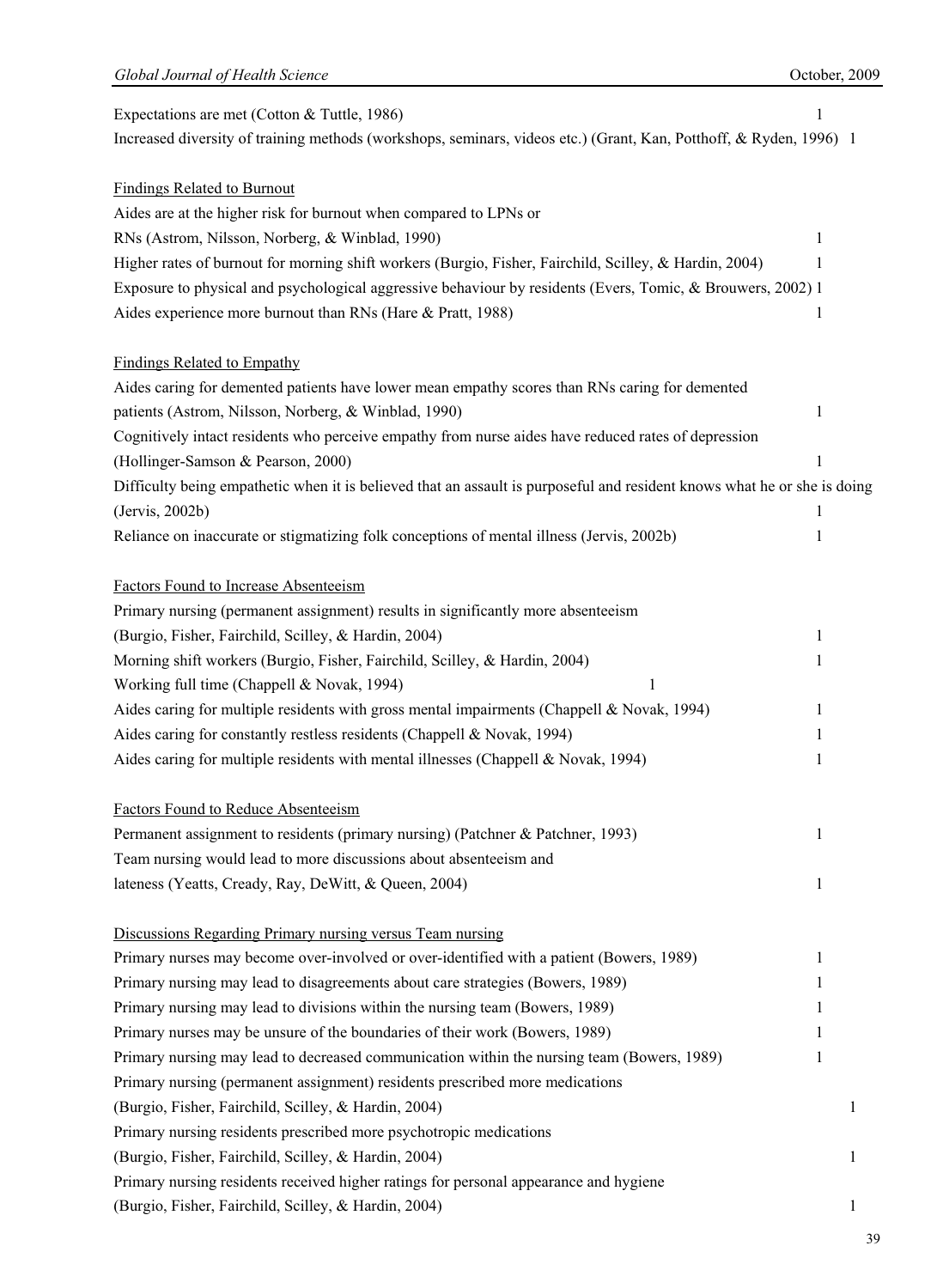| Same residents day after day magnify tensions (Foner, 1994)                                               |  |
|-----------------------------------------------------------------------------------------------------------|--|
| Team nursing leads to improved interpersonal relationships between nurse aides                            |  |
| (Yeatts, Cready, Ray, DeWitt, & Queen, 2004)                                                              |  |
| Team nursing leads to better coordination of resident care (Yeatts, Cready, Ray, DeWitt, & Queen, 2004)   |  |
| Team nursing leads to increased information sharing (Yeatts, Cready, Ray, DeWitt, & Queen, 2004)          |  |
| <b>Factors Negatively Affecting Morale</b>                                                                |  |
| Nurse aides are not defined as nurses (Advisory Committee on Health Human Resources, 2000)                |  |
| Low occupational status (Berdes & Eckert, 2001)                                                           |  |
| Low wages (Berdes & Eckert, 2001)                                                                         |  |
| Low opportunities for advancement (Berdes & Eckert, 2001)                                                 |  |
| Job instability (Berdes & Eckert, 2001)                                                                   |  |
| Physical difficulties of short staffing (Bowers, Esmond, & Jacobson, 2000)                                |  |
| Supervisors disrespectful of aides (Jervis, 2002a)                                                        |  |
| Supervisors not committed to keeping aides on staff (Jervis, 2002a)                                       |  |
| Constant reprimands (Jervis, 2002a)                                                                       |  |
| Offensive or disturbing language from residents (Ramirez, Teresi, & Holmes, 2006)                         |  |
| Racial abuse from residents (Mercer, Heacock, & Beck, 1993)                                               |  |
| Administrators and supervisors perceived as racially biased (Mercer, Heacock, & Beck, 1993)               |  |
| Being required to attend support groups (Ramirez, Teresi, & Holmes, 2006)                                 |  |
| Not feeling valued by employer (Kristiansen, Hellzen, & Asplund, 2006)                                    |  |
| Feeling that the job is insignificant (McGillis-Hall & O'Brien-Pallas, 2000)                              |  |
| Elaborate extended family networks necessary to assist with finances and                                  |  |
| childcare (Mercer, Heacock, & Beck, 1993)                                                                 |  |
| Having to work extra shifts or take a second job to cover basic finances (Mercer, Heacock, & Beck, 1993)  |  |
| Feeling inadequately trained for the job (Mercer, Heacock, & Beck, 1993)                                  |  |
| Absenteeism of other workers (Mesirow, Klopp, & Olson, 1998)                                              |  |
| Lack of teamwork (Monahan & McCarthy, 1992)                                                               |  |
| The experience of psychological aggressive behaviour (Evers, Tomic, & Brouwers, 2002)                     |  |
| Aide positions have less motivating potential than LPN positions (Brannon et al. 1988)                    |  |
| Factors affecting basic policy questions about regulation, supply, deployment and movement of nurse aides |  |
| Absence of a national (Canadian) data bank (Advisory Committee on Health Human Resources, 2000)           |  |
| Nurse aides (in Canada) are non-regulated (Advisory Committee on Health Human Resources, 2000)            |  |

\_\_\_\_\_\_\_\_\_\_\_\_\_\_\_\_\_\_\_\_\_\_\_\_\_\_\_\_\_\_\_\_\_\_\_\_\_\_\_\_\_\_\_\_\_\_\_\_\_\_\_\_\_\_\_\_\_\_\_\_\_\_\_\_\_\_\_\_\_\_\_\_\_\_\_\_\_\_\_\_\_\_\_\_\_\_\_\_\_\_\_\_\_\_

Vol. 1, No. 2 *Global Journal of Health Science*

Note: To conserve space, only the first author is listed